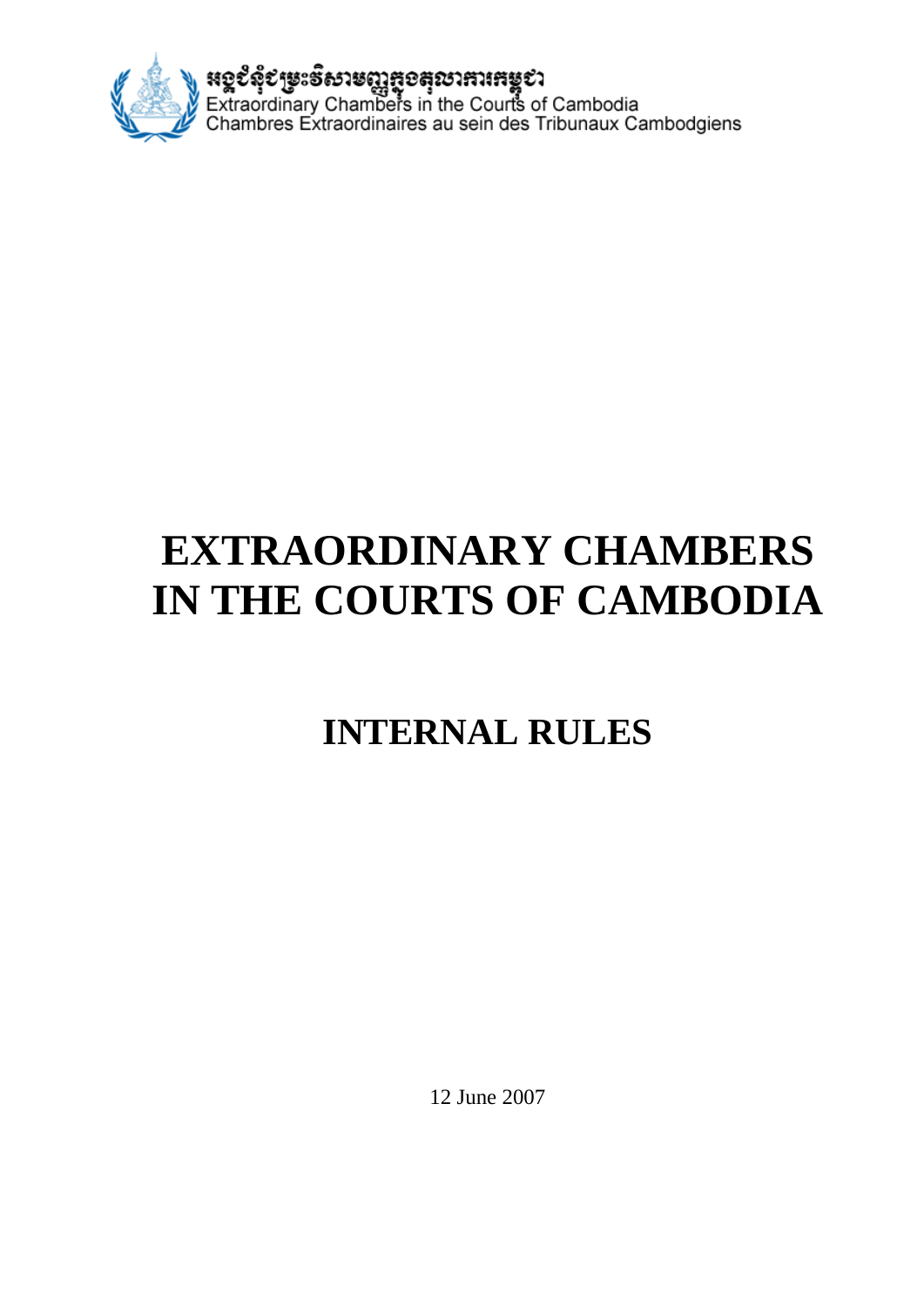

) **ႏွငံႏွိႏ္း** အေ**းၾကီးေမးေကာင္း ေဆးေန႔ ေဆးေန႔ ေဆးေကာင္း**<br>ေတြေကာင္း Chambers in the Courts of Cambodia<br>ေတြေကာင္း Extraordinaires au sein des Tribunaux Cambodgiens

# **TABLE OF CONTENTS**

| I-PROVISIONS RELATING TO THESE INTERNAL RULES ("IRs")5                    |  |
|---------------------------------------------------------------------------|--|
|                                                                           |  |
|                                                                           |  |
| Rule 5. International Judicial Cooperation and Financial Assistance 6     |  |
|                                                                           |  |
| Rule 8. The Director and Deputy Director of the Office of Administration7 |  |
|                                                                           |  |
|                                                                           |  |
|                                                                           |  |
| Rule 14. Operation of the Office of the Co-Investigating Judges 12        |  |
|                                                                           |  |
|                                                                           |  |
|                                                                           |  |
|                                                                           |  |
|                                                                           |  |
|                                                                           |  |
|                                                                           |  |
|                                                                           |  |
|                                                                           |  |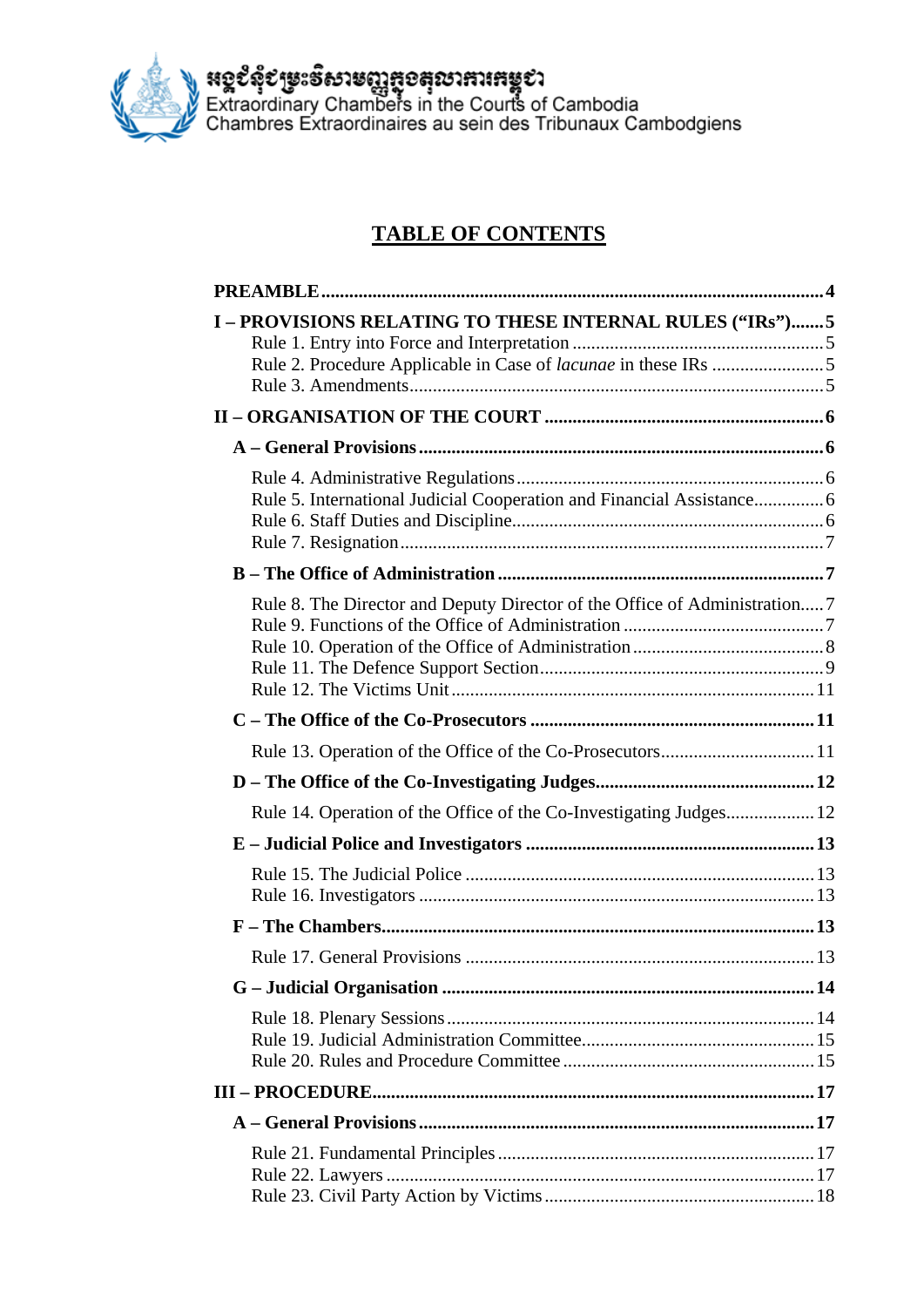| Rule 26. Live Testimony by means of Audio or Video-link Technology  23 |  |
|------------------------------------------------------------------------|--|
|                                                                        |  |
|                                                                        |  |
|                                                                        |  |
|                                                                        |  |
|                                                                        |  |
| Rule 32. Medical Examination of the Charged Person or Accused27        |  |
|                                                                        |  |
|                                                                        |  |
|                                                                        |  |
|                                                                        |  |
|                                                                        |  |
|                                                                        |  |
| Rule 39. Time Limits and Conditions for Filing Documents 30            |  |
|                                                                        |  |
|                                                                        |  |
|                                                                        |  |
|                                                                        |  |
|                                                                        |  |
| Rule 45. Formalities Relating to Summonses and Orders for Arrest and   |  |
|                                                                        |  |
|                                                                        |  |
|                                                                        |  |
|                                                                        |  |
|                                                                        |  |
|                                                                        |  |
|                                                                        |  |
|                                                                        |  |
|                                                                        |  |
|                                                                        |  |
|                                                                        |  |
|                                                                        |  |
|                                                                        |  |
|                                                                        |  |
|                                                                        |  |
| Rule 56. Public Information by the Co-Investigating Judges39           |  |
|                                                                        |  |
|                                                                        |  |
|                                                                        |  |
|                                                                        |  |
|                                                                        |  |
|                                                                        |  |
|                                                                        |  |
|                                                                        |  |
|                                                                        |  |
|                                                                        |  |
|                                                                        |  |
| Rule 68. Effects on Provisional Detention and Bail Orders  46          |  |
| Rule 69. Forwarding the Case File following a Closing Order  46        |  |
|                                                                        |  |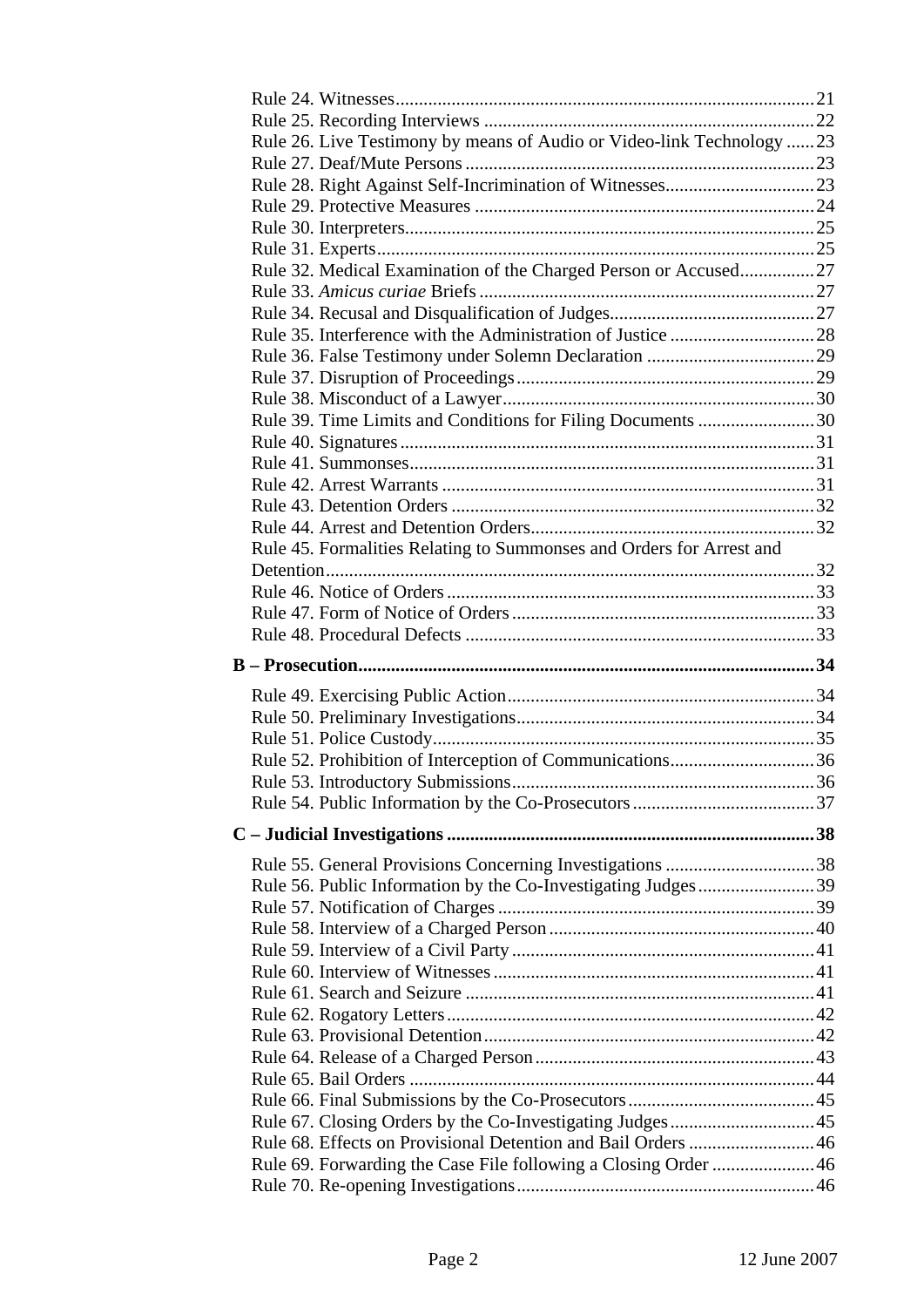| Rule 71. Settlement of Disagreements between the Co-Prosecutors 46          |  |
|-----------------------------------------------------------------------------|--|
| Rule 72. Settlement of Disagreements between the Co-Investigating Judges 47 |  |
|                                                                             |  |
|                                                                             |  |
|                                                                             |  |
|                                                                             |  |
| Rule 77. Procedure for Pre-Trial Appeals and Applications 51                |  |
|                                                                             |  |
|                                                                             |  |
|                                                                             |  |
| Rule 80. Presence of the Accused and Defence Lawyers54                      |  |
|                                                                             |  |
|                                                                             |  |
|                                                                             |  |
|                                                                             |  |
|                                                                             |  |
|                                                                             |  |
|                                                                             |  |
|                                                                             |  |
|                                                                             |  |
|                                                                             |  |
|                                                                             |  |
|                                                                             |  |
|                                                                             |  |
|                                                                             |  |
|                                                                             |  |
|                                                                             |  |
|                                                                             |  |
|                                                                             |  |
|                                                                             |  |
|                                                                             |  |
|                                                                             |  |
|                                                                             |  |
|                                                                             |  |
|                                                                             |  |
|                                                                             |  |
|                                                                             |  |
|                                                                             |  |
|                                                                             |  |
| Rule 108. Procedure for Appeal before the Supreme Court Chamber  64         |  |
|                                                                             |  |
|                                                                             |  |
|                                                                             |  |
|                                                                             |  |
|                                                                             |  |
|                                                                             |  |
|                                                                             |  |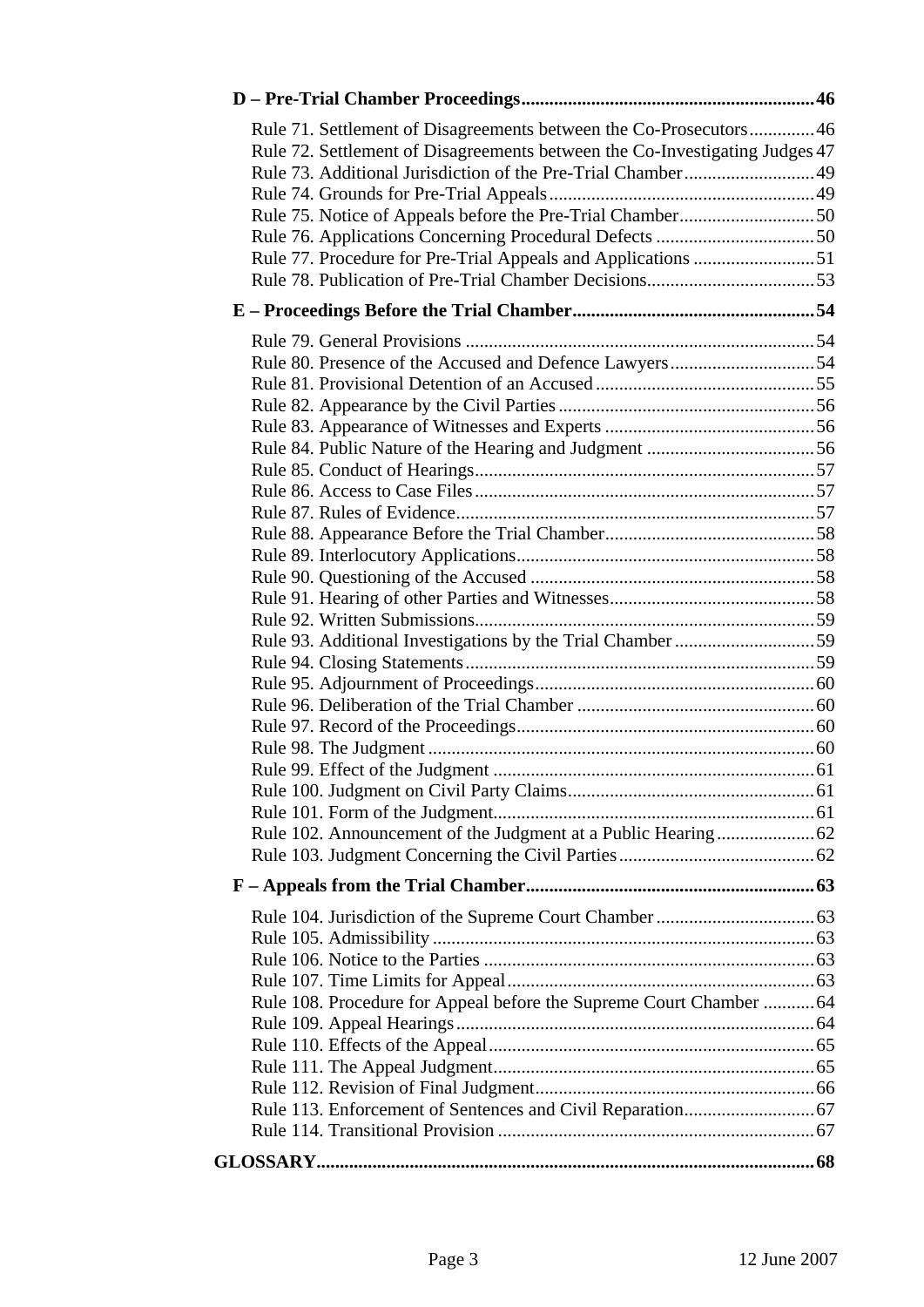# **PREAMBLE**

<span id="page-4-0"></span>**WHEREAS** the General Assembly of the United Nations, in its resolution 57/228 of 18 December 2002, recalled that the serious violations of Cambodian and international humanitarian law during the period of Democratic Kampuchea from 1975 to 1979 continue to be matters of vitally important concern to the international community as a whole;

**WHEREAS** in the same resolution the General Assembly recognized the legitimate concern of the Government and the people of Cambodia in the pursuit of justice and national reconciliation, stability, peace and security;

**WHEREAS** the Cambodian authorities have requested assistance from the United Nations in bringing to trial senior leaders of Democratic Kampuchea and those who were most responsible for the crimes and serious violations of Cambodian penal law, international humanitarian law and custom, and international conventions recognized by Cambodia, that were committed during the period from 17 April 1975 to 6 January 1979;

**WHEREAS** the Extraordinary Chambers in the Courts of Cambodia have been established under Cambodian law, and the Royal Government of Cambodia and United Nations have signed an Agreement, which has been approved by the General Assembly and ratified in Cambodia;

**NOW THEREFORE** the ECCC have adopted the following Internal Rules, the purpose of which is to consolidate applicable Cambodian procedure for proceedings before the ECCC and, pursuant to Articles 20 new, 23 new, and 33 new of the ECCC Law and Article 12(1) of the Agreement, to adopt additional rules where these existing procedures do not deal with a particular matter, or if there is uncertainty regarding their interpretation or application, or if there is a question regarding their consistency with international standards.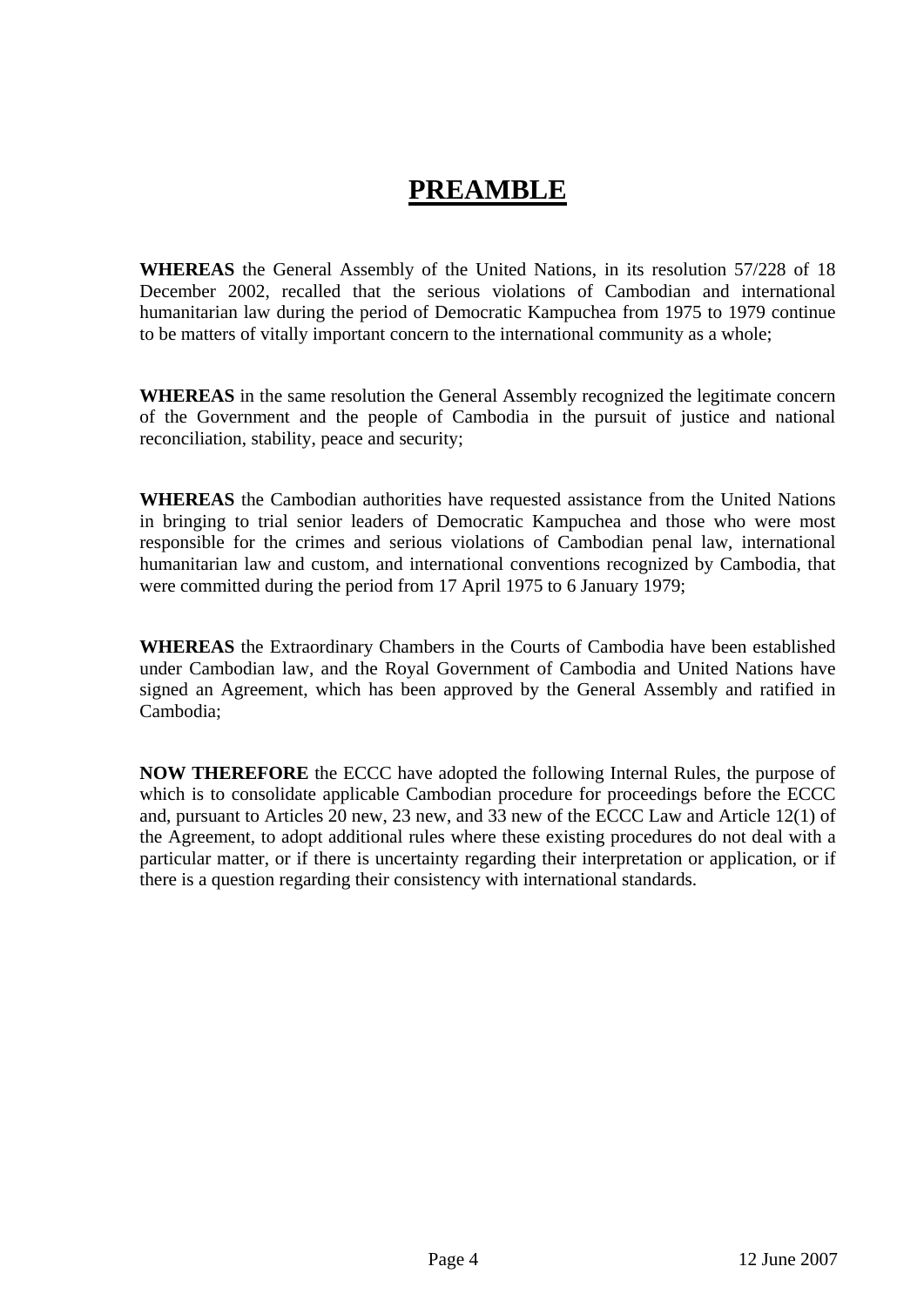# <span id="page-5-0"></span>**I – PROVISIONS RELATING TO THESE INTERNAL**

# **RULES ("IRs")**

#### **Rule 1. Entry into Force and Interpretation**

1. These IRs shall enter into force upon official publication by the Office of Administration and no later than 10 (ten) days after adoption by the Plenary of identical versions in Khmer, English and French.

2. In the present document, the masculine shall include the feminine and the singular the plural, and vice-versa. In particular, unless otherwise specified, a reference in these IRs to the Co-Investigating Judges includes both of them acting jointly and each of them acting individually, whether directly or through delegation; and a reference in these IRs to the Co-Prosecutors includes both of them acting jointly and each of them acting individually, whether directly or through delegation, as specified in these IRs. This provision does not have any grammatical impact on the document in Khmer.

#### **Rule 2. Procedure Applicable in Case of** *lacunae* **in these IRs**

Where in the course of ECCC proceedings, a question arises which is not addressed by these IRs, the Co-Prosecutors, Co-Investigating Judges or the Chambers shall decide in accordance with Article 12(1) of the Agreement and Articles 20 new, 23 new, 33 new or 37 new of the ECCC Law as applicable, having particular attention to the fundamental principles set out in Rule 21 and the applicable criminal procedural laws. In such a case, a proposal for amendment of these IRs shall be submitted to the Rules and Procedure Committee as soon as possible.

#### **Rule 3. Amendments**

1. Requests for amendment of these IRs may be made to the Rules and Procedure Committee by a Judge, a Co-Investigating Judge, a Co-Prosecutor, the Head of the Defence Support Section, the Head of the Victims Unit and the Director or Deputy Director of the Office of Administration.

2. Proposals for amendment received from the Rules and Procedure Committee shall be submitted to the Plenary Session for adoption in accordance with the procedure for adopting these IRs.

3. An amendment shall, unless otherwise indicated, enter into force upon official publication by the Office of Administration and no later than 10 (ten) days after adoption by the Plenary of identical versions in Khmer, English and French.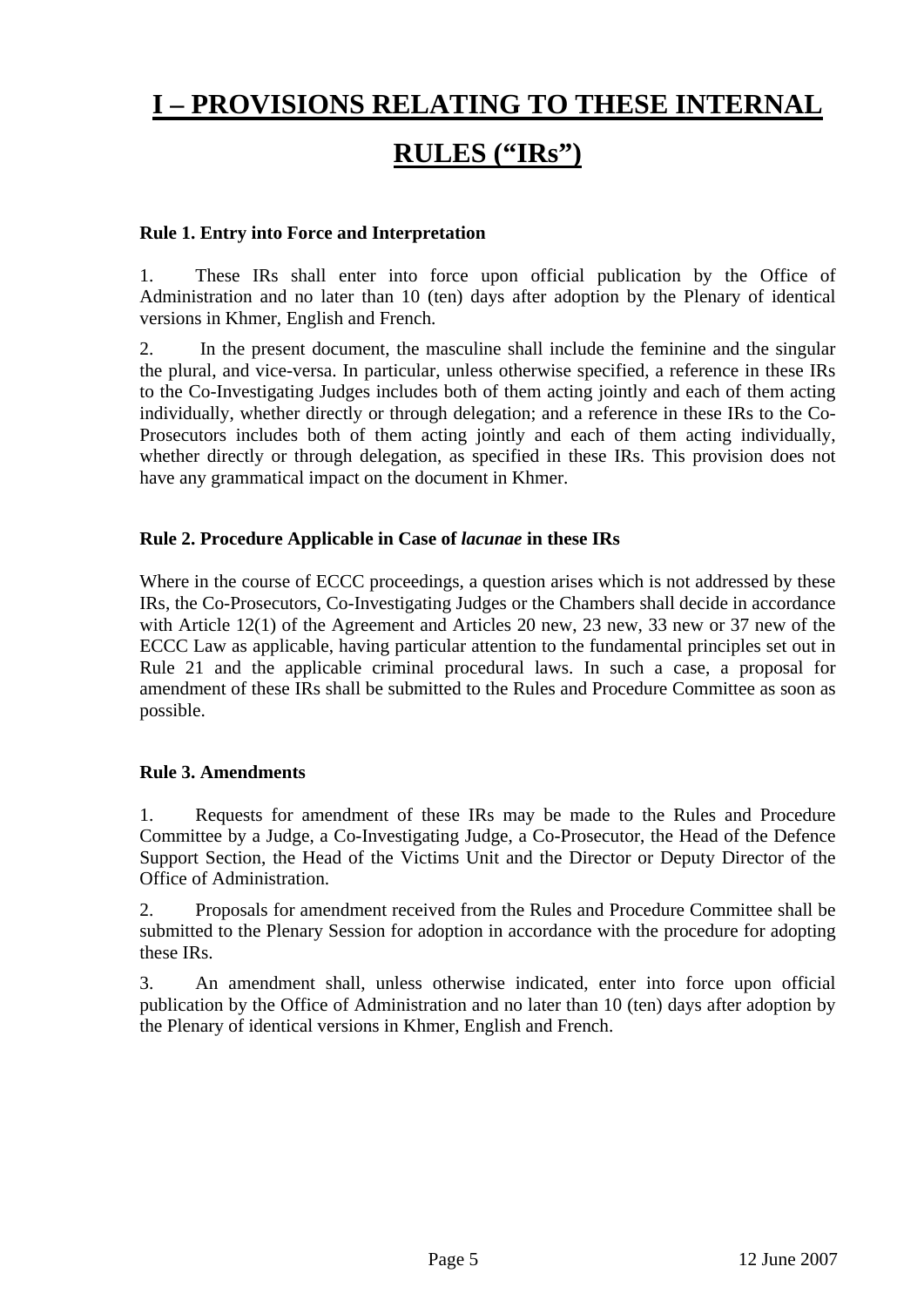# **II – ORGANISATION OF THE COURT**

# <span id="page-6-0"></span>**A – General Provisions**

#### **Rule 4. Administrative Regulations**

After these IRs come into force, the Office of the Co-Prosecutors, the Office of Co-Investigating judges, the Chambers, the Office of Administration, the Defence Support Section and Victims Unit shall develop their own respective administrative regulations, which shall comply with these IRs. The Rules and Procedure Committee, on its own motion or at the request of any of the abovementioned bodies, may review the administrative regulations of any other body where there is doubt concerning their consistency with these IRs.

#### **Rule 5. International Judicial Cooperation and Financial Assistance**

1. The ECCC may invite States not party to the Agreement to provide judicial assistance on the basis of *ad hoc* agreements or any other appropriate means.

2. Where any State fails to provide such assistance, the Co-Prosecutors, the Co-Investigating Judges or the Chambers seised of the matter may take appropriate action, through the Office of Administration, including a request for assistance from the Secretary-General of the United Nations and/or the Royal Government of Cambodia.

3. Pursuant to Article 44(4) new of the ECCC Law, the ECCC may receive additional assistance for their expenses from other voluntary funds contributed by foreign governments, international institutions, non-governmental organizations, and other persons wishing to assist the proceedings.

#### **Rule 6. Staff Duties and Discipline**

1. All ECCC personnel shall enjoy the right to fully perform their duties as provided in the ECCC Law and Agreement without any interference from any external institutions or persons.

2. The national Judges, Co-Investigating Judge and Co-Prosecutor, including their reserves, the Director of the Office of Administration and all national personnel shall enjoy the immunities as provided in Article 42(1) new of the ECCC Law and Article 20(1) of the Agreement. Specifically, they shall be accorded immunity from legal process in respect of words spoken or written, and all acts performed by them in their official capacity.

3. The international Judges, Co-Investigating Judge and Co-Prosecutor, including their reserves, as well as the Deputy Director of the Office of Administration shall enjoy the privileges and immunities as provided in Article 41 of the ECCC Law and Article 19 of the Agreement. Other international personnel shall enjoy the privileges and immunities as provided in Article 42(2) new of the ECCC Law and Article 20(2) of the Agreement. For all such persons, this includes immunity from legal process in respect of words spoken or written, and all acts performed by them in their official capacity.

4. The UN Staff Regulations and Rules shall exclusively govern any proceedings for misconduct or negligence of all international personnel in the conduct of their duties.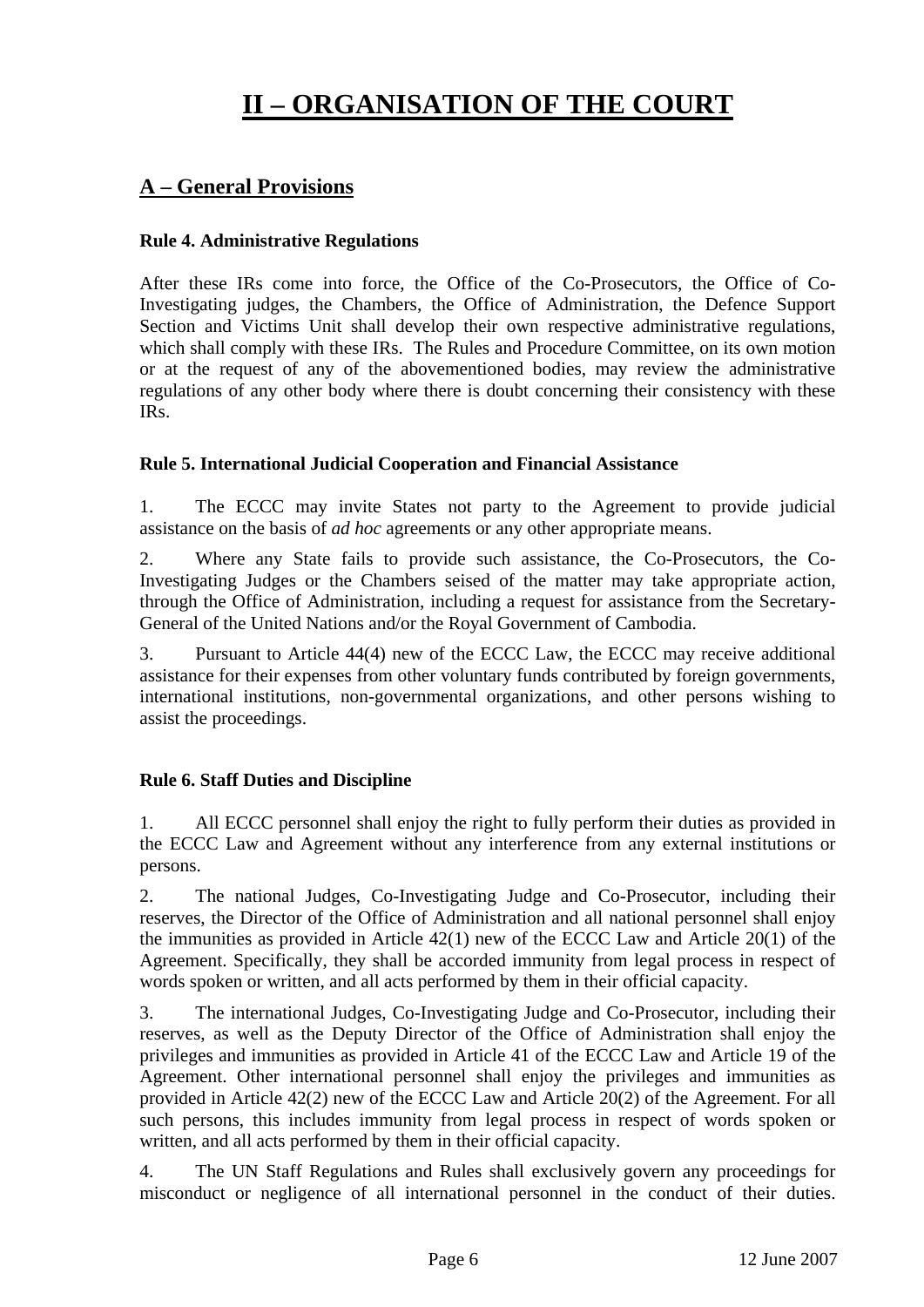<span id="page-7-0"></span>International personnel shall not be subject to any other administrative or disciplinary proceedings for any such actions.

5. The appropriate national authorities shall conduct any proceedings for misconduct or negligence of national staff members in the conduct of their duties in accordance with applicable Cambodian Law.

#### **Rule 7. Resignation**

1. Any ECCC Judge or Prosecutor may resign from his or her functions.

2. The resignation of a national Judge or Co-Prosecutor shall be submitted to the Supreme Council of the Magistracy of the Kingdom of Cambodia. Notice shall be given by such Judge or Prosecutor in writing to the Plenary, through its President.

3. The resignation of an international Judge or Co-Prosecutor shall be submitted in writing to the Secretary-General of the United Nations, who shall transmit the resignation to the Supreme Council of the Magistracy of the Kingdom of Cambodia. Notice shall be given by such Judge or Prosecutor in writing to the Plenary, through its President.

4. Articles 11 new, 18 new and 46 new of the ECCC Law and Articles 3, 5 and 6 of the Agreement, relating to vacancies for judicial officers, shall be applied.

# **B – The Office of Administration**

#### **Rule 8. The Director and Deputy Director of the Office of Administration**

The Director and Deputy Director of the Office of Administration shall be appointed according to the ECCC Law and the Agreement. They shall direct the Office of Administration and appoint such staff as necessary.

#### **Rule 9. Functions of the Office of Administration**

1. The Office of Administration shall support the Chambers, the Office of the Co-Prosecutors, the Office of the Co-Investigating Judges and Plenary Sessions in the performance of their functions and shall be responsible for their administration and servicing. In this respect, the above-mentioned judicial officers may make suggestions to the Office of Administration, through the Judicial Administration Committee, including the taking of appropriate disciplinary measures against staff under their authority, where warranted.

2. The Office of Administration shall be responsible for the security of the ECCC in accordance with the Supplementary Agreement regarding Safety and Security between the United Nations and the Royal Government of Cambodia.

3. The Office of Administration shall be responsible for provision of the equipment, facilities management, information technology, supplies, vehicles, transportation, and other physical and administrative requirements of the ECCC in accordance with the Supplementary Agreement regarding utilities, facilities and services between the United Nations and the Royal Government of Cambodia.

4. Without prejudice to the authority of the Office of the Co-Prosecutors, the Office of Co-Investigating Judges or the Chambers to receive, obtain and provide information and to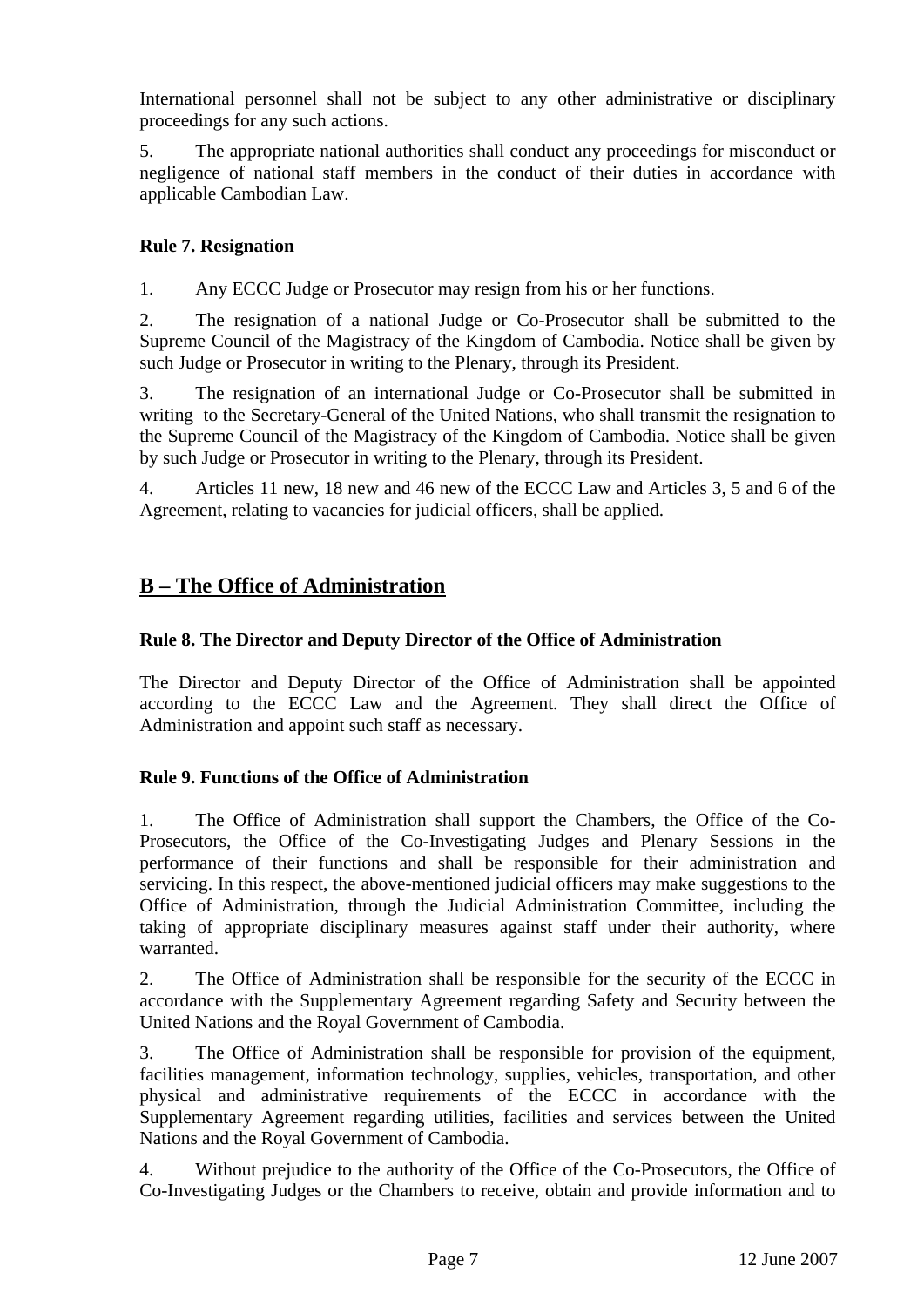<span id="page-8-0"></span>establish channels of communication in the conduct of their Judicial functions, the Office of Administration shall serve as the official channel for both internal and external communication of the ECCC. The Office of Administration shall establish a Public Affairs Section which shall have the duty of disseminating information to the public regarding the ECCC. Except as otherwise provided in these IRs, the Public Affairs Section, upon instruction from the Office of the Co-Prosecutors, the Office of the Co-Investigating Judges or the Chambers, shall also be responsible for correcting any false or misleading information presented to the public.

5. The Office of Administration shall keep a database containing copies of all case files of Preliminary Investigations, Judicial Investigations, and cases before the Chambers, the originals of which shall be kept with the Office of the Co-Prosecutors, the Office of the Co-Investigating Judges or the Chambers, as appropriate. The Greffiers of each Office and Chamber shall ensure that the Office of Administration receives a copy of all documents in the case file forthwith. The Office of the Administration will ensure that such copies are only made available to the parties, experts or other authorized persons, in accordance with these IRs and as directed by the Office of the Co-Prosecutors, the Office of the Co-investigating Judges or the Chambers, as appropriate. Information in the database shall only be made available to the public subject to the terms of the ECCC Practice Direction on the matter. The Office of Administration shall assist the Greffiers, at their request, in serving summonses and giving notice of orders.

6. At the direction of the Co-Prosecutors, the Co-Investigating Judges or the Chambers, as appropriate, the Office of Administration shall be responsible for the preservation, storage and security of evidence including physical evidence, statements and documents obtained in the course of preliminary investigations, judicial investigations, trials, and appeals.

7. The Office of Administration shall be responsible for coordinating the training of ECCC personnel and supporting training of the ECCC judicial bodies, as needed.

#### **Rule 10. Operation of the Office of Administration**

1. When preparing or amending its administrative regulations, the Office of Administration shall consult with the Chambers, the Co-Prosecutors and Co-Investigating Judges on any matters which may affect the operation of such Chambers or Offices. The administrative regulations shall be approved by the Director and Deputy Director of the Office of Administration.

2. The Director and Deputy Director of the Office of Administration, in the execution of their functions, may make oral or written representations to the Co-Prosecutors, the Co-Investigating Judges or the Chambers on any issue arising in the context of a specific case which affects or may affect the discharge of such functions, including that of implementing judicial decisions, with notice to the parties where necessary.

3. The Director and Deputy Director of the Office of Administration, mindful of the need to ensure respect for human rights and fundamental freedoms, shall, in consultation with the Head of the Defence Support Section, the Co-Prosecutors, the Co-Investigating Judges and the Chambers, work with the appropriate authorities to adopt mechanisms that will ensure that the Office of Administration be properly informed about the conditions of detention, which, in accordance with the Agreement, should respect Cambodian Law, the Standard Minimum Rules for the Treatment of Detainees and the Basic Principles for the Treatment of Prisoners of the United Nations.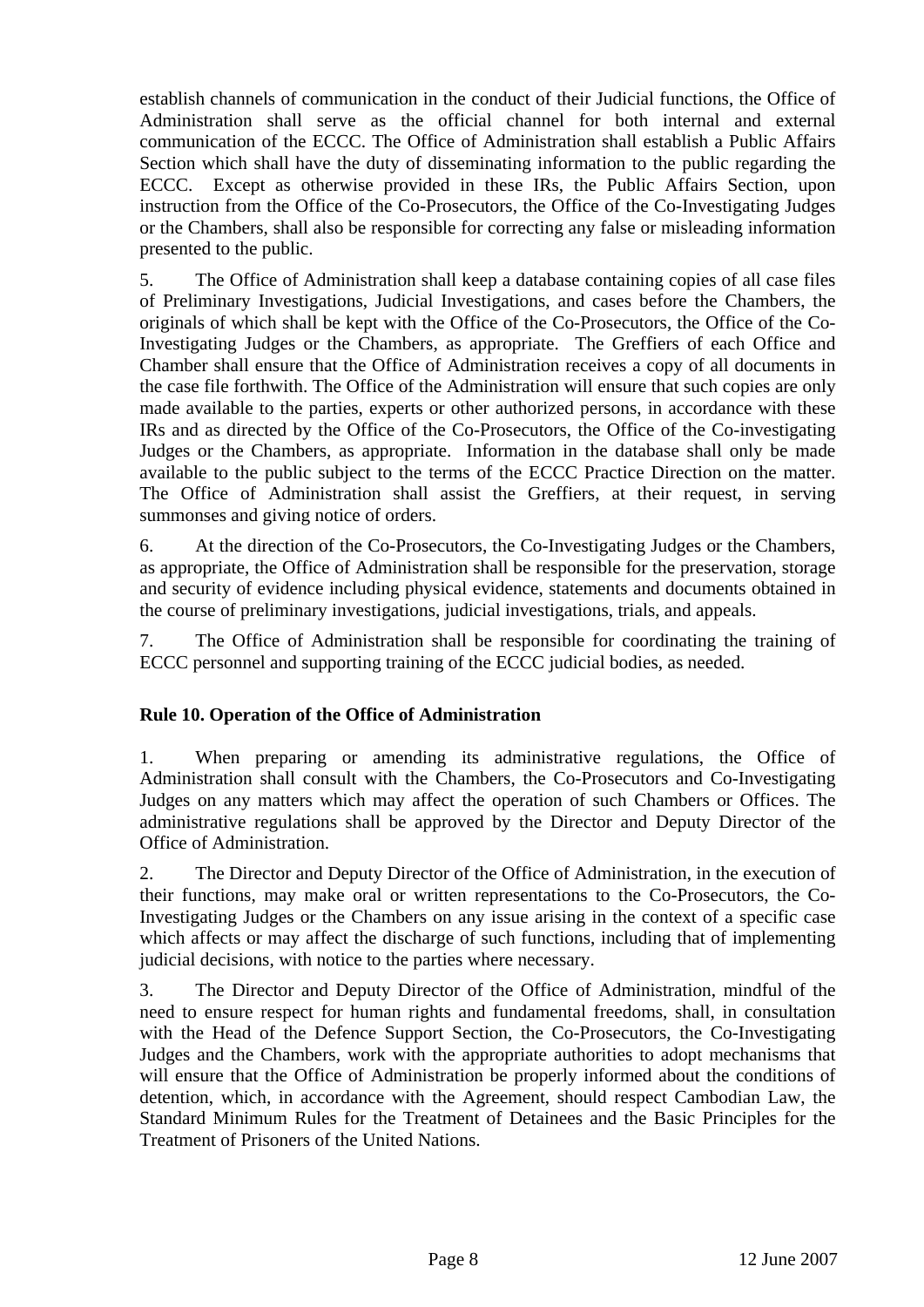#### <span id="page-9-0"></span>**Rule 11. The Defence Support Section**

1. The Office of Administration shall establish a Defence Support Section, which shall only be autonomous with regard to the substantive defence matters set out in this Rule. The Defence Support Section shall be directed by the Head of the Defence Support Section, with a national and an international Deputy, and such other staff as necessary.

- 2. The Defence Support Section shall:
	- a) After consultations between the Defence Support Section and the BAKC, adopt administrative regulations, in accordance with Rule 4 of these IRs, which shall include:
		- i) the criteria and procedures for the inclusion of lawyers and other personnel in the lists referred to in paragraphs d) and i) below, in accordance with subrule 4;
		- ii) the procedure for assignment of defence lawyers; and
		- iii) the criteria for determining indigence and the remuneration of defence lawyers.
	- b) Receive, verify and translate applications by foreign lawyers to defend persons before the ECCC, and forward completed applications to the BAKC for registration in accordance with the procedure determined by the BAKC after consultation with the Defence Support Section.
	- c) Maintain a list of:
		- i) national lawyers registered by the BAKC; and
		- ii) foreign lawyers admitted to the bar in a United Nations Member State who have been registered by the BAKC for the purposes of defending persons before the ECCC, as set out in paragraph (b) above.
	- d) After consultations between the Defence Support Section and the BAKC, compile and maintain a sub-list of:
		- i) national lawyers registered by the BAKC who meet Defence Support Section criteria, as set out in its administrative regulations, for defending indigent persons before the ECCC; and
		- ii) foreign lawyers admitted to the bar in a United Nations Member State who have been registered by the BAKC and who meet Defence Support Section criteria, as set out in its administrative regulations, for defending indigent persons before the ECCC.
	- e) Under the supervision of the Co-Prosecutors, Co-Investigating Judges or the Chambers, as appropriate, present the lists of lawyers as provided in sub-rules 2(c) and 2(d) to persons entitled to a defence lawyer under these IRs;
	- f) Upon request for supplementary information, provide persons entitled to a defence lawyer under these IRs with information on lawyers as referred to in subrules  $2(c)$  and  $2(d)$ ;
	- g) Enter into contracts with defence lawyers for any indigent Suspects, Charged Persons, Accused or other persons entitled to a defence lawyer under these IRs;
	- h) Monitor and assess the fulfilment of all contracts referred to in paragraph (g) above, and authorize corresponding remuneration in accordance with Defence Support Section administrative regulations;
	- i) Provide lawyers with a list of national and foreign personnel eligible to assist defence teams for indigent persons;
	- j) Provide basic legal assistance and support including legal research and document research and retrieval for defence lawyers appearing before the ECCC; and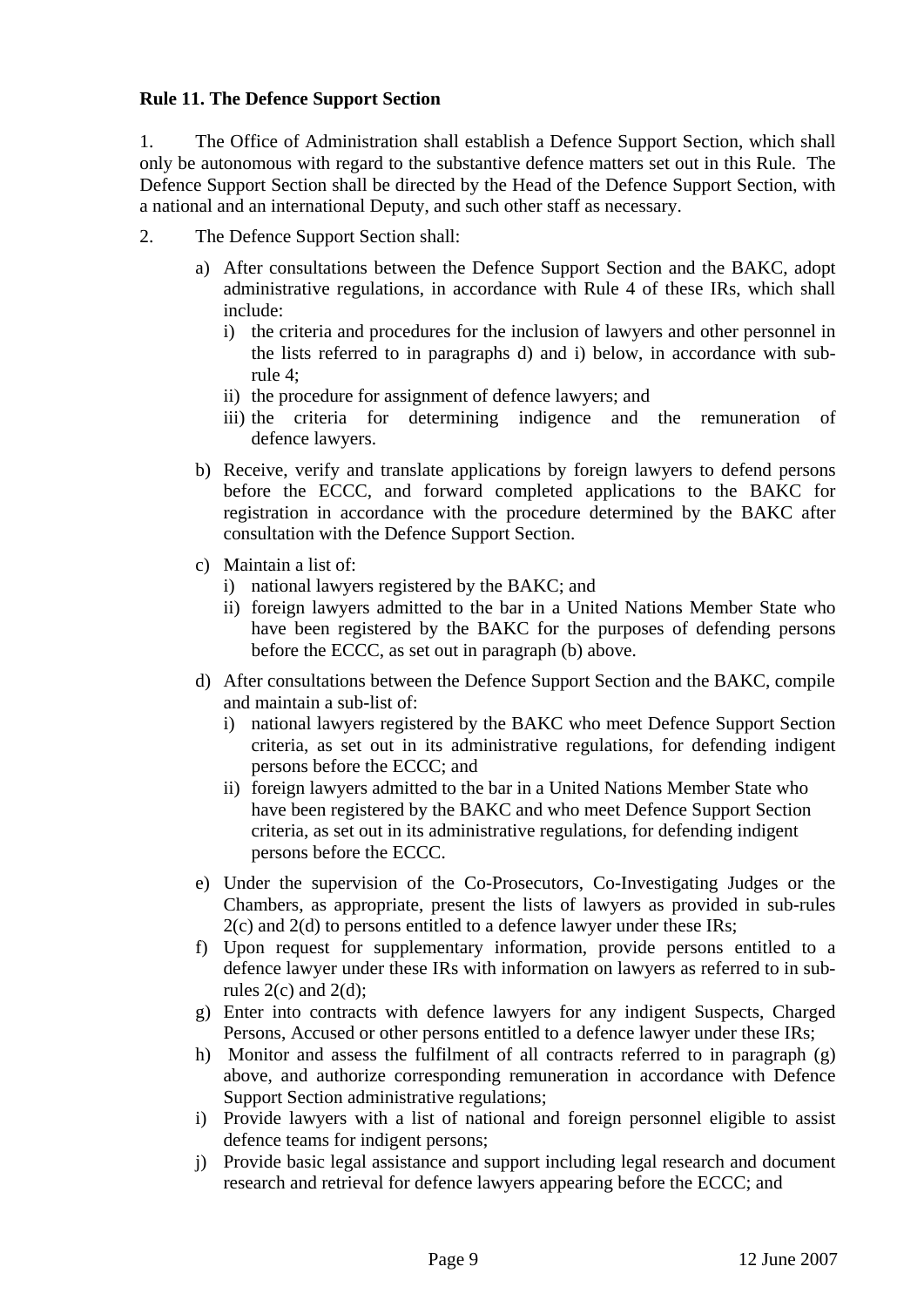k) Organize training for defence lawyers in consultation and cooperation with the BAKC.

3. The procedure for registration of foreign lawyers with the BAKC for the purpose of defending persons before the ECCC shall be fair, transparent and expeditious.

4. The criteria for inclusion in the Defence Support Section list for defending indigent persons before the ECCC, referred to in sub-rule 2(d) above, shall comply with the following principles:

- a) The procedure for inclusion in such lists shall be fair, transparent and expeditious;
- b) An applicant shall not have been convicted of a serious criminal or disciplinary offence considered by their professional association to be incompatible with acting as a defence lawyer;
- c) A foreign applicant shall only be required to:
	- i) be a current member in good standing of a recognised association of lawyers in a United Nations Member State;
	- ii) have a degree in law or an equivalent legal or professional qualification;
	- iii) have at least 10 (ten) years working experience in criminal proceedings, as a lawyer, judge or prosecutor, or in some other capacity;
	- iv) have established competence in criminal law and procedure at the international or national level; and
	- v) be fluent in Khmer, French or English.
- d) A national applicant shall only be required to:
	- i) be a member of the BAKC; and
	- ii) have established competence in criminal law and procedure at the national or international level.

5. Any lawyer or assistant whose request to be placed on the lists of lawyers for indigent persons referred to in sub-rules 2(d) and 2(i) above is refused or has not been examined within 30 (thirty) days of receipt by the Defence Support Section, or who is excluded from the list, may appeal to the Pre-Trial Chamber within 15 (fifteen) days of receiving notification of the decision of the Head of the Defence Support Section or the end of the 30 (thirty) day period, as appropriate. The decision of the Pre-Trial Chamber shall not be subject to appeal. If the required majority is not attained, the default decision of the Pre-Trial Chamber shall be that the decision of the Head of the Defence Support Section shall stand. However, in cases where the application was not examined within the 30 (thirty) day time period, the default decision shall be that inclusion in the list shall be deemed to have been granted.

6. Any foreign lawyer whose application for registration with the BAKC for the purposes of defending persons before the ECCC is refused, or has not been examined within 30 (thirty) days of receipt by the BAKC from the Defence Support Section, may appeal to the Pre-Trial Chamber within 15 (fifteen) days of receiving notification of the decision of the BAKC, or the end of the 30 (thirty) day period, as appropriate. The decision of the Pre-Trial Chamber shall not be subject to appeal. If the required majority is not attained, the default decision of the Pre-Trial Chamber shall be that the decision of the BAKC shall stand. However, in cases where the application was not examined within the 30 (thirty) day time period, the default decision shall be that registration is deemed to have been granted.

7. The Head of the Defence Support Section shall make determinations on indigence and the assignment of lawyers to indigent persons based on the criteria set out in the Defence Support Section administrative regulations, subject to appeal to the Co-Investigating Judges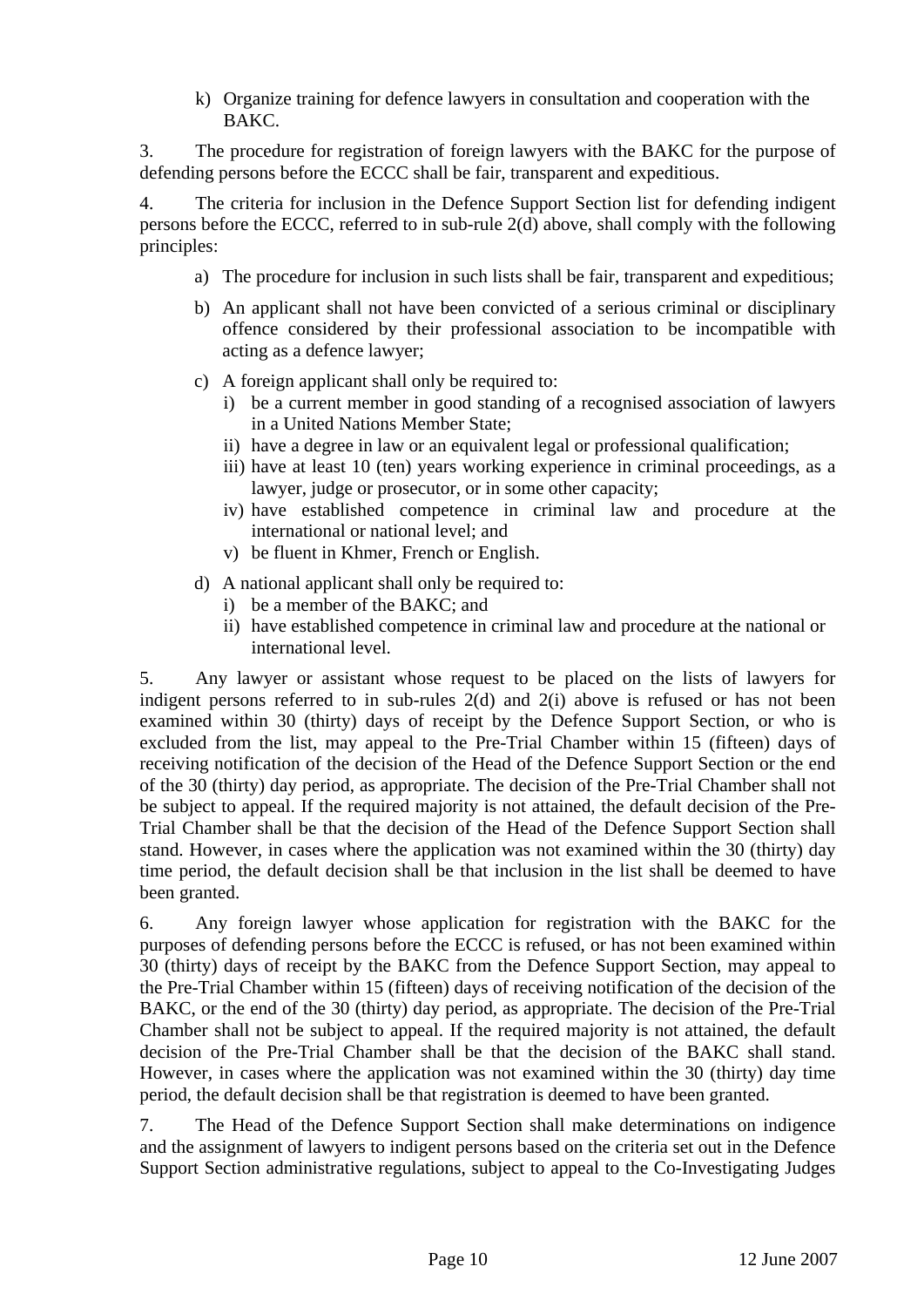<span id="page-11-0"></span>or the Chamber before which the person is appearing at the time, within 15 (fifteen) days of receiving notification of the decision. No further appeal shall be allowed.

#### **Rule 12. The Victims Unit**

1. The Office of Administration shall establish a Victims Unit, which shall be directed by the Head of the Victims Unit, together with such staff as necessary.

- 2. The Victims Unit shall:
	- a) Maintain a list of foreign and national lawyers registered with the BAKC in accordance with Rule 11, who wish to represent Victims or Victims Associations before the ECCC;
	- b) Administer applications for admission to the list of Victims' Associations approved to act on behalf of Civil Parties before the ECCC, pursuant to the criteria set out in Rule 23, and maintain a list of Victims' Associations so approved;
	- c) Under the supervision of the Co-Prosecutors, assist Victims in lodging complaints;
	- d) Under the supervision of the Co-Investigating Judges or the Trial Chamber, as appropriate, assist Victims in submitting Civil Party applications;
	- e) Under the supervision of the Co-Investigating Judges or the Chambers, as appropriate, present the above mentioned lists of lawyers and Victims Associations to Victims or Civil Parties;
	- f) Upon request for supplementary information, provide Victims and Civil Parties with information on such lawyers and Victims Associations, or any other information necessary to facilitate effective participation;
	- g) Facilitate the participation of Victims and the common representation of Civil Parties;
	- h) Assist the Public Affairs Section in outreach activities related to victims; and
	- i) Adopt such administrative regulations as required to give effect to this Rule.

# **C – The Office of the Co-Prosecutors**

#### **Rule 13. Operation of the Office of the Co-Prosecutors**

1. The Office of the Co-Prosecutors shall operate as an independent office within the ECCC. It shall be comprised of the Co-Prosecutors and such other staff as necessary, including at least one Greffier. For the purposes of Article 22 new of the ECCC Law, the Co-Prosecutors may choose deputy prosecutors from amongst their Deputy Co-Prosecutors and Assistant Co-Prosecutors. The Greffier shall keep a record of the investigation and undertake such other activities as required by the Co- Prosecutors under these IRs. The Greffier shall liaise with the Office of Administration to ensure that copies of all case files are made and kept by the Office of Administration. The Greffier shall certify that copied records are the same as the original. All original case files shall be kept in the Greffier's office, in a Co-Prosecutor's office, or in any room of the ECCC with sufficient security conditions.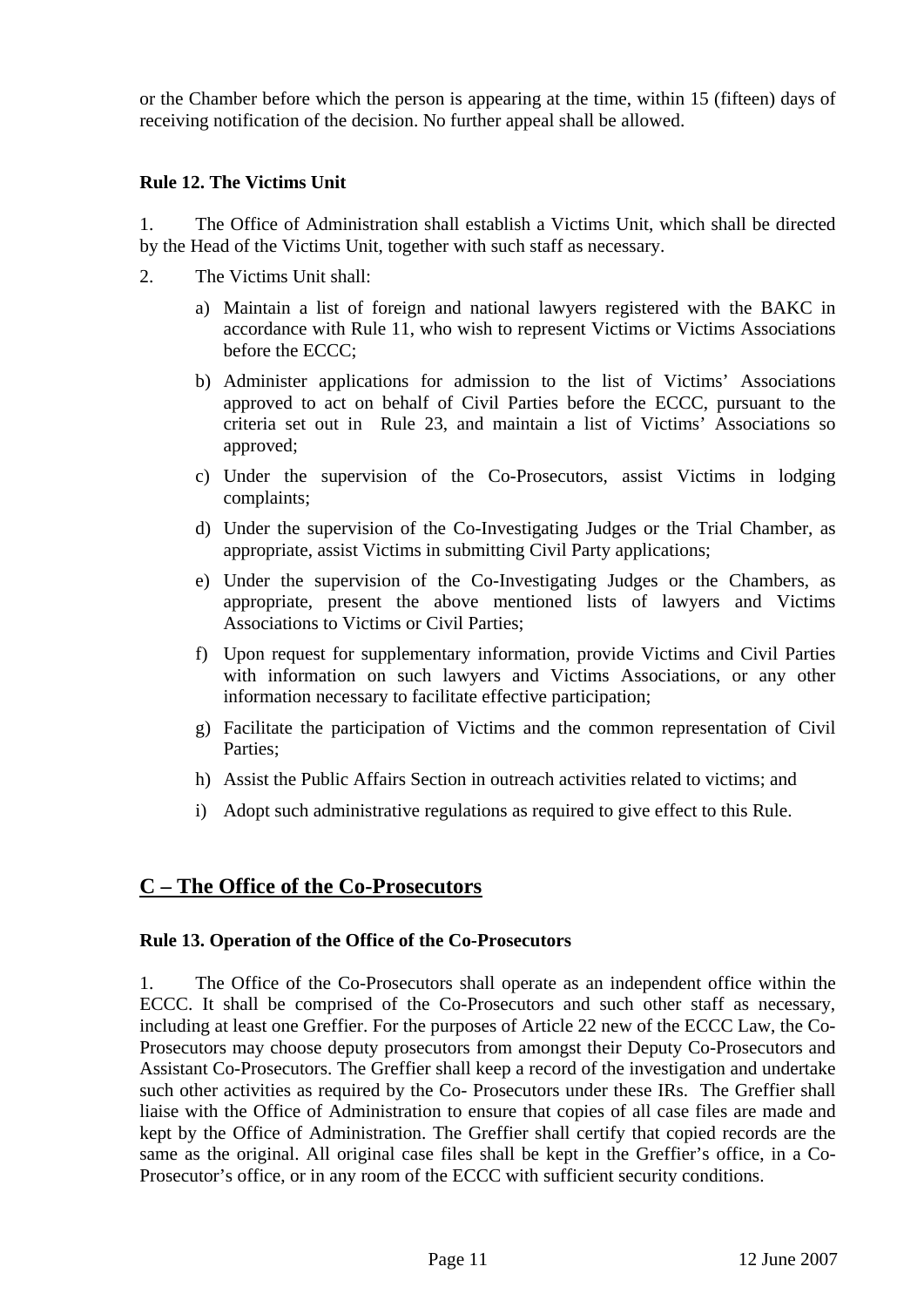<span id="page-12-0"></span>2. In preparing or amending the administrative regulations of their office, the Co-Prosecutors shall consult with the Chambers, the Co-Investigating Judges and the Director and Deputy Director of the Office of Administration on any matters that may affect their respective Chambers or Offices. These administrative regulations shall be approved by the Co-Prosecutors.

3. Except for action that must be taken jointly under the ECCC Law and these IRs, the Co-Prosecutors may delegate power to one of them, by a joint written decision, to accomplish such action individually.

4. Except for actions that must be performed personally under the ECCC Law and these IRs, the Co-Prosecutors may delegate the exercise of their functions verbally or in writing, as follows:

- a) During the preliminary investigation: to any of their Investigators, except where coercive measures are required, or to the Judicial Police;
- b) At all times: to their deputy prosecutors: and
- c) In case of a verbal delegation of their functions, the Co-Prosecutors shall provide a written confirmation within 48 (forty-eight) hours after the initial delegation.

5. In the event of disagreement between the Co-Prosecutors, the procedure in Rule 71 shall apply.

# **D – The Office of the Co-Investigating Judges**

#### **Rule 14. Operation of the Office of the Co-Investigating Judges**

1. The Office of the Co-Investigating Judges shall be established as an independent office within the ECCC. It shall be comprised of the Co-Investigating Judges and such other staff as necessary.

2. Each Co-Investigating Judge shall have a Greffier. The Greffiers shall keep a record of the investigation and undertake such other activities as required by the Co-Investigating Judges under these IRs. The Greffiers shall liaise with the Office of Administration to ensure that copies of all case files are made and kept by the Office of Administration. The Greffiers shall certify that copied records are the same as the original. All original case files shall be kept in the Greffiers' office, in an Investigating Judge's office, or in any room of the ECCC with sufficient security conditions.

3. In preparing or amending their administrative regulations, the Co-Investigating Judges shall consult with the Chambers, the Co-Prosecutors and the Director and Deputy Director of the Office of Administration on any matters that may affect the operation of their Chambers or Offices. These administrative regulations shall be approved by the Co-Investigating Judges.

4. Except for action that must be taken jointly under the ECCC Law and these IRs, the Co-Investigating Judges may delegate power to one of them, by a joint written decision, to accomplish such action individually.

5. Except for actions that must be performed personally under the ECCC Law and these IRs, the Co-Investigating Judges may delegate the exercise of their functions by Rogatory Letter to their Investigators, except where coercive measures are required, or to the Judicial Police.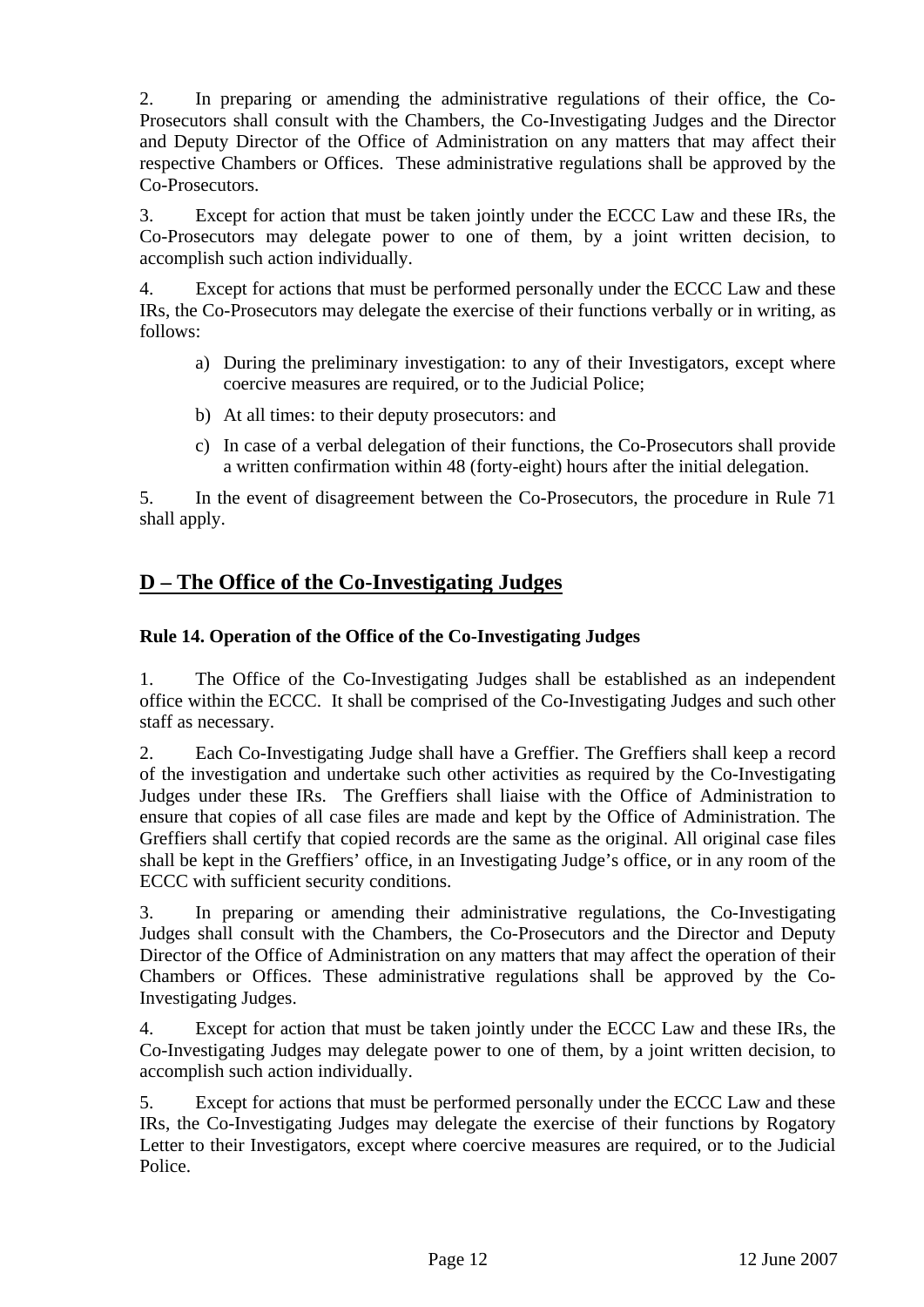<span id="page-13-0"></span>6. In the absence of a Co-Investigating Judge, actions that must be performed personally under these IRs may be accomplished by remote means.

7. In the event of disagreement between the Co-Investigating Judges, the procedure in Rule 72 shall apply.

# **E – Judicial Police and Investigators**

## **Rule 15. The Judicial Police**

1. The Judicial Police are auxiliary officers of the ECCC. They carry out inquiries under the sole instructions of the Co-Prosecutors and Co-Investigating Judges, and where appropriate, the Chambers, throughout the territory of Cambodia, as set out in these IRs. The Judicial Police shall neither seek nor take orders from any other person in carrying out their functions.

2. The Co-Prosecutors shall direct and coordinate the action of the Judicial Police until a judicial investigation has been initiated. Once such a judicial investigation has been initiated, the Judicial Police shall carry out their duties as instructed by the Co-Investigating Judges.

3. During any supplementary investigation ordered by the Chambers, the Judicial Police shall perform their duties as instructed by the Chambers.

4. The Co-Prosecutors shall have the authority to forward cases of Judicial Police misconduct to the competent Cambodian authorities.

## **Rule 16. Investigators**

In order to exercise their functions within the ECCC as provided in these IRs, ECCC officers who have been designated by the Office of the Co-Prosecutors or the Office of the Co-Investigating Judges as Investigators shall be accredited by the Ministry of Justice. To that end, the Office of the Administration shall immediately forward the list of Investigators to the Ministry of Justice for accreditation. Duly accredited Investigators shall swear an oath before the Pre-Trial Chamber of the ECCC.

# **F – The Chambers**

## **Rule 17. General Provisions**

1. The Chambers shall be established as independent bodies within the ECCC. They shall be composed of their respective sitting Judges, reserve Judges, Greffiers and such other staff as necessary.

2. If a Judge is unable to continue during a pre-trial hearing, trial or appeal, the provisions in Rules 77, 79 and 108 shall apply, as appropriate.

3. The Chambers shall be assisted by Greffiers, who shall keep a record of the proceedings and undertake such other activities as directed by the Chambers under these IRs. The Greffiers shall liaise with the Office of Administration to ensure that copies of all records of proceedings are made and kept by the Office of Administration. The Greffiers shall certify that copied records are the same as the original.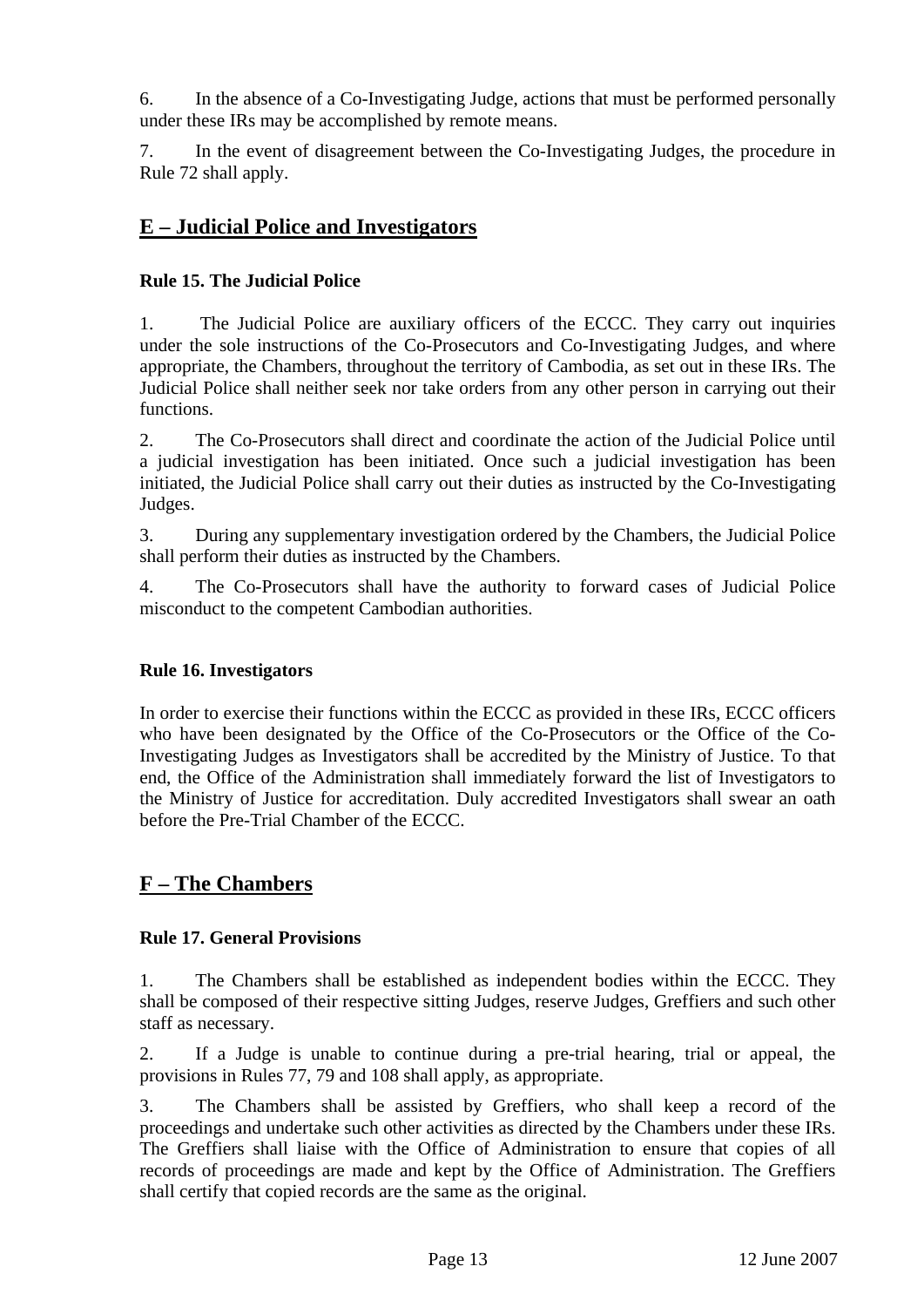<span id="page-14-0"></span>4. In preparing or amending their administrative regulations, the Chambers shall consult with the Co-Prosecutors, the Co-Investigating Judges and the Director and Deputy Director of the Office of Administration on any matters that may affect the operation of their Offices. These administrative regulations shall be approved by super majority of the judges in their respective Chamber.

# **G – Judicial Organisation**

#### **Rule 18. Plenary Sessions**

1. The Co-Investigating Judges and Judges of the Chambers, as well as the reserve judges, Co-Prosecutors and their reserves, the Head of the Defence Support Section, the Head of the Victims Unit and the Director and Deputy Director of the Office of Administration, may all participate in Plenary Sessions.

2. The President of the Supreme Court Chamber shall preside over Plenary Sessions, or his nominee where the President is unavailable.

- 3. All voting relating to these IRs shall be conducted as follows:
	- a) In recognition of their special status as judicial officers, by virtue of Cambodian Law, the Co-Prosecutors shall be entitled to vote on Rules concerning the administration of the ECCC, set out in Chapters I and II of the IRs. Such decisions shall be made by a super majority of at least 15 (fifteen) out of the 21 (twenty-one) judges and prosecutors entitled to vote;
	- b) Only the Co-Investigating Judges and Judges of the Chambers shall vote on the Rules contained in Chapter III of the IRs. Such decisions shall be made by a super majority of at least 14 (fourteen) out of the 19 (nineteen) judges entitled to vote.
	- c) The abovementioned super majorities shall be recalculated should the total number of judges entitled to vote at Plenary Session change.
	- d) All other participants at Plenary, including reserve judges and reserve prosecutors shall only participate in a consultative capacity.

4. Only the Co-Investigating Judges and Judges of the Chambers may vote on any other decisions required to be made at Plenary Sessions. Such decisions shall be made by the super majority referred to in sub-rule 3(b) and 3(c).

5. Judges not able to attend may cast their votes by a proxy, who shall be appointed in writing from amongst the other judges and reserve judges. Prosecutors not able to attend may cast their votes by a proxy, who shall be appointed in writing from amongst the other prosecutors, reserve prosecutors and judges. No such officer may act as a proxy for more than one person.

6. An ordinary Plenary Session shall be convened at least every 6 (six) months, in order to exercise the following functions:

- a) Review and amend, as necessary, these IRs;
- b) Review and amend, as necessary, any Practice Directions adopted by the Rules and Procedure Committee,
- c) Adopt an Annual Report to the Supreme Council of the Magistracy of the Kingdom of Cambodia and to the Secretary-General of the United Nations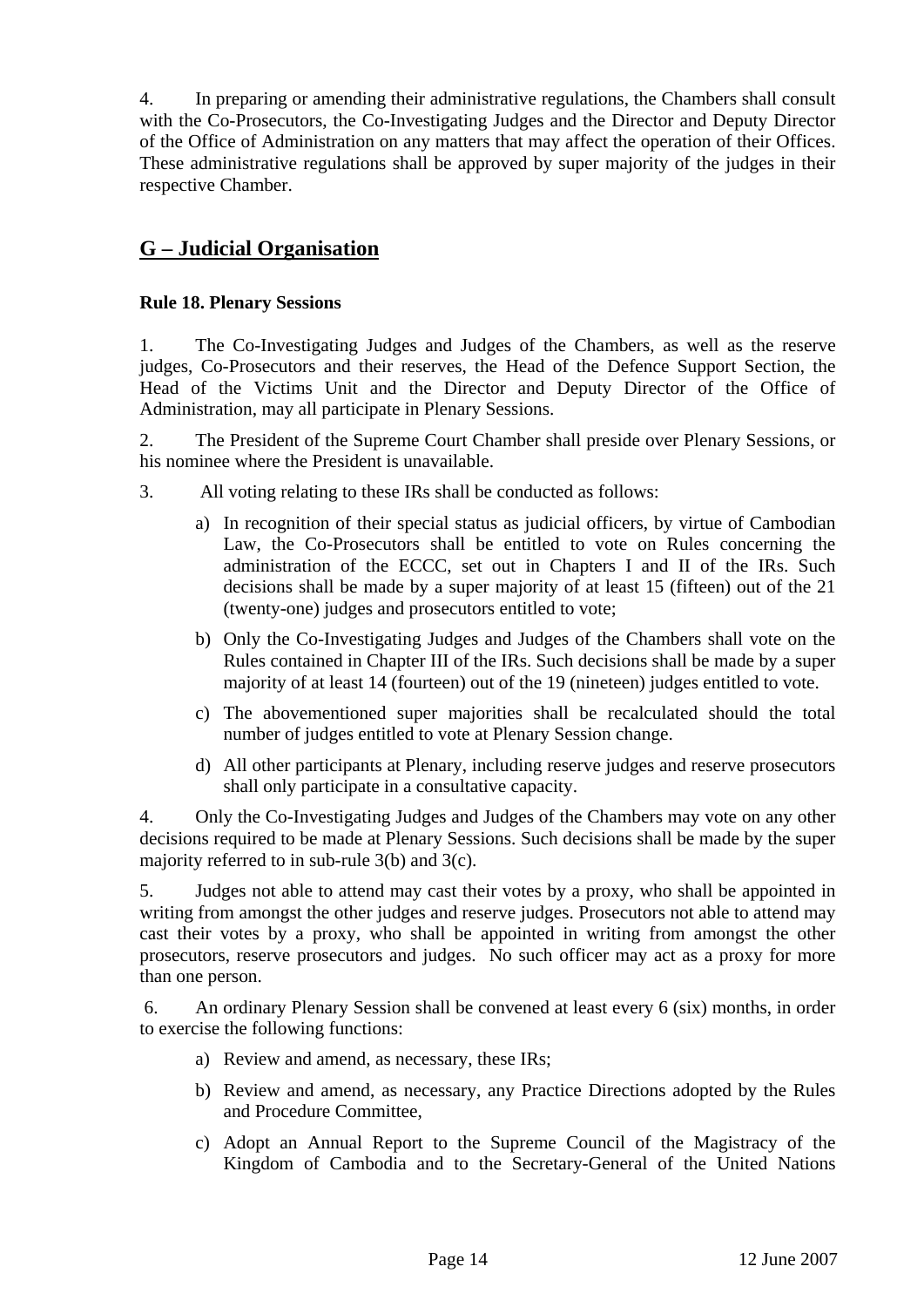<span id="page-15-0"></span>proposed by the Director and the Deputy Director of the Office of Administration;

- d) Decide upon matters relating to the internal functioning of the ECCC, upon proposals from the Judicial Administration Committee;
- e) Exercise any other functions provided for in the ECCC Law, the Agreement or in these IRs.

7. Ordinary Plenary Sessions shall be convened by the President of the Plenary through the Office of the Administration. In case of urgency, and subject to budgetary considerations, an extraordinary Plenary Session may be convened by the President of the Plenary, on his or her own motion or at the request of a super majority of all the Judges entitled to vote.

8. The quorum for a Plenary Session shall be a super majority of all the Judges entitled to vote referred to in sub-rule 3(b) and 3(c), whether participating in person, by proxy or by remote means.

9. The Office of the Administration shall keep written records of the proceedings and decisions made in Plenary Sessions in Khmer, English and French.

10. Plenary Sessions shall be confidential unless the Plenary decides otherwise. The Plenary may authorize outside experts to participate in all or part of their sessions.

#### **Rule 19. Judicial Administration Committee**

1. The Judicial Administration Committee shall be comprised of three national Judges, one of whom shall be the President, and two international Judges, all elected in Plenary Session**.** A national and an international substitute member shall be elected at the Plenary Session to replace an absent member as needed. The Committee shall also include, in a consultative capacity, the Co-Prosecutors and the Director and Deputy Director of the Office of Administration. Where a member or a substitute member of the Committee notifies the Plenary that he or she cannot, or no longer wishes to, sit on the Committee, a replacement member shall be elected at Plenary Session

2. The Committee shall advise and guide the Office of Administration concerning all activities relating to the administrative and judicial support provided to, the Office of the Co-Prosecutors, the Office of the Co-Investigating Judges and the Chambers, including the preparation and implementation of the budget.

3. The Committee shall meet once a month, or more often at the initiative of the President. Committee meetings shall be confidential. Remote participation may be organized, as necessary.

4. The Committee shall do such other tasks provided for in these IRs.

5. The Committee shall be serviced by a secretariat assigned by the Office of Administration in consultation with the Committee. In accomplishing its tasks, the Committee may take expert advice at the expense of the ECCC.

#### **Rule 20. Rules and Procedure Committee**

1. The Rules and Procedure Committee shall be comprised of 5 (five) national Judges, one of whom shall be the President, and 4 (four) international Judges, all elected in Plenary Session. A national and an international substitute member shall be elected at the Plenary Session to replace an absent member as needed. Where a member or substitute member of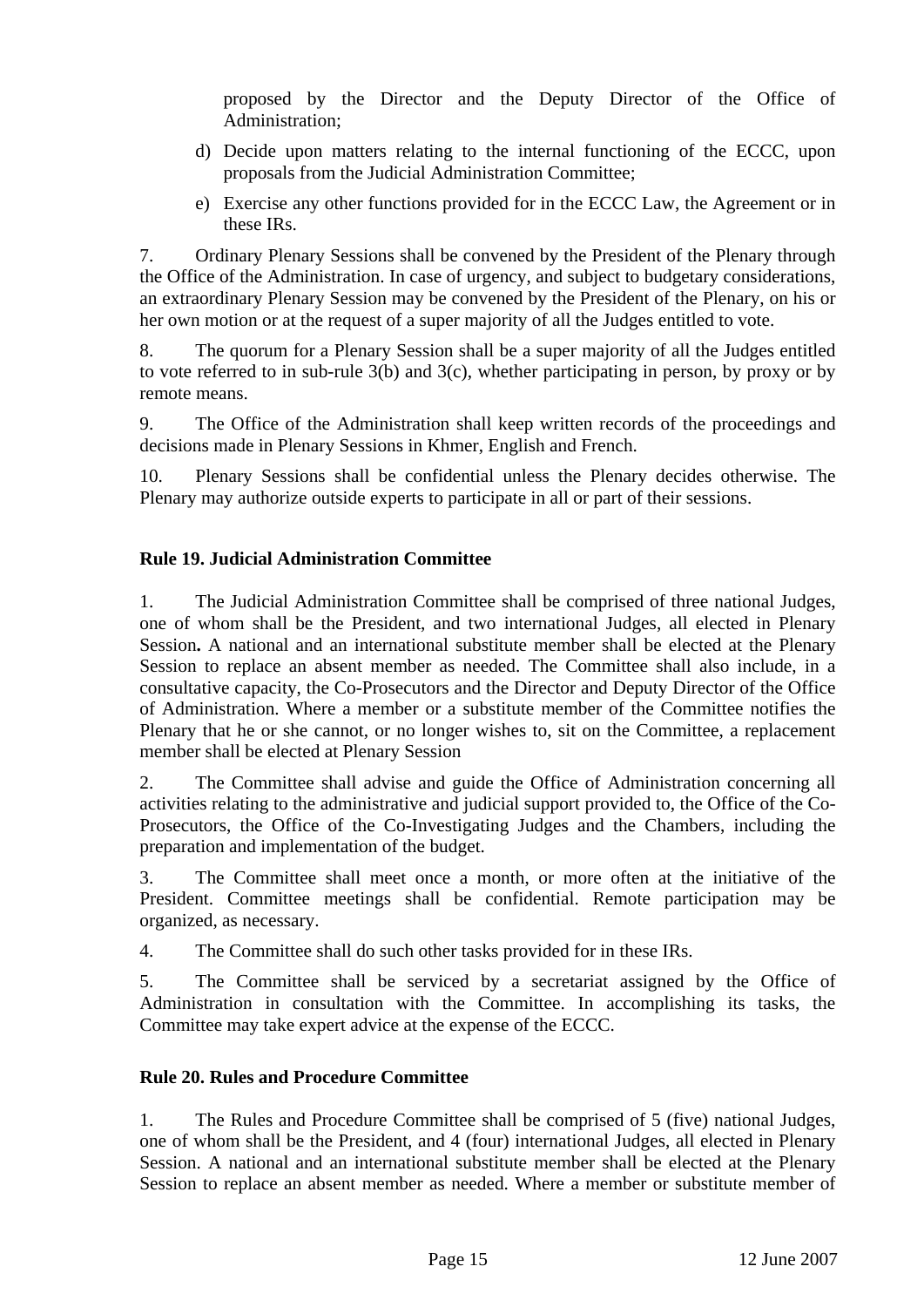the Committee notifies the Plenary that he or she cannot, or no longer wishes to, sit on the Committee, a replacement member shall be elected at Plenary Session.

2. The Committee shall receive and consider requests for amendments to these IRs, and draft proposals for discussion at Plenary Sessions. For this purpose, it shall meet as required at the initiative of the President. Committee meetings shall be confidential.

3. The Committee shall adopt Practice Directions relating to the functioning of the ECCC, subject to subsequent review in Plenary Session. For this purpose, the Committee shall meet as required at the initiative of the President, or at the request of a Judge, a Co-Investigating Judge, a Co-Prosecutor, the Head of the Defence Support Section, the Head of the Victims Unit and the Director or Deputy Director of the Office of Administration.

4. The Committee shall do such other tasks provided for in these IRs.

5. Remote participation may be organized, as necessary.

6. The Committee shall be serviced by a secretariat assigned by the Office of Administration in consultation with the Committee. In accomplishing its tasks, the Committee may take expert advice at the expense of the ECCC.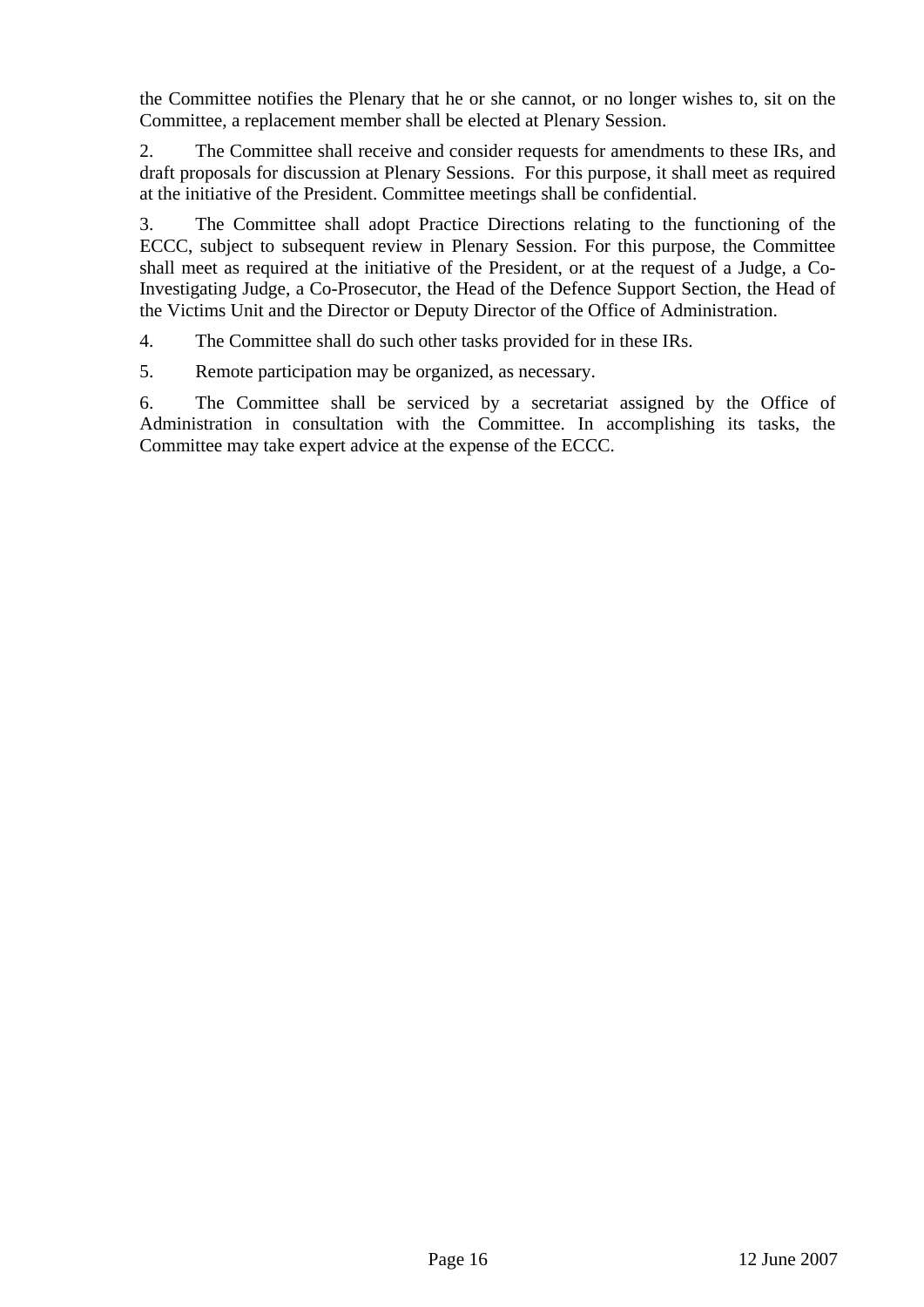# **III – PROCEDURE**

# <span id="page-17-0"></span>**A – General Provisions**

#### **Rule 21. Fundamental Principles**

1. The applicable ECCC Law, Internal Rules, Practice Directions and Administrative Regulations shall be interpreted so as to always safeguard the interests of Suspects, Charged Persons, Accused and Victims and so as to ensure legal certainty and transparency of proceedings, in light of the inherent specificity of the ECCC, as set out in the ECCC Law and the Agreement. In this respect:

- a) ECCC proceedings shall be fair and adversarial and preserve a balance between the rights of the parties. They shall guarantee separation between those authorities responsible for prosecuting and those responsible for adjudication;
- b) Persons who find themselves in a similar situation and prosecuted for the same offences shall be treated according to the same rules;
- c) The ECCC shall ensure that victims are kept informed and that their rights are respected throughout the proceedings; and
- d) Every person suspected or prosecuted shall be presumed innocent as long as his/her guilt has not been established. Any such person has the right to be informed of any charges brought against him/her**,** to be defended by a lawyer of his/her choice, and at every stage of the proceedings shall be informed of his/her right to remain silent.

2. Any coercive measures to which such a person may be subjected shall be taken by or under the effective control of the competent ECCC judicial authorities. Such measures shall be strictly limited to the needs of the proceedings, proportionate to the gravity of the offence charged and fully respect human dignity.

3. No form of inducement, physical coercion or threats thereof, whether directed against the interviewee or others, may be used in any interview. If such inducements, coercion or threats are used, the statements recorded shall not be admissible as evidence before the Chambers, and the person responsible shall be appropriately disciplined in accordance with Rules 35 to 38.

4. Proceedings before the ECCC shall be brought to a conclusion within a reasonable time.

#### **Rule 22. Lawyers**

1. In accordance with Articles 13 and 21 of the Agreement and Articles 24 new and 35 new of the ECCC Law, all Suspects, Charged Persons, Accused or any other persons entitled to a defence lawyer under these IRs, shall have the right to the assistance of a national lawyer, or a foreign lawyer in collaboration with a national lawyer, of their own choosing, as follows:

a) Persons who are able to provide for their own defence shall have the right freely to choose from amongst national lawyers and foreign lawyers who are registered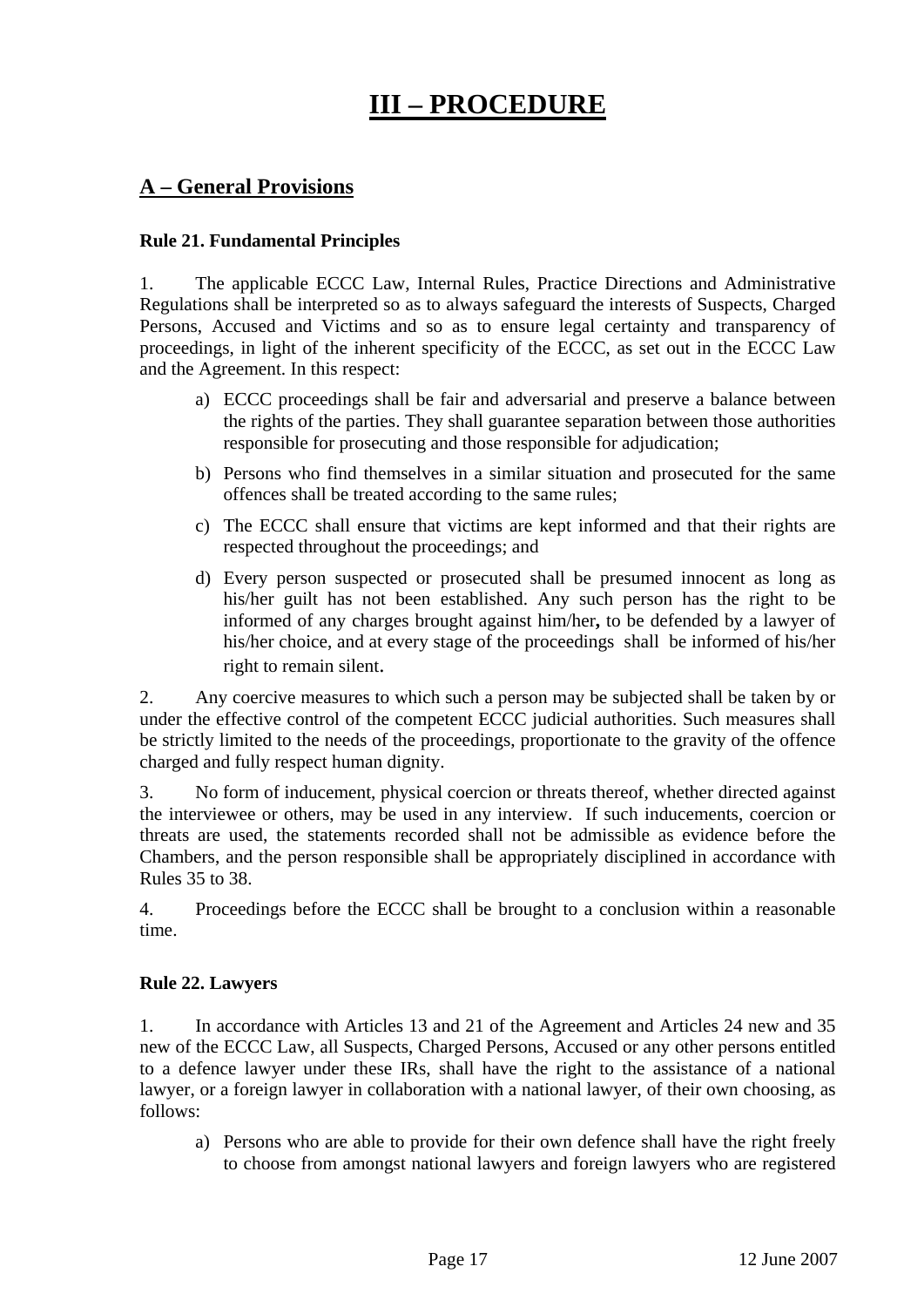<span id="page-18-0"></span>with the BAKC. In order to facilitate this choice, such persons shall be provided with the list of lawyers referred to in Rule  $11(2)(c)$ ;

- b) Indigent persons shall have the right freely to choose from amongst national lawyers and foreign lawyers included in the list provided for in Rule 11(2)(d);
- c) A foreign lawyer listed with the Defence Support Section shall work in conjunction with a national lawyer in the defence of their client before the ECCC;
- d) Inclusion of a lawyer in such lists does not authorise a foreign lawyer to undertake any other legal professional activities in Cambodia;
- e) Where a person wishes to retain a foreign lawyer who is not on the list of lawyers referred to in Rule  $11(2)(c)$ , that lawyer must first complete the formalities for appearing before the ECCC as provided in Rule 11(2).
- 2. During proceedings before the ECCC, the following provisions shall apply:
	- a) The national lawyer shall request recognition of any foreign lawyer, the first time such lawyer appears before each judicial body of the ECCC. Once recognized, such foreign lawyer shall enjoy the same rights and privileges before the ECCC as a national lawyer;
	- b) However, at all stages of the proceedings, the national lawyer has the right to speak first.

3. Lawyers of a person in detention recognized pursuant to sub-rule 2 above may freely communicate with their client, subject to the necessary constraints of administration of the detention facility. All communications between such lawyers and a person in detention shall be confidential and shall not be listened to, recorded or copied by others. Such lawyers may obtain a copy of the case file, or record of proceedings, and bring this, together with any other relevant document to discuss with their client.

4. In the performance of their duties, lawyers shall be subject to the relevant provisions of the Agreement, the ECCC Law, these IRs, ECCC Practice Directions and administrative regulations, as well as the Cambodian Law on the Statutes of the Bar and recognised standards and ethics of the legal profession.

5. National and foreign lawyers authorised to defend cases before the ECCC have the right to recruit legal teams to assist in their work. However, lawyers for indigent persons must choose from among persons included in the list referred to in Rule 11(2)(i). Where a lawyer for an indigent person wishes to recruit a person who is not on the list referred to in Rule 11(2)(i), that person must first complete the formalities for inclusion in that list.

#### **Rule 23. Civil Party Action by Victims**

- 1. The purpose of Civil Party action before the ECCC is to:
	- a) Participate in criminal proceedings against those responsible for crimes within the jurisdiction of the ECCC by supporting the prosecution; and
	- b) Allow Victims to seek collective and moral reparations, as provided in this Rule.

2. The right to take civil action may be exercised by Victims of a crime coming within the jurisdiction of the ECCC, without any distinction based on criteria such as current residence or nationality. In order for Civil Party action to be admissible, the injury must be:

a) physical, material or psychological; and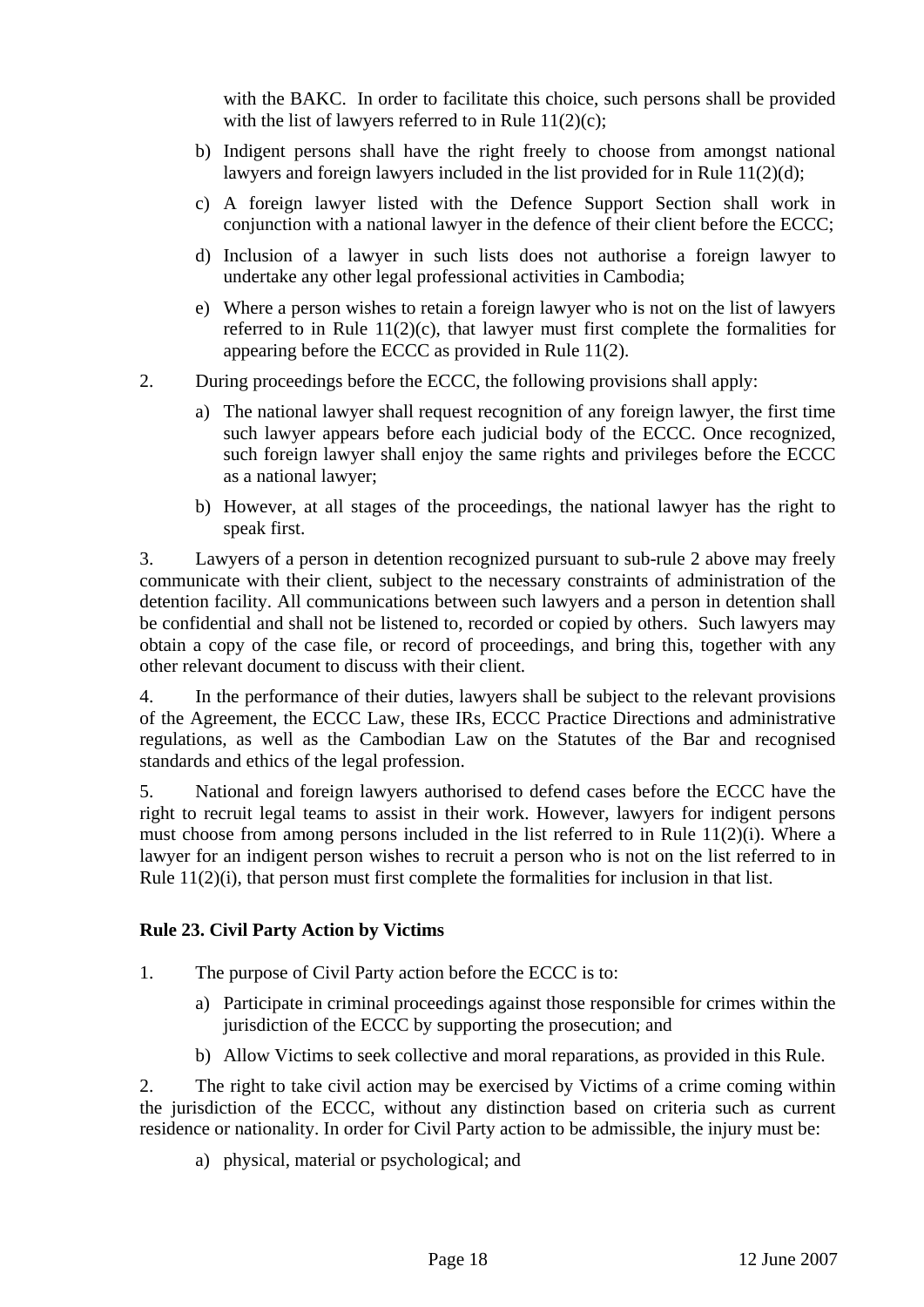b) the direct consequence of the offence, personal and have actually come into being.

3. At any time during the judicial investigation, a Victim may apply to the Co-Investigating Judges in writing to be joined as a Civil Party. Subject to the provisions in these IRs relating to the protection of Victims, the Co-Investigating Judges must notify the Co-Prosecutors and the Charged Person. The Co-Investigating Judges may decide by reasoned order that the Civil Party application is inadmissible. Such order shall be open to appeal by the Victim.

4. A Victim may submit a Civil Party application up until the opening of proceedings before the Trial Chamber. Such application shall be in writing and filed with the Greffier of the Trial Chamber and shall be placed on the record of proceedings. A Victim who has filed a Civil Party application during the investigation shall not be required to renew the application before the Chambers.

5. All Civil Party applications must contain sufficient information to allow verification of their compliance with these IRs. In particular, the application must provide details of the status as a Victim, specify the alleged crime and attach any evidence of the injury suffered, or tending to show the guilt of the alleged perpetrator. With a view to service and notifications, the domicile of the Victim, the registered office of the Victims' Association of which he or she is a member, or the address of the lawyer, as appropriate, must also be stated. Where this address is outside of Cambodia, an address in Cambodia shall be provided.

- 6. Being joined as a Civil Party shall have the following effects:
	- a) When joined as a Civil Party, the Victim becomes a party to the criminal proceedings. The Civil Party can no longer be questioned as a simple witness in the same case and, subject to Rule 62 relating to Rogatory Letters, may only be interviewed under the same conditions as a Charged Person or Accused;
	- b) The Chambers shall not hand down judgment on a Civil Party action that is in contradiction with their judgment on public prosecution of the same case; and
	- c) The Co-Investigating Judges and the Chambers may afford to Civil Parties the protection measures set out in Rule 29.

7. Any Victim participating in proceedings before the ECCC as a Civil Party has the right to be represented by a national lawyer, or a foreign lawyer in collaboration with a national lawyer, as follows:

- a) Victims shall have the right freely to choose from amongst national lawyers and foreign lawyers who are registered with the BAKC. In order to facilitate this choice, such persons shall be provided with the list of lawyers referred to in Rule  $12(2)(a)$ ;
- b) A foreign lawyer listed with the Victims Unit shall work in conjunction with a national lawyer before the ECCC;
- c) Inclusion of a lawyer in such list does not authorise a foreign lawyer to undertake any other legal professional activities in Cambodia;
- d) Where a person wishes to retain a lawyer who is not on the list of lawyers referred to in Rule 12(2)(a), that lawyer must first complete the formalities for appearing before the ECCC as provided in Rule 12(2);
- e) During proceedings before the ECCC, the following provisions shall apply:
	- i) The national lawyer shall request recognition of any foreign lawyer, the first time such lawyer appears before each judicial body of the ECCC. Once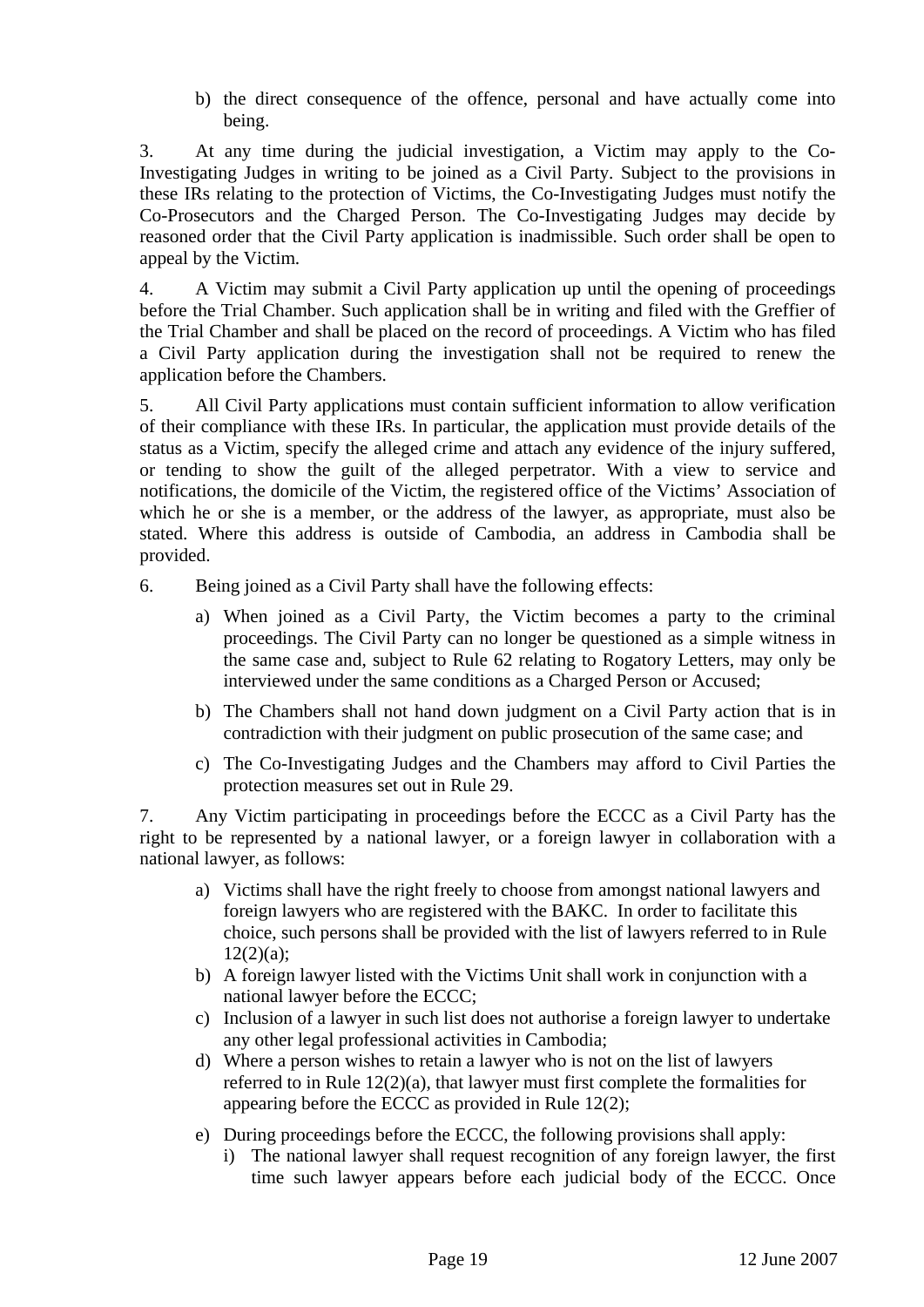recognized, such foreign lawyer shall enjoy the same rights and privileges before the ECCC as a national lawyer;

- ii) However, at all stages of the proceedings, the national lawyer has the right to speak first;
- f) In the performance of their duties, lawyers shall be subject to the relevant provisions of the Agreement, the ECCC Law, these IRs, ECCC Practice Directions and administrative regulations, as well as the Cambodian Law on the Statutes of the Bar and recognized standards and ethics of the legal profession;
- g) Any foreign lawyer whose application for registration with the BAKC for the purposes of representing Victims or Victims' Associations before the ECCC is refused, or has not been examined within 30 (thirty) days of receipt by the BAKC from the Victims Unit, may appeal to the Pre-Trial Chamber within 15 (fifteen) days of receiving notification of the decision of the BAKC, or the end of the 30 (thirty) day period, as appropriate. The decision of the Pre-Trial Chamber shall not be subject to appeal. If the required majority is not attained, the default decision of the Pre-Trial Chamber shall be that the decision of the BAKC shall stand. However, in cases where the application was not examined within the 30 (thirty) day time period, the default decision shall be that registration is deemed to have been granted; and
- h) National and foreign lawyers for Victims and Victims Associations have the right to recruit legal teams to assist in their work.

8. A group of Civil Parties may choose to be represented by a common lawyer drawn from the list held by the Victims Unit. In addition, the Co-Investigating Judges or the Chambers may organize such common representation, as follows:

- a) The Co-Investigating Judges or the Chambers, may request a group of Civil Parties to choose a common lawyer within a set time limit;
- b) Where a group of Civil Parties is unable to choose a common lawyer within such time limit, the Civil Parties may request the Victims Unit to choose one or more common lawyers for them. In that case the Unit shall take into account the wishes of the Civil Parties concerned and the particular circumstances of the case, and any conflicting interests within the group, as well as the need to respect local traditions and to assist vulnerable groups;
- c) Where the interests of Justice so require, the Co-Investigating Judges or the Chambers may, after consulting the Victims Unit, designate a common lawyer for such a group of Civil Parties;
- d) The Co-Investigating judges or the Chambers and the Victims Unit shall take all reasonable steps to ensure that in the selection of common lawyers, the distinct interests of each of the Civil Parties are represented and that any conflict of interest is avoided;
- e) At any time, the Civil Parties may request the Co-Investigating judges or the Chambers to reconsider the Victims Unit's choice of common lawyers, or their designation by the Co-Investigating judges or the Chambers; and
- f) Civil parties who lack the necessary means to pay for a common lawyer designated by the Co-Investigating Judges or the Chambers may seek assistance from the Victims Unit.

9. A group of Victims may also choose to organise their Civil Party action by becoming members of a Victims' Association, as follows: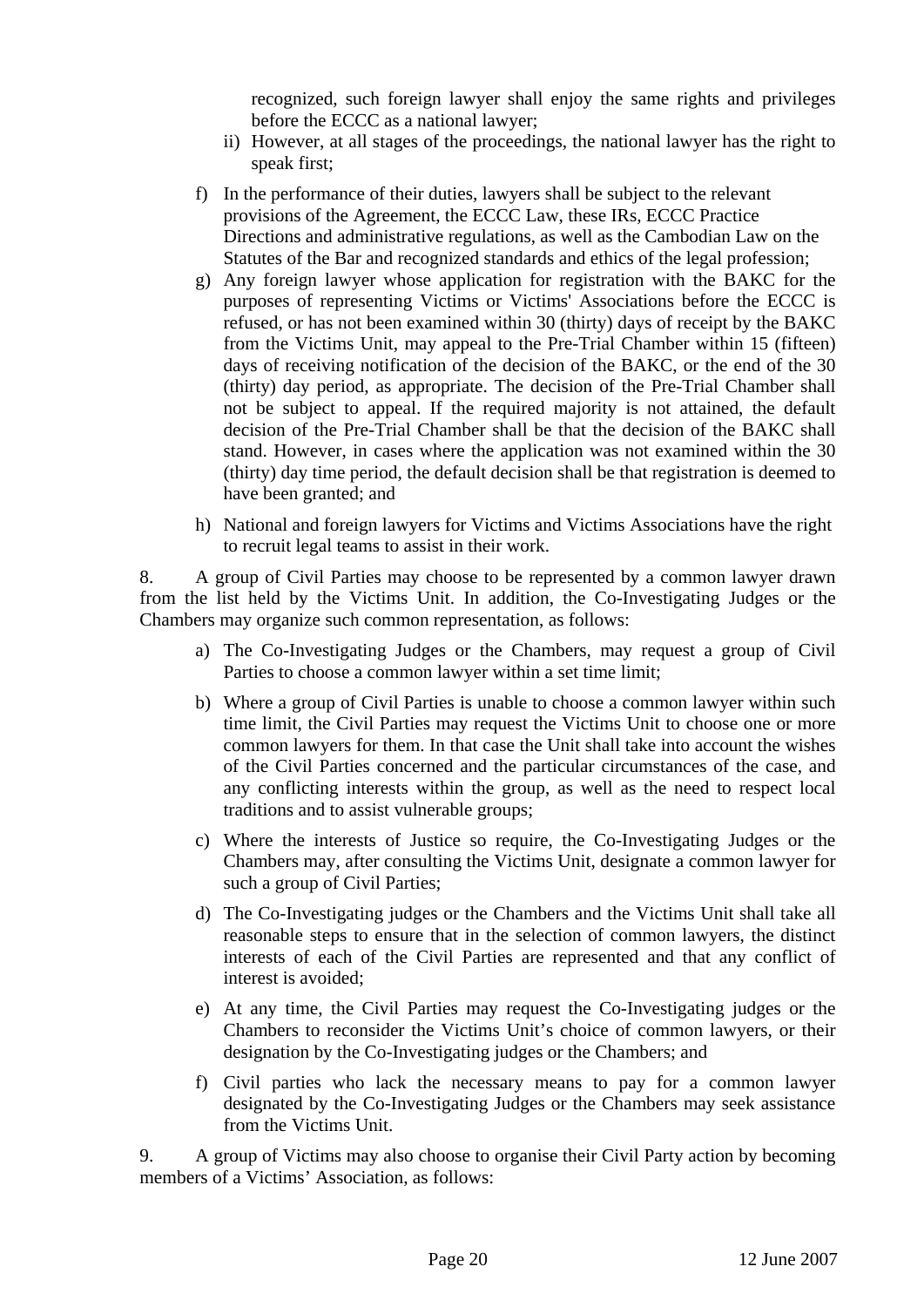- <span id="page-21-0"></span>a) In order to facilitate such collective organisation of Civil Party action, the Victims Unit may provide Victims with a list of approved Victims' Associations drawn up under the supervision of the Co-Investigating Judges and the Trial Chamber;
- b) In order to be included in the list, such Victims' Association shall provide the Victims Unit with documentation showing that it is validly registered or established in the country in which it is carrying on its activities, and that it is authorised to act on behalf of its members as provided in the relevant Practice Direction. The fact that a Victims' Association represents foreign resident Victims before the ECCC shall not be construed as carrying on activities in Cambodia for approval under this sub-rule;
- c) Civil parties who are members of a Victims' Association shall be represented by the association's lawyers, and summonses and notifications concerning its members shall be served via the association;
- d) The fact that certain Victims choose to take action through a Victims' Association shall not affect the right of other Victims to be joined as Civil Parties in the same case; and
- e) Any Victims' Association whose application for admission to the above list is refused or has not been examined within 30 (thirty) days of receipt by the Victims Unit, or which is excluded from the list, may appeal to the Pre-Trial Chamber within 15 (fifteen) days of receiving notification of the decision of the Head of the Victims Unit or the end of the 30 (thirty) day period, as appropriate. The decision of the Pre-Trial Chamber shall not be subject to appeal. If the required majority is not attained, the default decision of the Pre-Trial Chamber shall be that the decision of the Head of the Victims Unit shall stand. However, in cases where the application was not examined within the 30 (thirty) day time period, the default decision shall be that inclusion in the list shall be deemed to have been granted.

10. A Civil Party may, at any time, waive the right to request reparation or abandon a Civil Party action. The waiver of the right or abandonment of the action shall not stop or suspend the criminal prosecution.

11. Subject to Article 39 of the ECCC Law, the Chambers may award only collective and moral reparations to Civil Parties. These shall be awarded against, and be borne by convicted persons.

- 12. Such awards may take the following forms:
	- a) An order to publish the judgment in any appropriate news or other media at the convicted person's expense;
	- b) An order to fund any non-profit activity or service that is intended for the benefit of Victims; or
	- c) Other appropriate and comparable forms of reparation.

#### **Rule 24. Witnesses**

1. Before being interviewed by the Co-Investigating Judges or testifying before the Chambers, witnesses shall take an oath or affirmation in accordance with their religion or beliefs to state the truth.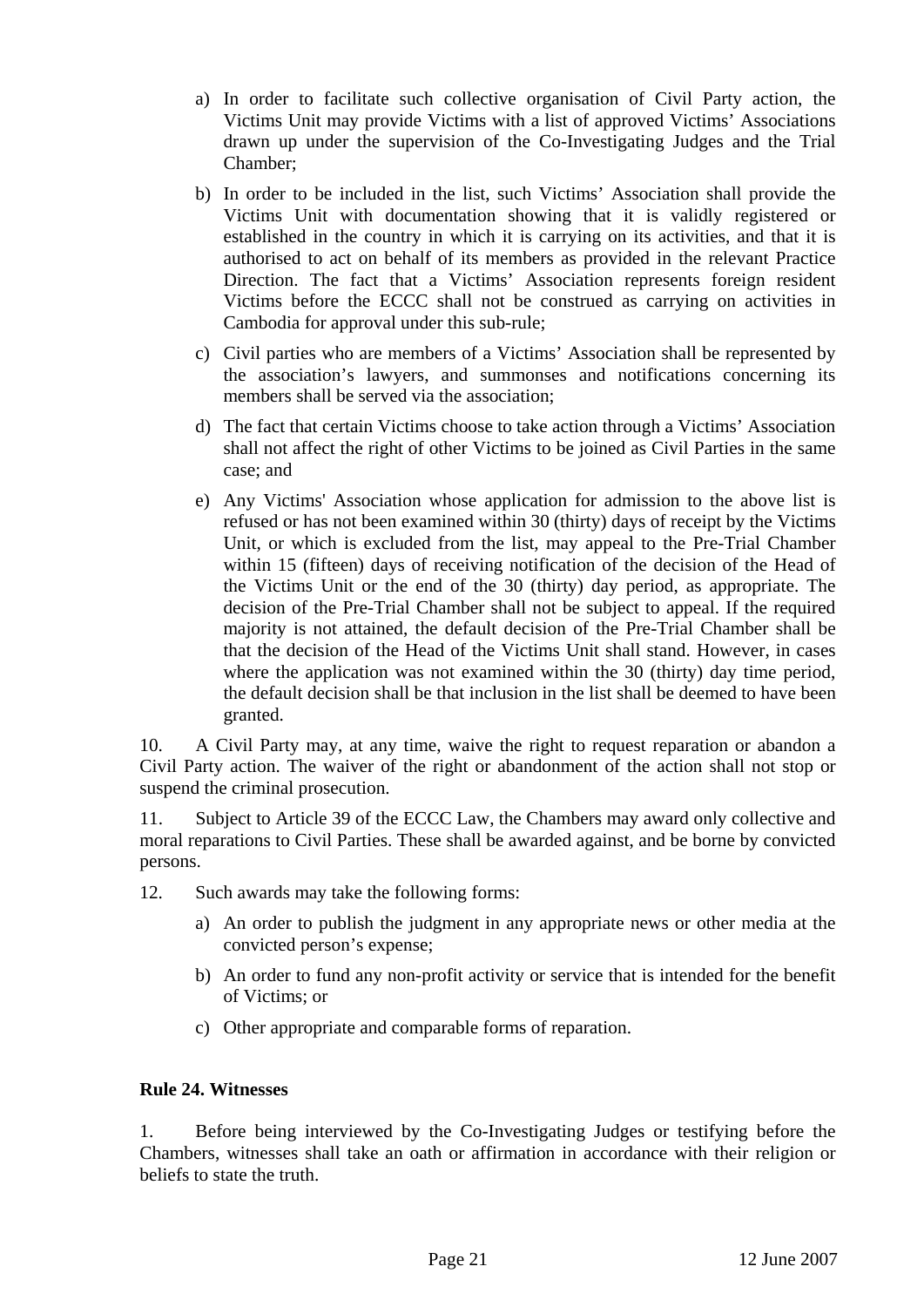- <span id="page-22-0"></span>2. The following witness may make a statement without having taken an oath:
	- a) The father, mother and ascendants of the Charged Person, Accused or Civil Party;
	- b) The sons, daughters and descendants of the Charged Person, Accused or Civil Party;
	- c) The brothers and sisters of the Charged Person, Accused or Civil Party;
	- d) The brother-in-laws and sister-in-laws of the Charged Person, Accused or Civil Party;
	- e) The husband or wife of the Charged Person, Accused or Civil Party, even if they have been divorced; and
	- f) Any child who is less than 14 (fourteen) years old.

3. The Co-Investigating Judges or the President of the Trial Chamber shall question every witness in order to establish whether he or she is in a relationship with the Charged Person or Accused or a Civil Party, as provided in sub-rule 2 above.

4. The Co-Investigating Judges and the Chambers shall not call as a witness any person against whom there is evidence of criminal responsibility, except as provided in Rule 28*.* 

#### **Rule 25. Recording Interviews**

1. Whenever possible, when the Co-Prosecutors or Co-Investigating Judges question a Suspect or Charged Person, in addition to the written record of the interview, it shall be audio or video-recorded, in accordance with the following procedure:

- a) The person questioned shall be informed, in a language he or she fully understands and speaks, that the questioning is to be audio or video-recorded, any objection by the person concerned shall be noted on the case file;
- b) Any waiver by the person of the right to be questioned in the presence of a lawyer shall be audio or video-recorded;
- c) In the event of an interruption in the course of questioning, the fact and the time of the interruption shall be recorded before the audio or video-recording ends as well as the time of resumption of the questioning;
- d) At the conclusion of the questioning, the person questioned shall be offered the opportunity to clarify anything he or she has said and to add anything he or she may wish. The time of conclusion of the questioning shall be noted;
- e) A copy of the recording or, if multiple recording apparatus was used, one of the original recordings, shall be provided to the person questioned;
- f) The original recording or one of the original recordings shall be sealed in the presence of the person questioned and his or her lawyer, if present, under the signature of the Co-Prosecutors or Co-Investigating Judges and the person questioned and the lawyer, if present;
- g) Such recordings may be referred to in case of contestation of the veracity of the written record of interview.

2. A person may be questioned without being audio or video-recorded where the circumstances prevent such recording taking place. In this case, the reasons for not recording the questioning shall be stated in writing and the person questioned shall be provided with a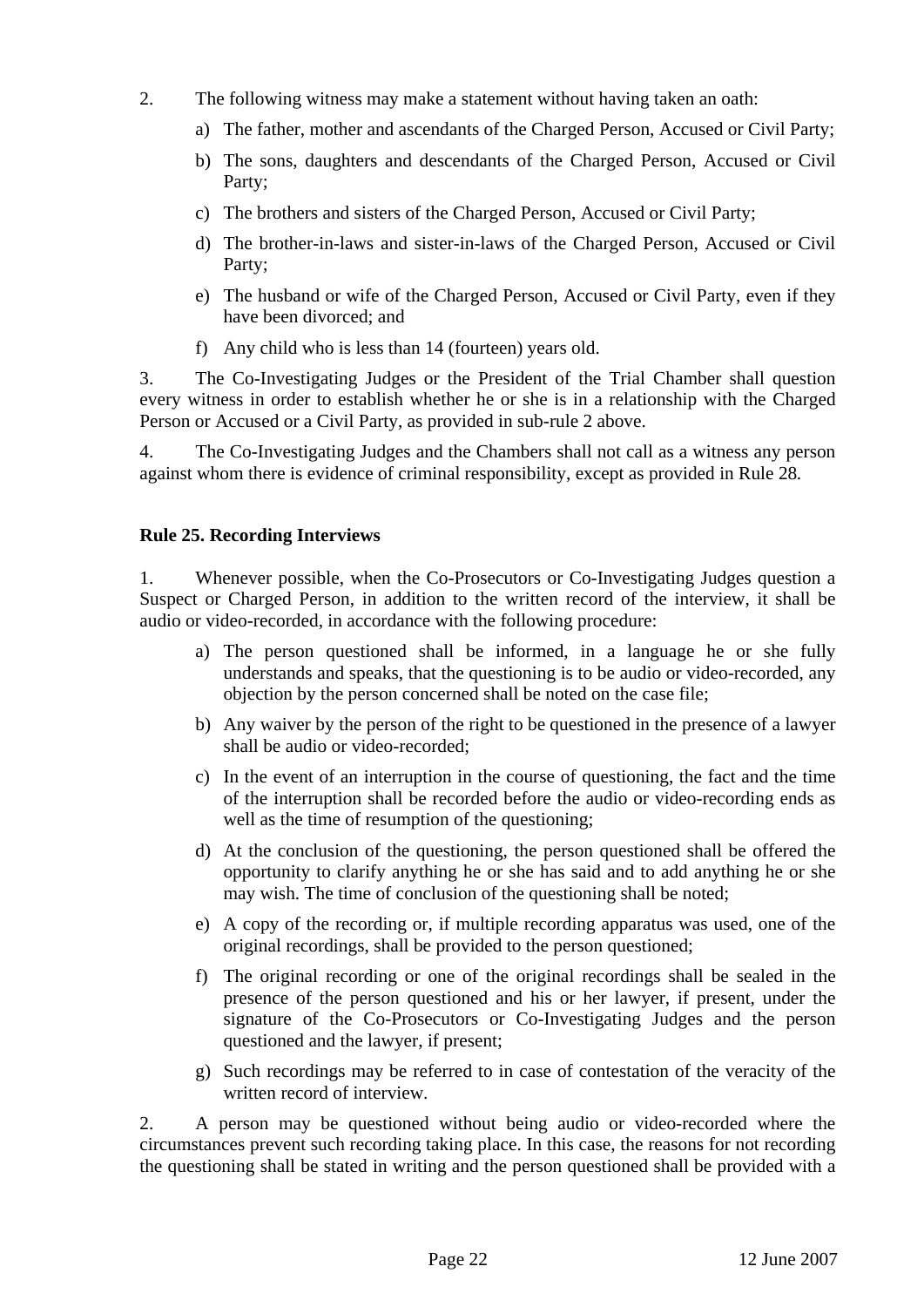<span id="page-23-0"></span>copy of his or her statement. Such a statement shall be set out in a written record of interview, and wherever possible, shall be signed or thumb-printed by the witness.

3. Where the person refuses to sign a written record of the interview, such refusal shall be noted on the case file, along with any reasons for the refusal, if known.

4. The Co-Prosecutors or Co-Investigating Judges may choose to follow the procedure in this Rule when questioning other persons than those mentioned above, in particular where the use of such procedures could assist in reducing any subsequent traumatisation of a victim of sexual or gender violence, a child, an elderly person or a person with disabilities in providing their evidence.

5. The Chambers may also order that the procedure in this Rule be applied to the questioning of any person appearing before them.

#### **Rule 26. Live Testimony by means of Audio or Video-link Technology**

1. The testimony of a witness or expert during a judicial investigation or at trial shall be given in person, whenever possible. However, the Co-Investigating Judges and the Chambers may allow a witness to give testimony by means of audio or video technology, provided that such technology permits the witness to be interviewed by the Co-Investigating Judges or the Chambers, and the parties, at the time the witness so testifies. Such technologies shall not be used if they would be seriously prejudicial to, or inconsistent with defence rights.

2. The interview of a witness under this Rule shall otherwise be conducted in accordance with these IRs.

#### **Rule 27. Deaf/Mute Persons**

When questioning a deaf/mute person, the Greffier of the Co-Investigating Judges or the Chambers shall write down the questions and ask the person being questioned to read them, and answer in writing. If the person is illiterate, the Greffier may call on a person able to properly communicate with the deaf/mute person. That person shall make an oath or affirmation in accordance with these IRs.

#### **Rule 28. Right Against Self-Incrimination of Witnesses**

1. A witness may object to making any statement that might tend to incriminate him or her. The right against self-incrimination applies to all stages of the proceedings, including preliminary investigations by the Co-Prosecutor, investigations by the Co-Investigating Judges, and proceedings before the Chambers.

2. If a witness has not been notified of his or her right against self-incrimination, the Co-Prosecutors, the Co-Investigating Judges, or the Chambers shall notify a witness of this right before his or her interview or testimony.

3. Where the Co-Investigating Judges or the Chambers determine that a witness should be required to answer a question or questions, they may assure such witness, if possible in advance, that the evidence provided in response to the questions:

a) will be kept confidential and will not be disclosed to the public; and/or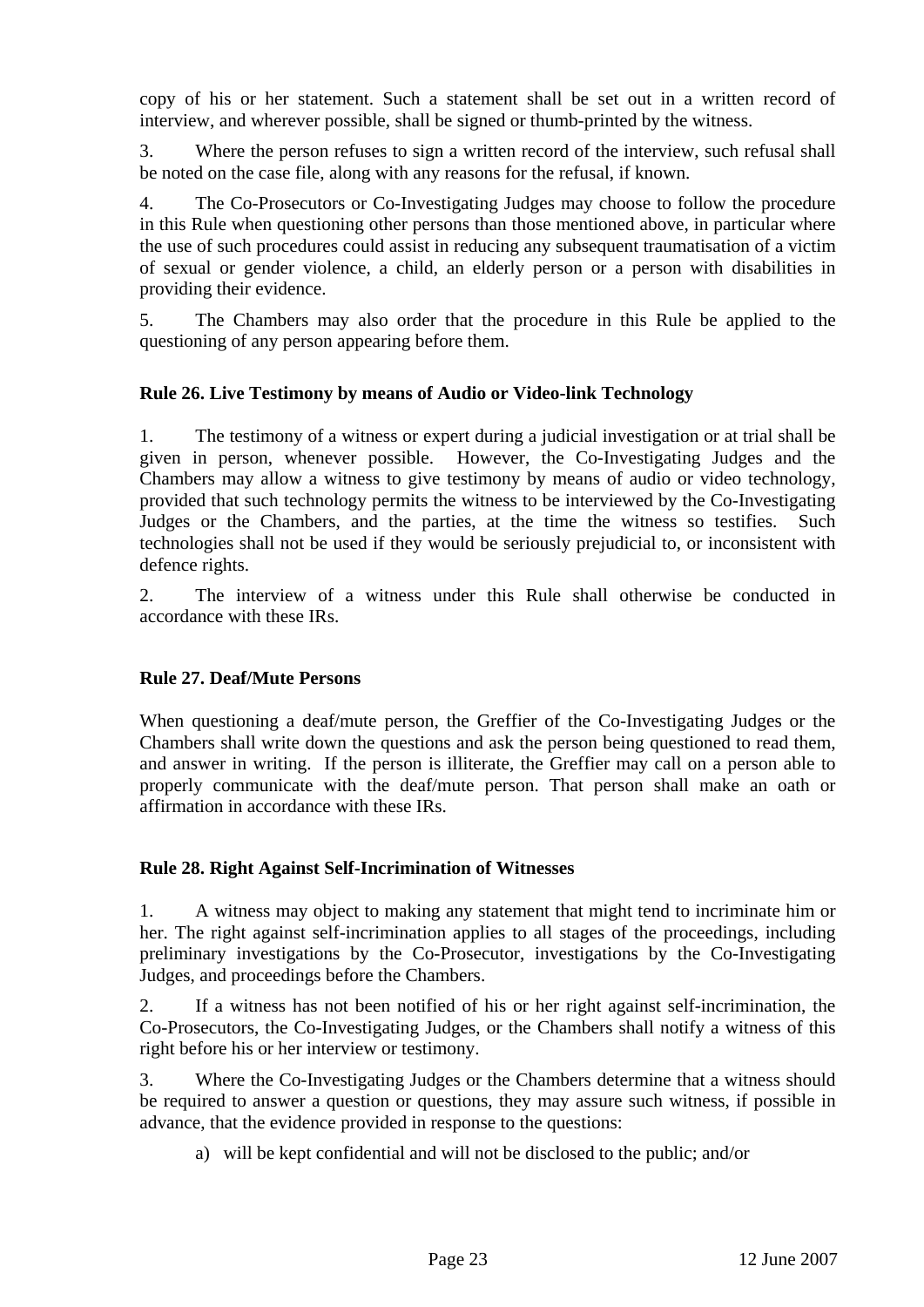b) will not be used either directly or indirectly against that person in any subsequent prosecution by the ECCC.

<span id="page-24-0"></span>4. Before giving such an assurance, the Co-Investigating Judges or the Chambers shall seek the views of the Co-Prosecutors to determine whether the assurance should be given to this particular witness.

5. In determining whether to require the witness to answer, the Co-Investigating Judges or the Chambers shall consider:

- a) The importance of the anticipated evidence;
- b) Whether the witness would be providing unique evidence;
- c) The nature of the possible incrimination, if known, of the person in question; and
- d) The sufficiency of any protection available for the witness, in the particular circumstances.

6. If the Co-Investigating Judges or the Chambers determine that it would not be appropriate to provide an assurance to the witness, they shall not require the witness to answer the question but may still continue the questioning of the witness on other matters.

7. In order to give effect to the assurance, the Co-Investigating Judges or the Chambers may, as appropriate:

- a) Order that the evidence of the witness be given *in camera*;
- b) Order that the identity of the witness and the content of the evidence given shall not be disclosed, in any manner, and provide that the breach of any such order will be subject to sanctions under Rules 35 to 38:
- c) Specifically advise the parties present and their legal representative of the consequences of a breach of an order under this Rule;
- d) Order the sealing of any record of the proceedings; and
- e) Use protective measures, as foreseen in Rule 29 to ensure that the identity of the witness and the content of the evidence given are not disclosed.

8. Where a party is aware that the testimony of any witness may raise issues with respect to self-incrimination, or where the witness him or herself raises the matter, he or she shall request an *in camera* hearing and advise the Co-Investigating Judges or the Chambers of this, in advance of the testimony of the witness. The Co-Investigating Judges or the Chambers may impose the measures outlined in sub-rule 7 for all or a part of the testimony of that witness.

9. If an issue of self-incrimination arises in the course of the proceedings, the Co-Investigating Judges or the Chambers shall, unless the witness waives that right, suspend the taking of the testimony and provide the witness with a lawyer. Such waiver shall be recorded in accordance with Rule 25.

#### **Rule 29. Protective Measures**

1. The ECCC shall ensure the protection of Victims who participate in the proceedings, whether as complainants or Civil Parties, and witnesses, as provided in the supplementary agreement on security and safety and the relevant Practice Directions.

2. When the Co-Investigating Judges or the Chambers issue an order or when other offices within the ECCC fulfil their duties, they shall take account of the needs of victims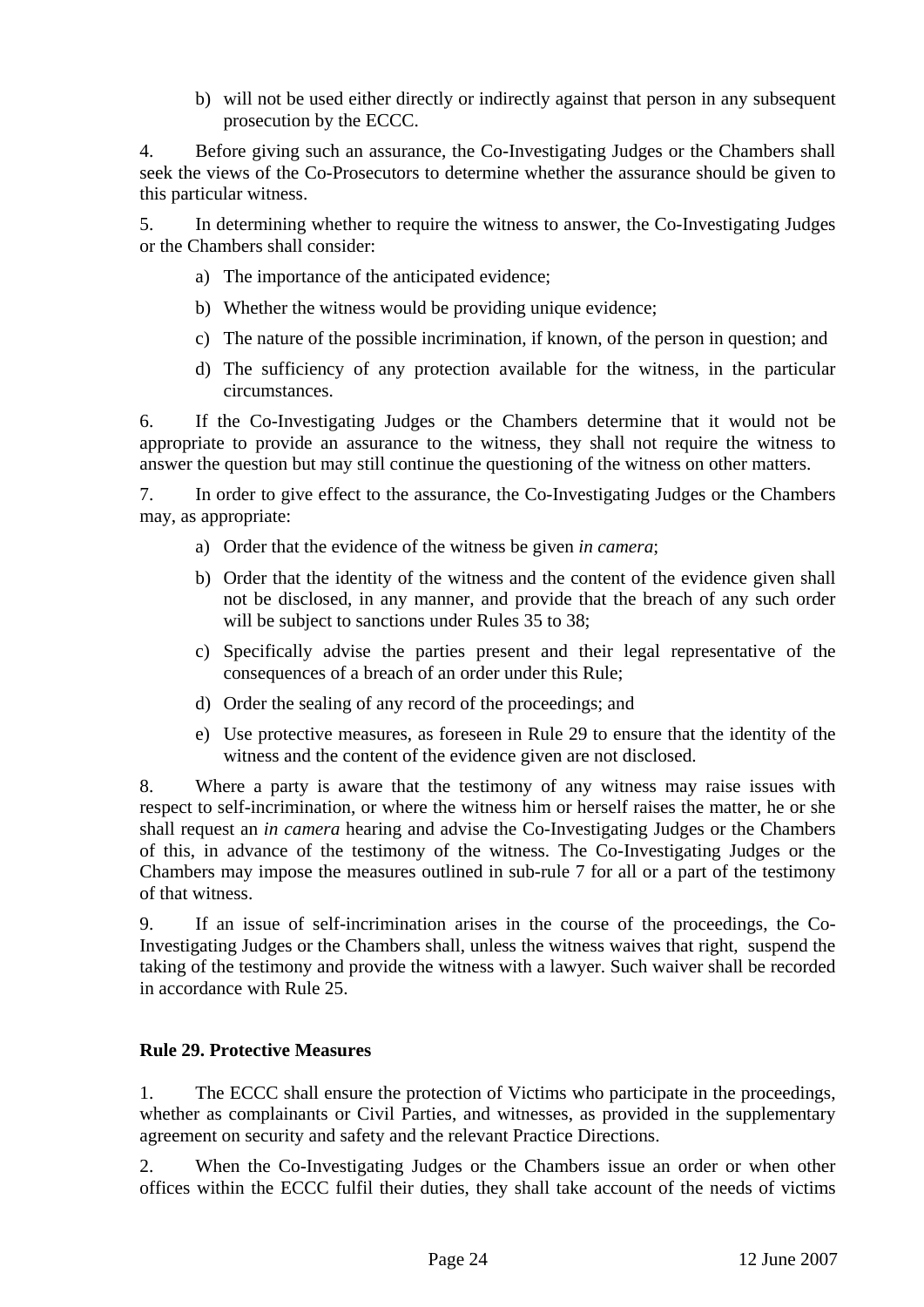<span id="page-25-0"></span>and witnesses. In particular, whenever such offices must communicate with victims, witnesses, complainants or Civil Parties, they may communicate with their lawyers or Victims' Association, as appropriate, where direct communication could place the life or well being of that person in danger.

3. The Co-Investigating Judges and the Chambers may, on their own motion or at the request of one of the parties or their lawyers, and after having consulted with the Victims Unit or the Witnesses/Experts Support Unit, order appropriate measures to protect victims and witnesses whose appearance before them is liable to place their life or health or that of their family members or close relatives in serious danger.

4. In this respect, the Co-Investigating Judges and the Chambers may make a reasoned order adopting measures to protect the identity of such persons, including:

- a) declaring their contact address to be that of their lawyers or their Victims' Association, as appropriate, or of the ECCC;
- b) using a pseudonym when referring to the protected person;
- c) authorising recording of the person's statements without his or her identity appearing in the case file. Such decisions shall only be subject to appeal, within 15 (fifteen) days of notice of the order, where knowledge of the person's identity is essential to the case for the defence;
- d) where a Charged Person or Accused requests to be confronted with such a person, technical means may be used that allow remote participation or distortion of the person's voice and or physical features;
- e) as an exception to the principle of public hearings, that the Chambers may conduct any part of the proceedings *in camera* or allow the presentation of evidence by electronic or other special means.

5. In such cases, the person's request and identity shall be recorded in a classified register separate from the case file. Disclosure of the identity or the address of a person who has benefited from the provisions of this Rule may be punished in accordance with Cambodian Law.

6.No conviction may be pronounced against the Accused on the sole basis of statements taken under the conditions set out in this Rule.

7. Where necessary, the Co-Investigating Judges and the Chambers may order appropriate judicial guarantees and/or the physical protection of a Victim or witness in safe residence in Cambodia or abroad.

#### **Rule 30. Interpreters**

In case of need, the Co-Prosecutors, Co-Investigating Judges and Chambers shall use interpreters. Any witness or party may also request the use of an interpreter where needed. Each interpreter shall take an oath or affirmation in accordance with his or her religion or beliefs to interpret honestly, confidentially and to the best of his or her ability. Interpreters may not be selected from among ECCC Judges, Co-Prosecutors, Judicial Police, Investigators, parties or witnesses.

#### **Rule 31. Experts**

1. Expert opinion may be sought by the Co-Investigating Judges or the Chambers, on any subject deemed necessary to their investigations or proceedings before the ECCC.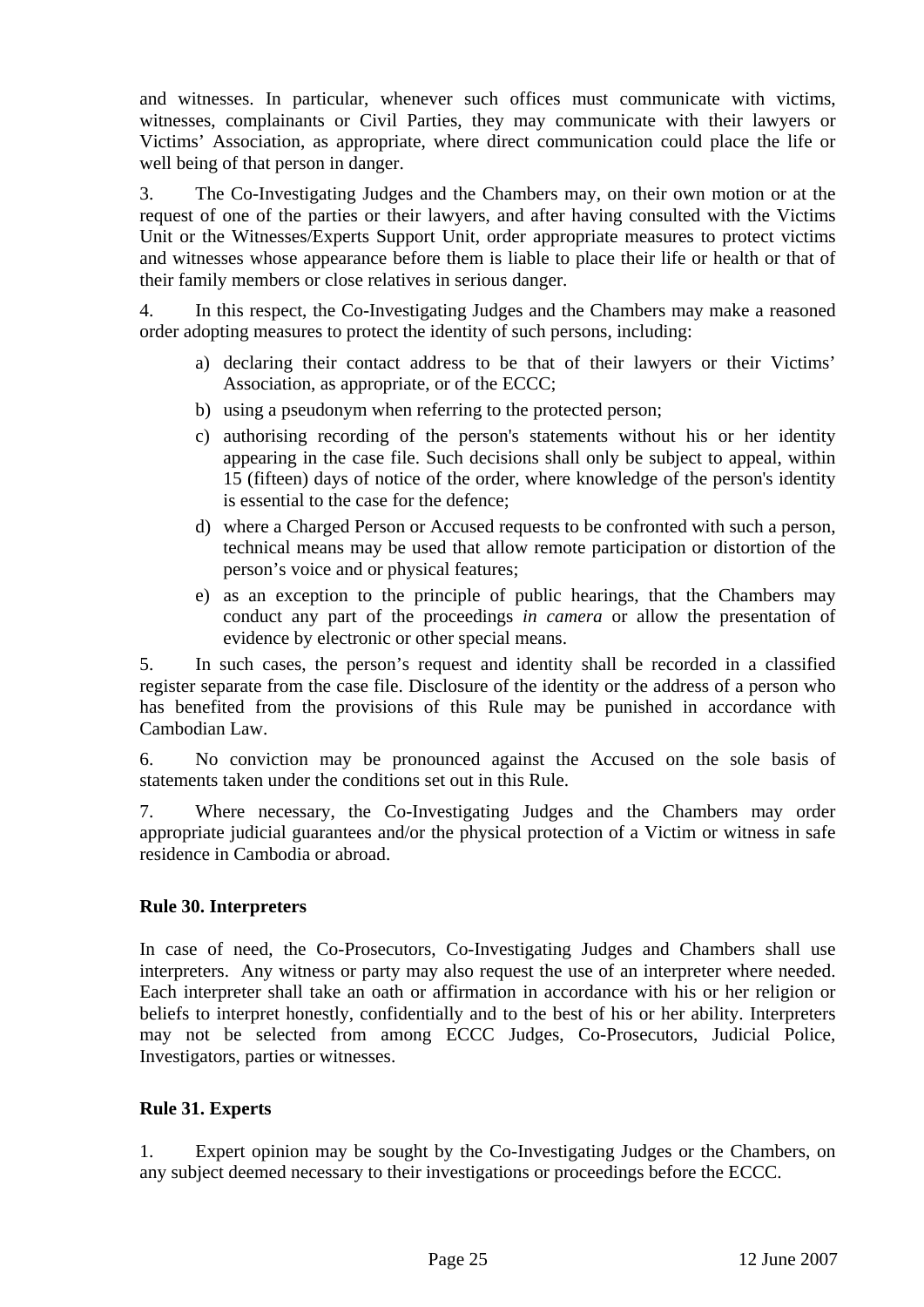2. An expert who agrees to be appointed shall take an oath or affirmation in accordance with his or her religion or beliefs to assist the Co-Investigating Judge or the Chambers honestly, confidentially and to the best of his or her ability.

3. An expert shall be appointed by order of the Co-Investigating Judges or the Chambers. The order shall set out the exact assignment of the expert and the duration of the assignment. If necessary to perform his or her assignment, the Co-Investigating Judges or the Chambers shall make some or all of the evidence in the case file available to the expert, except when such access would pose a danger to victims or witnesses or be contrary to protective measures ordered under Rule 29. Where such access is granted, the expert shall be allowed to break the seal on the evidence, if any. If the expert needs to alter or damage any evidence in order to fulfil his or her assignment, the expert shall inform the Co-Investigating Judges or the Chambers, and request permission to proceed.

4. An expert shall perform his or her assignment under the supervision of the Co-Investigating Judges or the Chambers, as appropriate. The expert shall keep the Co-Investigating Judges or the Chambers informed of the progress of the assignment, in particular of any difficulties that arise.

5. If the expert does not abide by any time limits set by the Co-Investigating Judges or the Chambers, they may appoint a new expert to replace him or her, or extend the time limit, as appropriate.

6. If necessary for the completion of the assignment, the expert may participate in the interview of a witness, or of the Charged Person, Accused or Civil Party, by the Coinvestigating judges or the Chambers. If appropriate, the Co-Investigating-Judges or the Chambers may allow the expert to interview a witness, Charged Person, Accused or Civil Party directly, in the presence of his or her lawyer. Where the expert in question is a medical doctor assigned to examine the Charged Person, Accused or Civil Party, this examination may, however, take place in the absence of his or her lawyer.

7. On completion of his or her assignment, the expert shall make a report. This report shall clearly describe the activities and the conclusions of the expert, and shall be dated and signed by him or her. Where the expert has broken the seal on the evidence in order to complete his or her assignment, he or she shall also state this fact in the report.

8. The expert shall submit the report and return all evidence that he or she received for the purposes of the assignment to the Co-Investigating Judges or the Chambers. They shall place the report on the case file or the record of proceedings. If the seal on the evidence was broken, the Co-Investigating Judges or the Chambers shall re-seal the evidence and make a note of this on the case file. If the activities of the expert altered or damaged the evidence in any way, the expert shall describe the alteration or damage in the report.

9. If the circumstances so require, the Co-Investigating Judges or the Chambers may appoint a reasonable number of experts to complete an assignment. In such cases, if the experts have differing opinions in respect of the assignment, each expert shall write his or her own opinion in a separate report, stating the reasons for their disagreement with the other opinions.

10. The Co-Prosecutors, the Charged Person or Accused, the Civil Party, or their lawyers may request the Co-Investigating Judges or the Chambers to appoint additional experts to conduct new examinations or to re-examine a matter already the subject of an expert report. The request must be in writing and give reasons. The request shall be ruled upon by the Co-Investigating Judges or the Chambers as soon as possible and in any event before the end of the investigation or proceedings. Where the Co-Investigating Judges reject such a request, the ruling may be appealed to the Pre-Trial Chamber.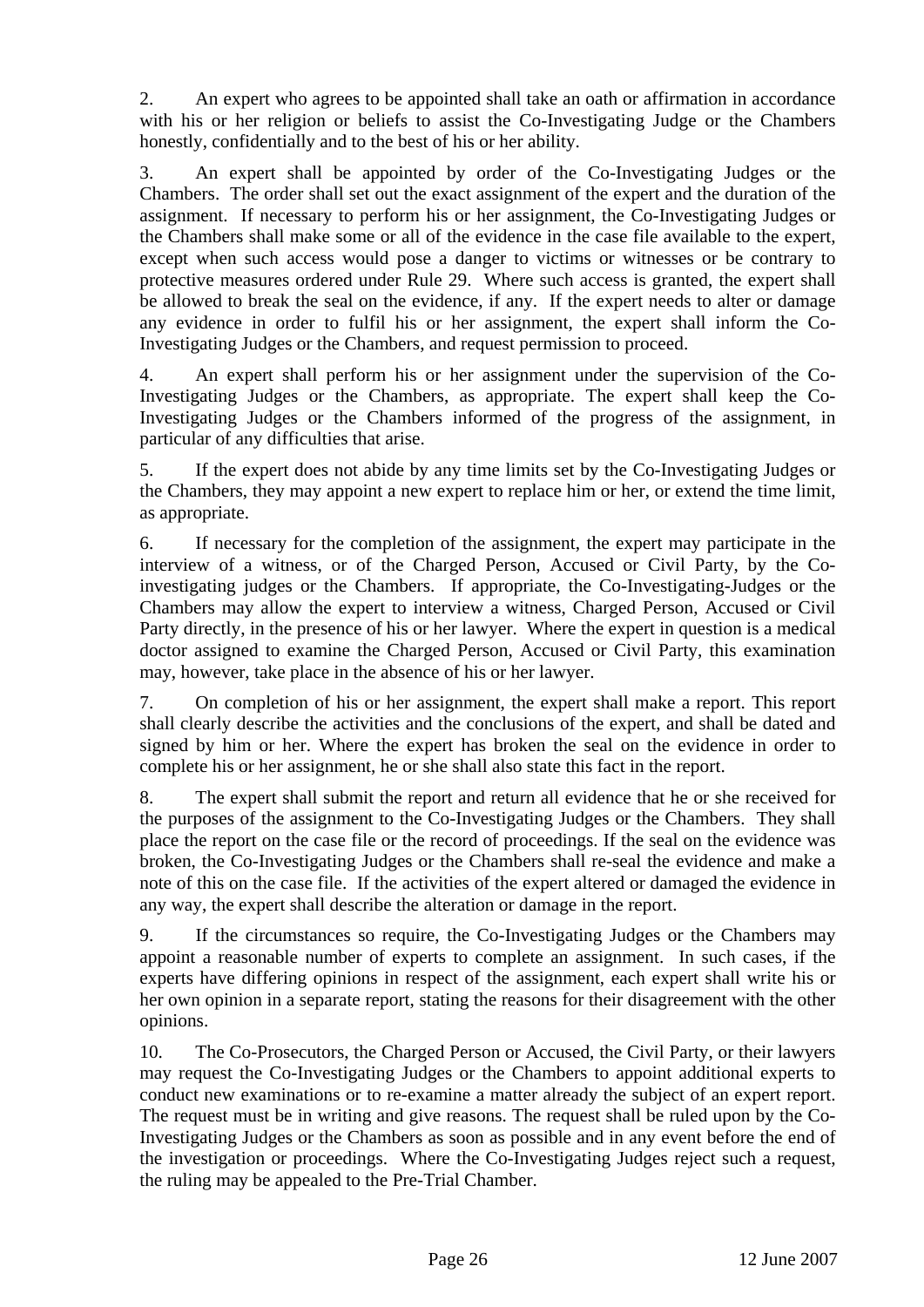<span id="page-27-0"></span>11. The ECCC shall provide monetary compensation to any experts appointed by the Co-Investigating Judges or the Chambers. Such compensation shall be at rates set by the Office of Administration.

#### **Rule 32. Medical Examination of the Charged Person or Accused**

The Co-Investigating Judges or the Chambers may, for the purpose of determining whether a Charged Person or Accused is physically and mentally fit to stand trial, or for any other reasons, or at the request of a party, order that they undergo a medical, psychiatric or psychological examination by an expert. The reasons for such order, and the report of the expert, shall be recorded in the case file.

#### **Rule 33.** *Amicus curiae* **Briefs**

1. At any stage of the proceedings, the Co-Investigating Judges or the Chambers may, if they consider it desirable for the proper adjudication of the case, invite or grant leave to an organization or person to submit a written *amicus curiae* brief concerning any issue. The Co-Investigating Judges and the Chambers concerned shall determine what time limits, if any, shall apply to the filing of such briefs.

2. Briefs under this Rule shall be filed with the Greffier of the Co-Investigating Judges or Chamber concerned, who shall provide copies to the Co-Prosecutors and the lawyers for the other parties, who shall be afforded the opportunity to respond.

#### **Rule 34. Recusal and Disqualification of Judges**

1. A judge may recuse him/herself in any case in which he or she has, or has had, a personal or financial interest, or concerning which the Judge has, or has had, an association which objectively might affect his or her impartiality, or objectively give rise to the appearance of bias. A Co-Investigating Judge who recuses him or herself shall notify the President of the Pre-Trial Chamber. In any other case the judge in question shall notify the Chamber in which he or she is sitting. The Judge in question shall immediately cease to participate in the judicial proceedings.

2. Any party may file an application for disqualification of a judge in any case in which the Judge has a personal or financial interest or concerning which the Judge has, or has had, any association which objectively might affect his or her impartiality, or objectively give rise to the appearance of bias.

3. A party who files an application for disqualification of a judge shall clearly indicate the grounds and shall provide supporting evidence. The application shall be filed as soon as the party becomes aware of the grounds in question.

- 4. To be admissible an application must be submitted:
	- a) against a Co-Investigating Judge, before the Closing Order;
	- b) against a Pre-Trial Chamber Judge, before its final decision in a particular case;
	- c) against a Trial Chamber Judge, concerning matters arising before the trial, at the initial hearing; or concerning matters arising during trial or of which the parties were unaware before the trial, before the final judgment in the case; or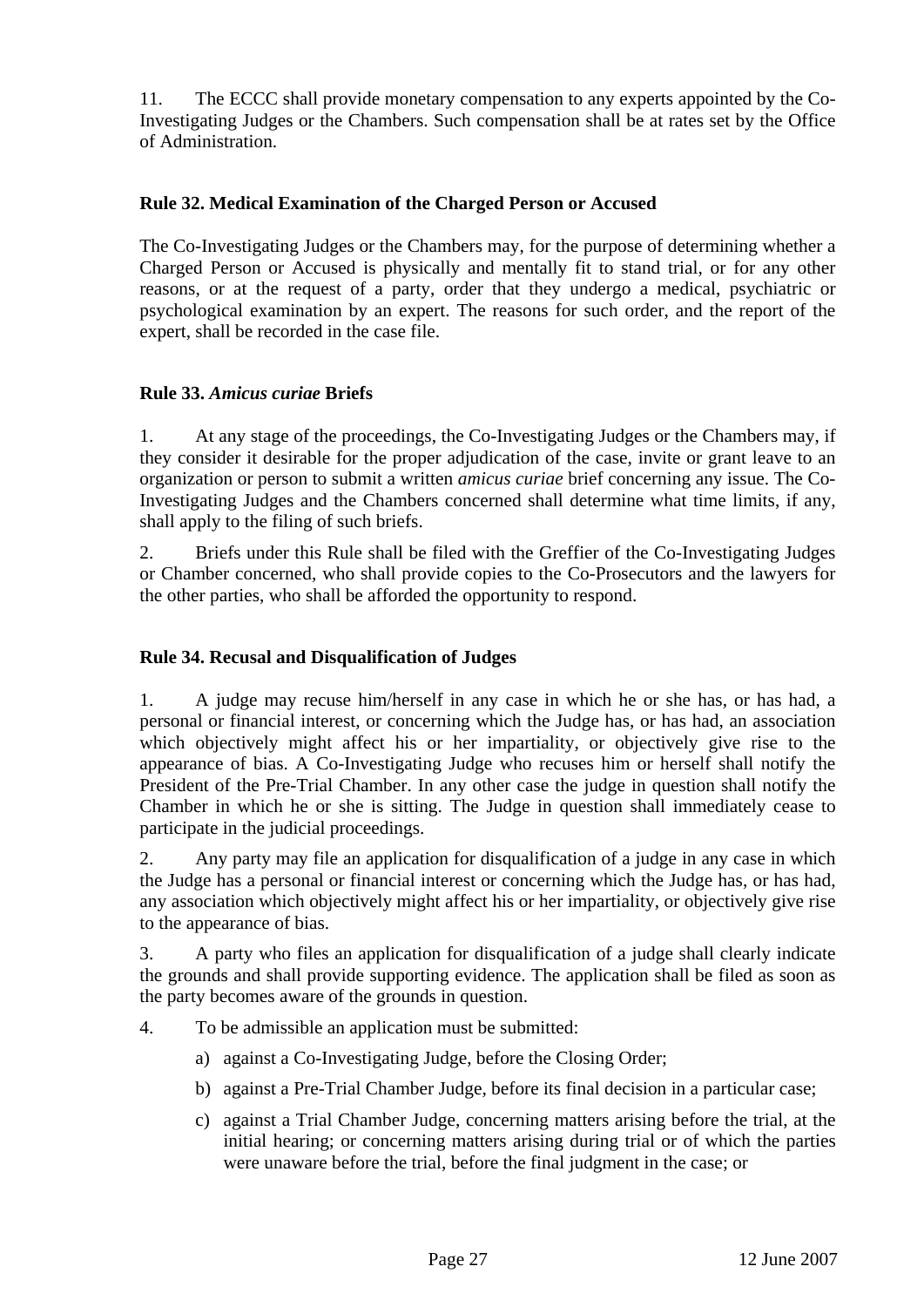<span id="page-28-0"></span>d) against a Supreme Court Chamber Judge, concerning matters arising before the appeal, at the beginning of the appellate proceedings; or concerning matters arising during the appellate proceedings or of which the parties were unaware before the start of the appeal, before the final decision on the appeal.

5. An application for disqualification of a Co-Investigating judge shall be submitted to the Pre-Trial Chamber. In any other case it shall be submitted to the Chamber in which the judge in question is sitting. The Judge in question may continue to participate in the judicial proceedings pending a decision. However, he or she may decide to step down voluntarily at any point in the following proceedings.

6. A sitting Judge shall be replaced in the Chamber by a reserve judge for the purposes of the application only. If, due to multiple disqualification applications, it is impossible to convene a Chamber to hear the applications, the Judicial Administration Committee shall choose additional judges from amongst the ECCC judges.

7. The Judge shall be entitled to present written submissions to the Chamber within 10 (ten) days of his or her receipt of the application, through its President. The application for disqualification of the Judge, along with the submissions by the Judge, shall be considered by the Chamber Judges, who shall vote on the matter, and hand down a written decision in the absence of the judge in question and the applicant.

8. Such applications may be heard by remote means where necessary. The order of the Chamber shall be notified to the parties and the judge in question by the Greffier of the Chamber, and shall be not open to appeal.

9. Any act done before the determination of an application for disqualification shall be deemed to be valid.

10. If the Chamber decides to disqualify a Judge, a reserve Judge shall be appointed to sit in his or her place. Where, due to multiple disqualifications, there are insufficient reserve judges to convene a Chamber, new judges may be appointed as provided in Articles 10 new and 11 new of the ECCC Law and Article 3 of the Agreement.Where an application is rejected, no further application shall be filed on the same grounds unless such ground reoccurs after the first decision was made.

11. If the required majority is not achieved by the Chamber, the default decision shall be that the application is rejected.

#### **Rule 35. Interference with the Administration of Justice**

1. The ECCC may sanction or refer to the appropriate authorities, any person who knowingly and wilfully interferes with the administration of justice, including any person who:

- a) discloses confidential information in violation of an order of the Co-Investigating Judges or the Chambers;
- b) without just excuse, fails to comply with an order to attend, or produce documents or other evidence before the Co-Investigating Judges or the Chambers;
- c) destroys or otherwise tampers in any way with any documents, exhibits or other evidence in a case before the ECCC;
- d) threatens, intimidates, causes any injury or offers a bribe to, or otherwise interferes with a witness, or potential witness, who is giving, has given, or may give evidence in proceedings before the Co-Investigating Judges or a Chamber;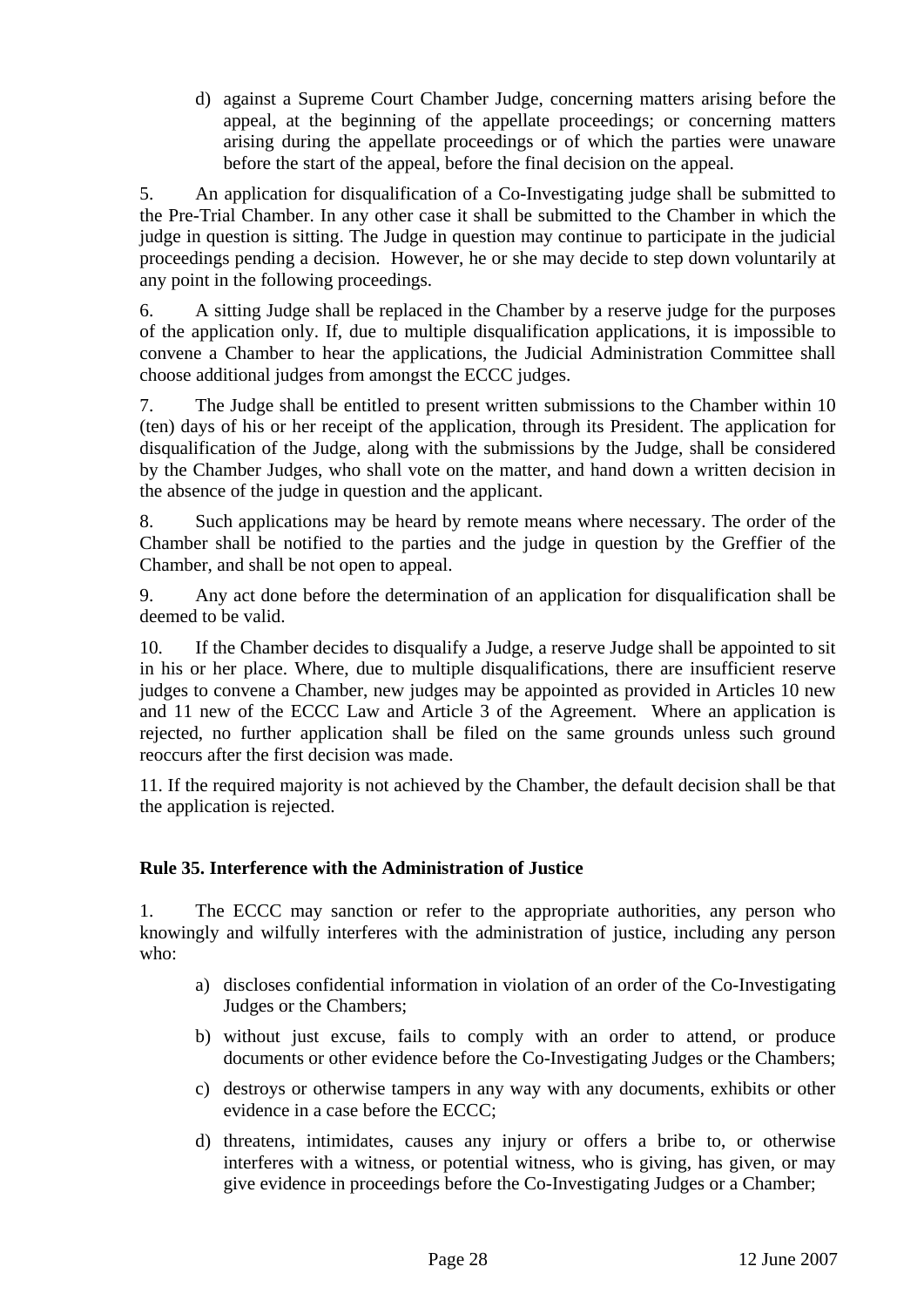- <span id="page-29-0"></span>e) threatens, intimidates, offers a bribe to, or otherwise seeks to coerce any other person, with the intention of preventing that other person from complying with an order of the Co-Investigating Judges or the Chambers;
- f) knowingly assists a Charged Person or Accused to evade the jurisdiction of the ECCC; or
- g) incites or attempts to commit any of the acts set out above.

2. When the Co-Investigating Judges or the Chambers have reason to believe that a person may have committed any of the acts set out in sub-rule 1 above, they may:

- a) deal with the matter summarily;
- b) conduct further investigations to ascertain whether there are sufficient grounds for instigating proceedings; or
- c) refer the matter to the appropriate authorities of the Kingdom of Cambodia or the United Nations.

3. Any person subject to proceedings under this Rule shall be entitled to legal assistance as provided in Rule 11 and the Defence Support Section administrative regulations.

4. Cambodian Law shall apply in respect of sanctions imposed on a person found to have committed any act set out in sub-rule 1.

5. If a lawyer is found to have committed any act set out in sub-rule 1, the Co-Investigating Judges or the Chambers making such finding may also determine that such conduct amounts to misconduct of a lawyer pursuant to Rule 38.

6. Any decision under this Rule shall be subject to appeal before the Pre-Trial Chamber or the Supreme Court Chamber as appropriate. Notice of appeal shall be filed within 15 (fifteen) days of notice of the decision to the person concerned.

## **Rule 36. False Testimony under Solemn Declaration**

1. The Co-Investigating Judges or the Chambers may, on their own initiative or at the request of a party, remind a witness of their duty to tell the truth and the consequences that may result from failure to do so.

2. If the Co-Investigating Judges or the Chambers have grounds for believing that a witness may have knowingly and wilfully given false testimony, they may follow the procedure, as applicable, in Rule 35(2).

3. Cambodian Law shall apply in respect of sanctions imposed for false testimony under solemn declaration.

## **Rule 37. Disruption of Proceedings**

1. Where, in the view of the Chambers, any person is disrupting the proceedings, they shall first issue a warning. In cases of continued disruption, the Chambers may order the person disrupting the proceedings to leave or be removed from the courtroom or the premises of the ECCC and, in case of repeated misconduct, may order the exclusion of that person from attending the proceedings.

2. If an Accused disrupts proceedings before the Chambers, they may order that the Accused be removed from the courtroom, and where possible, observe the trial over closed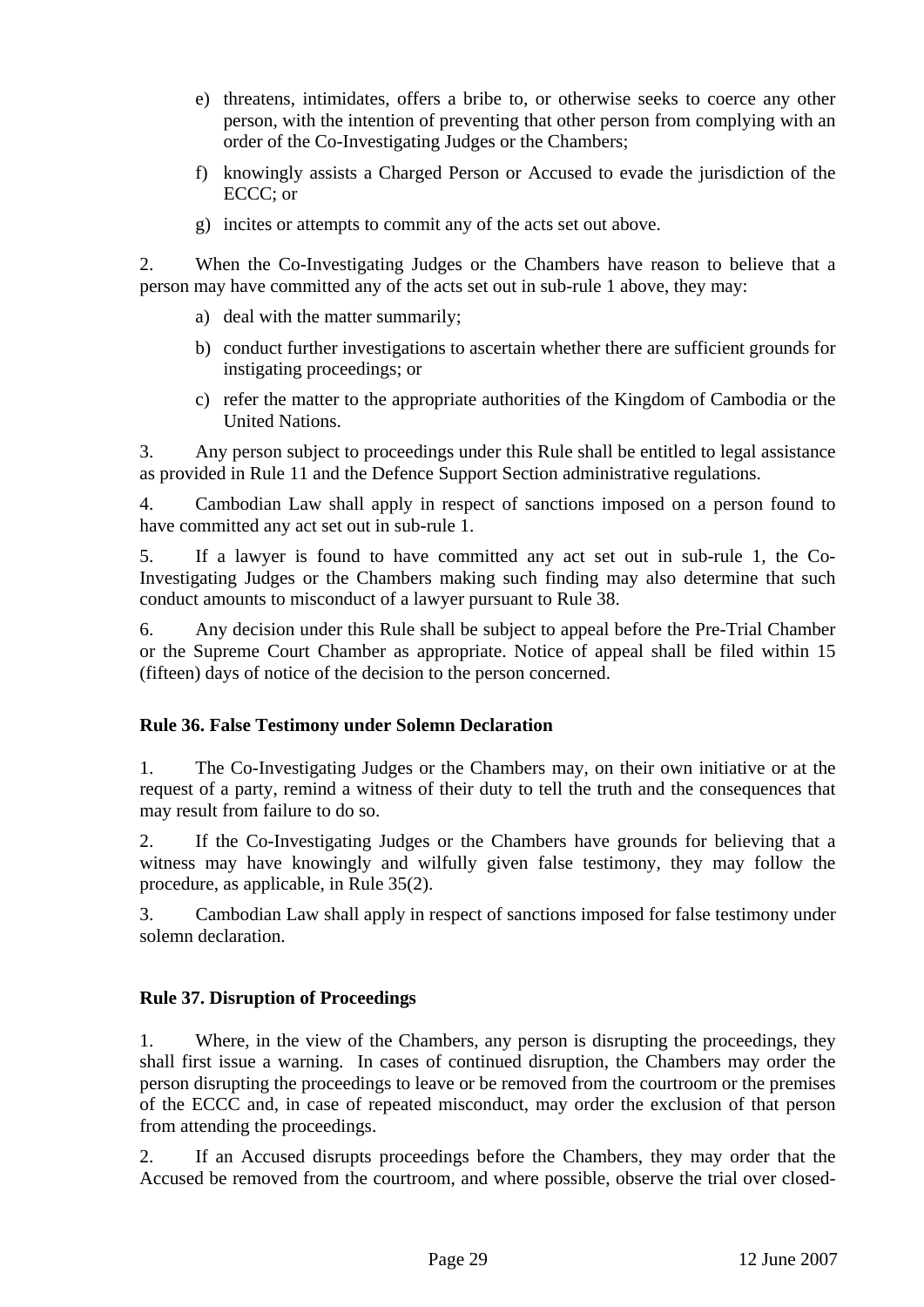<span id="page-30-0"></span>circuit television. In such cases, the Accused may, at all times, remain in telephone contact with his or her lawyer. The Chambers may also order suspension of public broadcasts of the trial and any other measures that they consider necessary for the conduct of fair and expeditious proceedings.

3. When the disruption consists of deliberate refusal to comply with an oral or written direction of a Chamber, and that direction is accompanied by a warning of sanctions in case of breach, the Chamber dealing with the matter may order the exclusion of that person from the proceedings for such period as it deems appropriate or, if the disruption is of a more serious nature, take appropriate action as provided in sub-rule 5.

4. If the person disrupting the proceedings is a staff member of the ECCC, the Chamber dealing with the matter may also order the exclusion of that person from exercising his or her functions within the ECCC for such period as it deems appropriate. Such decision shall be immediately notified to the Director and Deputy Director of the Office of Administration.

5. Cambodian Law shall apply in respect of sanctions imposed in case of disruption of proceedings.

6. The person concerned shall be given an opportunity to be heard before the above sanctions are imposed.

#### **Rule 38. Misconduct of a Lawyer**

1. The Co-Investigating Judges or the Chambers may, after a warning, impose sanctions against or refuse audience to a lawyer if, in their opinion, his or her conduct is considered offensive or abusive, obstructs the proceedings, amounts to abuse of process, or is otherwise contrary to Article 21(3) of the Agreement.

2. The Co-Investigating Judges or the Chambers may also refer such misconduct to the appropriate professional body.

3. Any foreign lawyer practising before the ECCC who is subject to disciplinary action by the BAKC may appeal to the Pre-Trial Chamber within 15 (fifteen) days of receiving notification of the decision of the BAKC. Such appeal shall suspend enforcement of the decision unless the Pre-Trial Chamber decides otherwise. The decision of the Pre-Trial Chamber shall not be subject to appeal.

4. Where, as a result of any such disciplinary action, a person is struck off the list of lawyers approved to appear before the ECCC, the lawyer shall transmit all related material to the appropriate unit within the Office of Administration, so that it may ensure continuity of representation.

#### **Rule 39. Time Limits and Conditions for Filing Documents**

1. All time limits set out in the applicable laws and these IRs, the applicable Practice Directions and, where appropriate, by decision of the judges, must be respected. Subject to this Rule, failure to do so shall lead to the invalidity of the action in question.

2. Unless these IRs provide otherwise and in compliance with the applicable Practice Directions, the judges may set time limits for the filing of pleadings, written submissions and documents relating to a request or appeal, taking into account the circumstances of the case, especially whether a Charged Person or Accused is in detention.

3. Except as otherwise provided, all of the time limits set out in these IRs expire on the last day at midnight Cambodian time. Should the time limit expire on a Saturday, Sunday or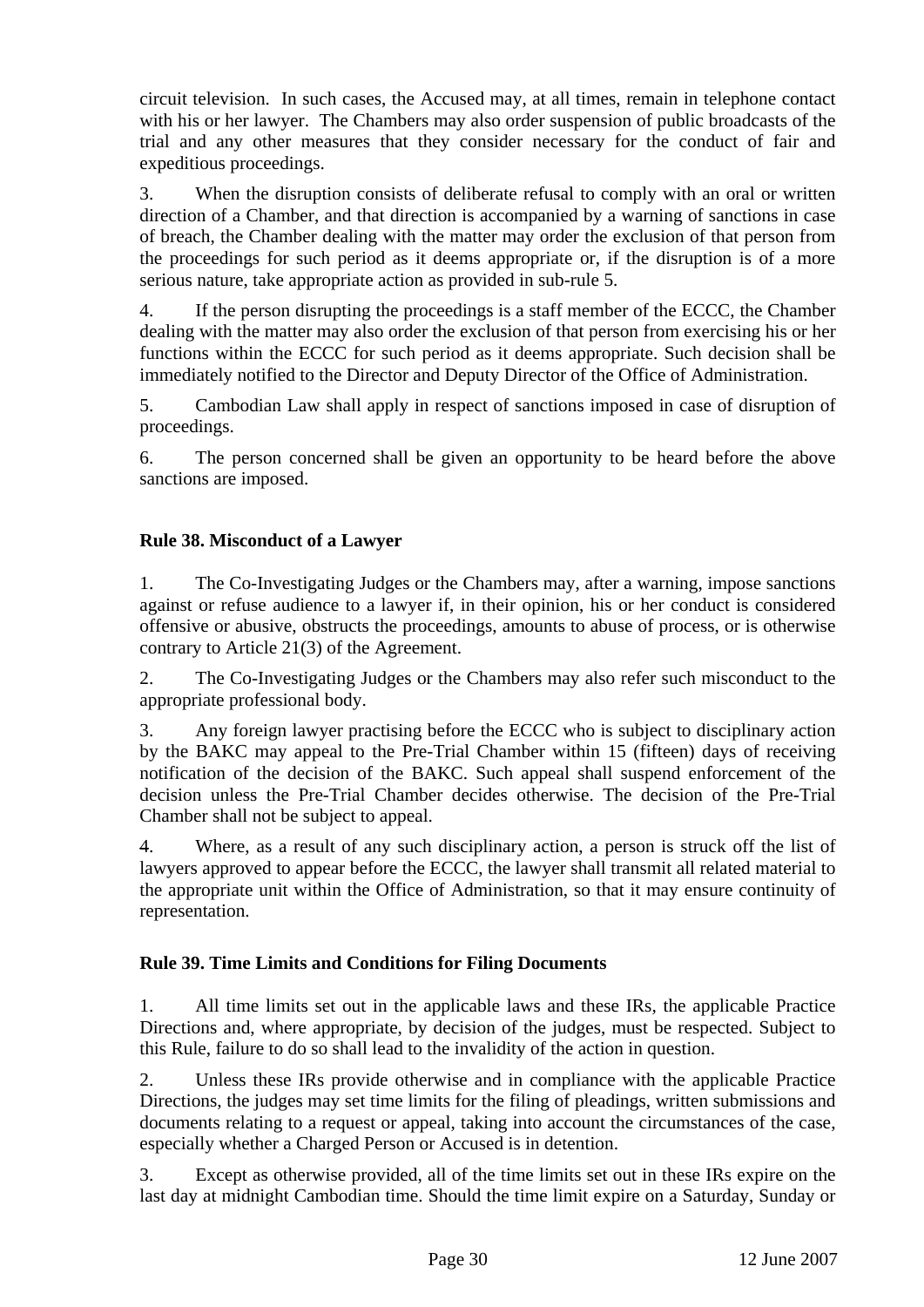<span id="page-31-0"></span>Cambodian public holiday, the time limit shall automatically be extended to the subsequent working day.

4. The Co-Investigating Judges or the Chambers may, at the request of the concerned party:

- a) extend any time limits set by them; or
- b) recognise the validity of any action executed after the expiration of a time limit prescribed in these IRs on such terms, if any, as they see fit.

5. Where a disagreement between the Co-Prosecutors or the Co-Investigating Judges has been recorded in accordance with Rule 71 or 72, any applicable time limit shall be suspended until either consensus is achieved, the 30 (thirty) day period has ended, or the Pre-Trial Chamber has been seised and has completed its consideration of the dispute, as appropriate.

6. Documents filed before the ECCC, such as complaints, requests and pleadings, shall be submitted to the Greffier of the Office of the Co-Prosecutors, the Office of the Co-Investigating Judges or the Chambers, as the case may be, in accordance with the applicable laws, these IRs, the applicable Practice Directions and, where appropriate, any decision by the judges.

#### **Rule 40. Signatures**

In all cases where the signature of a person is required by these IRs, the signature may be replaced by a fingerprint where the person is not able to sign.

#### **Rule 41. Summonses**

1. A summons is an order to any person to appear before the ECCC. It may be issued to a Suspect, Charged Person or Accused, Civil Party or witness and shall set out the capacity in which the person is being summoned.

2. Unless otherwise provided in these IRs, the minimum period between service of the summons and the date of the appearance before the ECCC shall be 5 (five) days. However, where the summons concerns a detained person, such period shall not apply.

3. All summonses shall be served at the last known address by the Greffier, the Judicial Police or any other authorised officer of the ECCC, by any appropriate means. A person in detention shall be summoned through the head of the detention facility. Service of a summons shall be recorded in a written report of service setting out the means used, time, date and place of service, as well as any other relevant circumstances, which shall be signed by the officer and placed on the case file.

4. Any persons requested to serve a summons shall comply with the request and use their best endeavours to obtain acknowledgement of receipt. Such acknowledgement shall be appended to the report of service.

#### **Rule 42. Arrest Warrants**

An Arrest Warrant may be issued against a Suspect, Charged Person or Accused, whether he or she is within or outside the territory of the Kingdom of Cambodia. If necessary, the Arrest Warrant may be issued internationally with the support of any effective mechanism.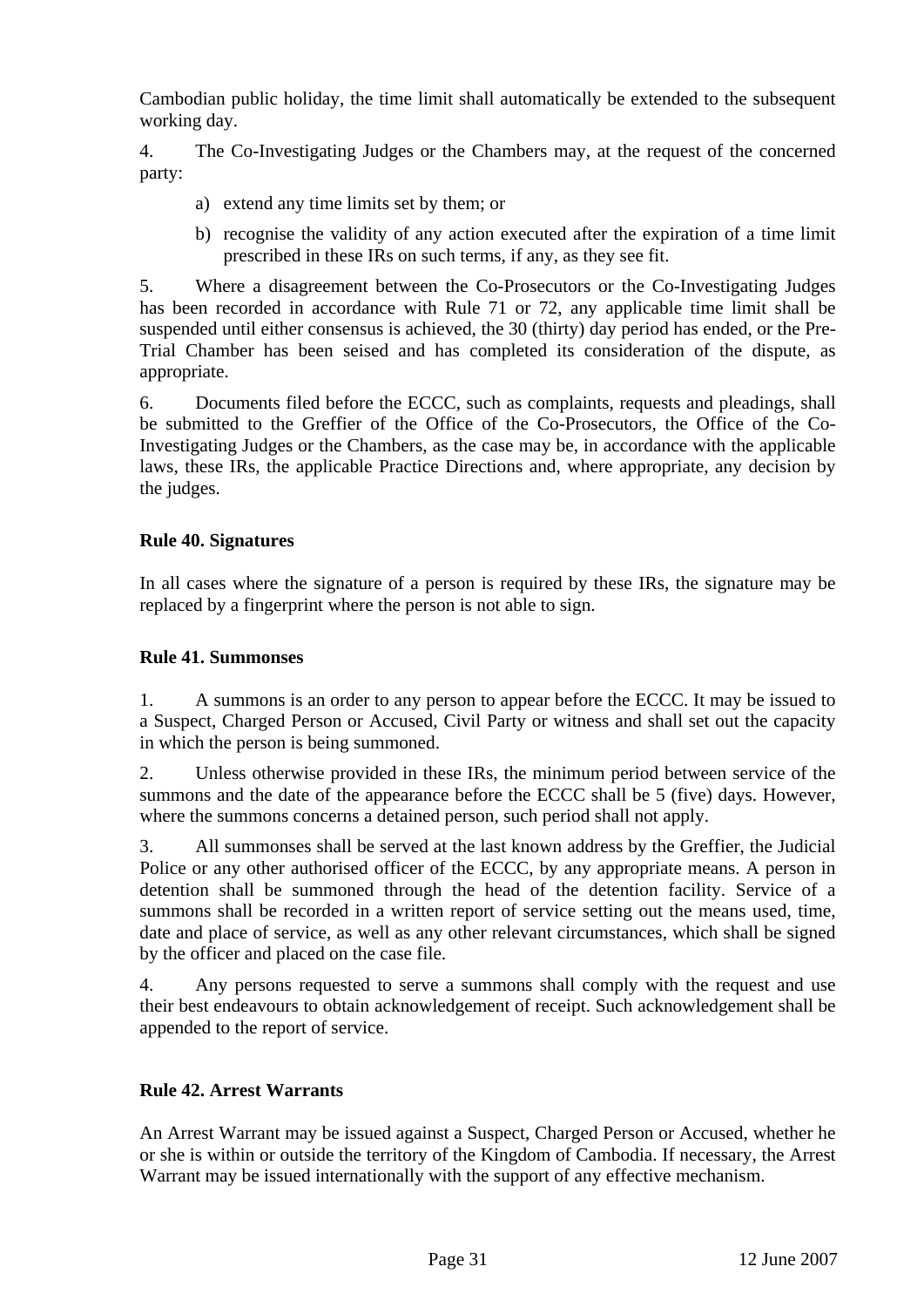#### <span id="page-32-0"></span>**Rule 43. Detention Orders**

The Co-Investigating Judges or the Chambers may only issue a Detention Order to the head of the ECCC detention facility where a provisional Detention Order has been issued relating to the same person.

#### **Rule 44. Arrest and Detention Orders**

1. An Arrest and Detention Order may be issued against a Charged Person or Accused who flees, resides in an unknown place or is outside the territory of the Kingdom of Cambodia. If necessary, the order may be issued internationally with the support of any effective mechanism. The Co-Prosecutors shall ensure dissemination of the Arrest and Detention Order.

2. Before issuing an Arrest and Detention Order, the Co-Investigating Judges or the Chambers shall seek the opinion of the Co-Prosecutors. Such order shall be reasoned.

#### **Rule 45. Formalities Relating to Summonses and Orders for Arrest and Detention**

1. All summonses, Arrest Warrants, Detention Orders and Arrest and Detention Orders shall be dated, signed and sealed by the issuing authority and contain the following information:

- a) the name and, where known, the date and place of birth and the address of the person, and any other information allowing identification;
- b) a reference to any associated order and/or charge;
- c) the ECCC issuing authority;
- d) where appropriate, the location, date, and time of hearing; and
- e) an indication whether the person has the right to legal assistance and any other defence rights under these IRs.

2. All Arrest Warrants, Detention Orders and Arrest and Detention Orders shall be executed by the Judicial Police. The original warrant or order shall be given immediately to a Judicial Police officer who shall be under the duty to execute it. In case of emergency, the warrant or order may be notified by all available means to the Judicial Police, who must be provided with the original within 48 (forty-eight) hours.

3. Judicial Police officers may not enter into the residence of any such person before 6 (six) o'clock in the morning or after 6 (six) o'clock in the evening. The Judicial Police shall notify the Co-Investigating Judges or the Chambers of any difficulty in performing their mission.

4. Where, due to the circumstances, the person cannot be brought before the issuing authority immediately after arrest, that person shall be placed in detention and presented to the Co-Investigating Judges or the Chambers as soon as possible. In such cases, the provisions of Rule 51 shall apply as if the reference therein to the Co-Prosecutors was a reference to the Co-Investigating Judges or the Chambers. The Co-Investigating Judges shall decide on Provisional Detention of the person in question as provided in Rule 63.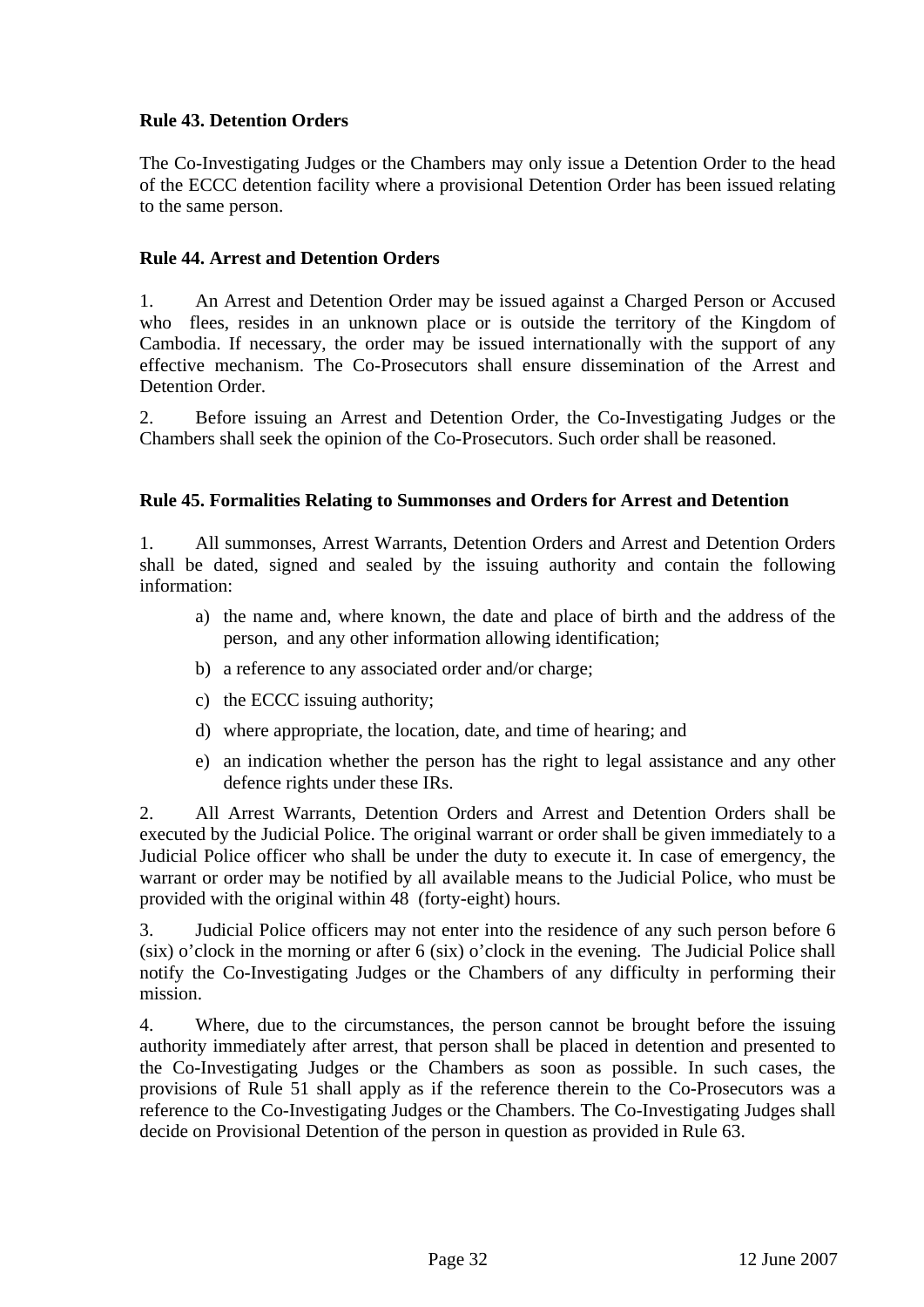<span id="page-33-0"></span>5. When a person who has been arrested under an Arrest and Detention Order is incarcerated, the duration of the incarceration shall be counted in the duration of any provisional detention.

6. The head of the ECCC detention facility shall keep a certified copy of all Detention Orders and Arrest and Detention Orders.

#### **Rule 46. Notice of Orders**

1. All orders of the Co-Investigating Judges or the Chambers shall be notified to the parties and their lawyers, if any, either orally or at their last known address, by the Greffier, the Judicial Police or any authorised officer of the ECCC, using any appropriate means. A person in detention shall be notified either orally or through the head of the detention facility.

2. When notice is verbal, the Greffier shall record the date in the margin of the order and the notified person shall sign the order. In all other cases, notification shall be recorded in a written report setting out the means of notification used, the time, date and place of service, as well as any other relevant circumstances, which shall be signed by the officer and placed on the case file.

3. Persons requested to notify an order shall comply with the request and use their best endeavours to obtain acknowledgement of receipt. Such acknowledgement shall be appended to the report of notification.

#### **Rule 47. Form of Notice of Orders**

Notice of an order shall contain at least the following information:

- a) the name, date and place of birth and address of the person being given notice;
- b) the reference of the associated order; and
- c) the ECCC issuing authority.

#### **Rule 48. Procedural Defects**

Investigative or judicial action may be annulled for procedural defect only where the defect infringes the rights of the party making the application.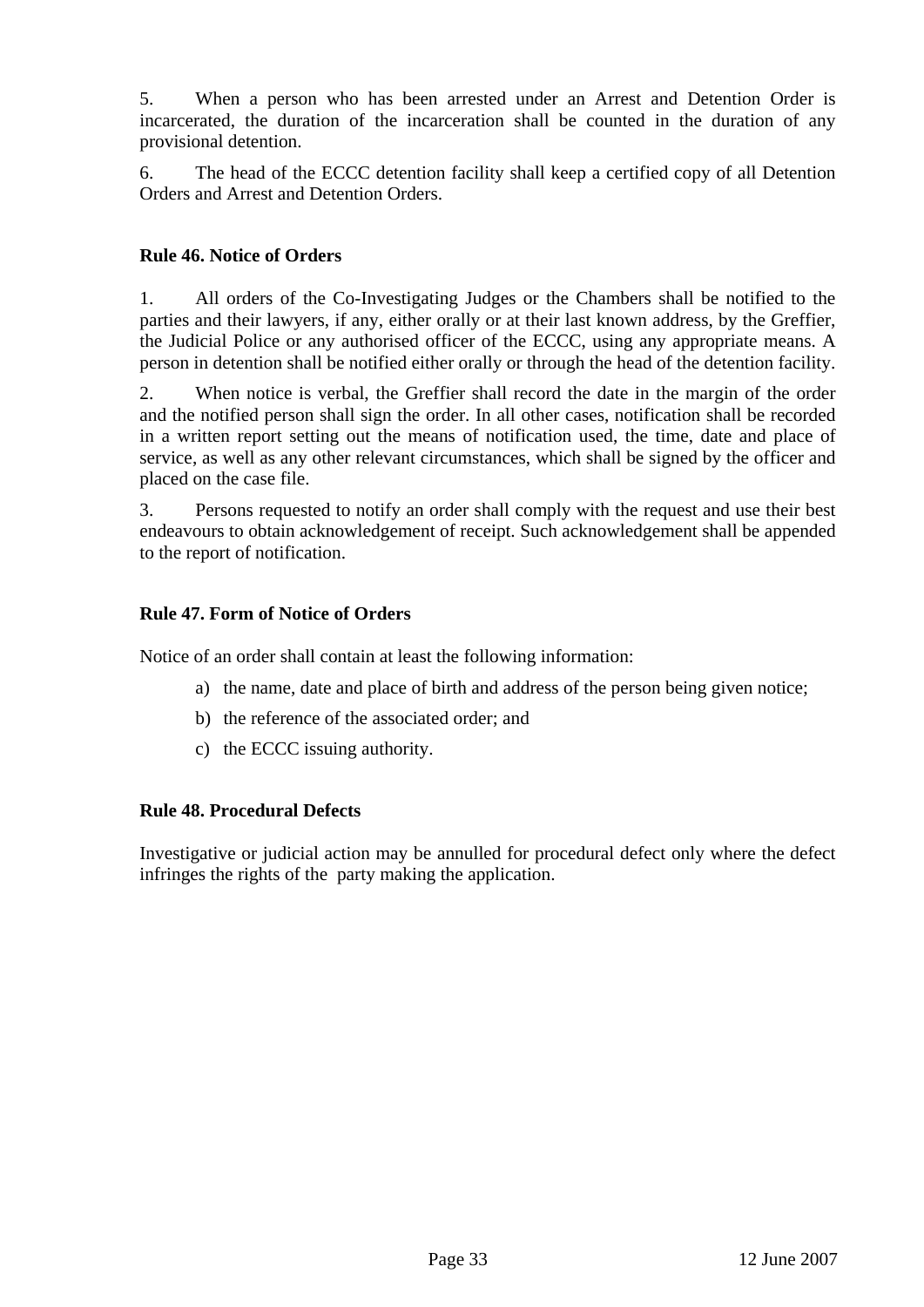## <span id="page-34-0"></span>**B – Prosecution**

#### **Rule 49. Exercising Public Action**

1. Prosecution of crimes within the jurisdiction of the ECCC may be initiated only by the Co-Prosecutors, whether at their own discretion or on the basis of a complaint.

2. The Co-Prosecutors shall receive and consider all written complaints or information alleging commission of crimes within the jurisdiction of the ECCC. Such complaints or information may be lodged with the Co-Prosecutors by any person, organisation or other source who witnessed or was a victim of such alleged crimes, or who has knowledge of such alleged crimes.

3. A complaint referred to in this Rule may also be prepared and/or lodged on behalf of a Victim by a lawyer or Victims' Association. Copies of all such written complaints shall be kept with the Office of Administration and may be translated into the working languages of the ECCC, as needed.

4. Such complaints shall not automatically initiate criminal prosecution, and the Co-Prosecutors shall decide, at their discretion, whether to reject the complaint, include the complaint in an ongoing preliminary investigation, conduct a new preliminary investigation or forward the complaint directly to the Co-Investigating Judges. The Co-Prosecutors shall inform the complainant of the decision as soon as possible and in any case not more than 60 (sixty) days after registration of the complaint.

5. A decision not to pursue a complaint shall not have the effect of *res judicata*. The Co-Prosecutors may change their decision at any time in which case the complainant shall be so informed as soon as possible and in any case not more than 30 (thirty) days from the decision.

#### **Rule 50. Preliminary Investigations**

1. The Co-Prosecutors may conduct preliminary investigations to determine whether evidence indicates that crimes within the jurisdiction of the ECCC have been committed and to identify Suspects and potential witnesses.

2. Preliminary investigations may be carried out by Judicial Police officers or by Investigators of the ECCC only at the request of the Co-Prosecutors. The Judicial Police and Investigators may search for and gather relevant evidence including documents only between 6 (six) o'clock in the morning and 6 (six) o'clock in the evening, and after obtaining a written order from the Co-Prosecutors and approval from the owner or occupier of the premises. Such approval shall be hand-written, or if the owner or occupier cannot write, a Judicial Police officer or Investigator shall record this fact in his or her report.

3. Should the owner or occupant of the premises be absent, or refuse access, the Co-Prosecutors may apply to the President of the Pre-Trial Chamber for authorization to conduct the search. The President's reasoned decision shall be in writing and placed in the case file. In case of emergency and the absolute impossibility to immediately provide a written authorization, the latter may be given verbally and confirmed in writing within 48 (fortyeight) hours. The search shall be conducted in the presence of the owner or occupant of the premises or, if this is not possible, in the presence of two witnesses selected by the Co-Prosecutors. The witnesses shall not be Investigators or Judicial Police officers involved in the search.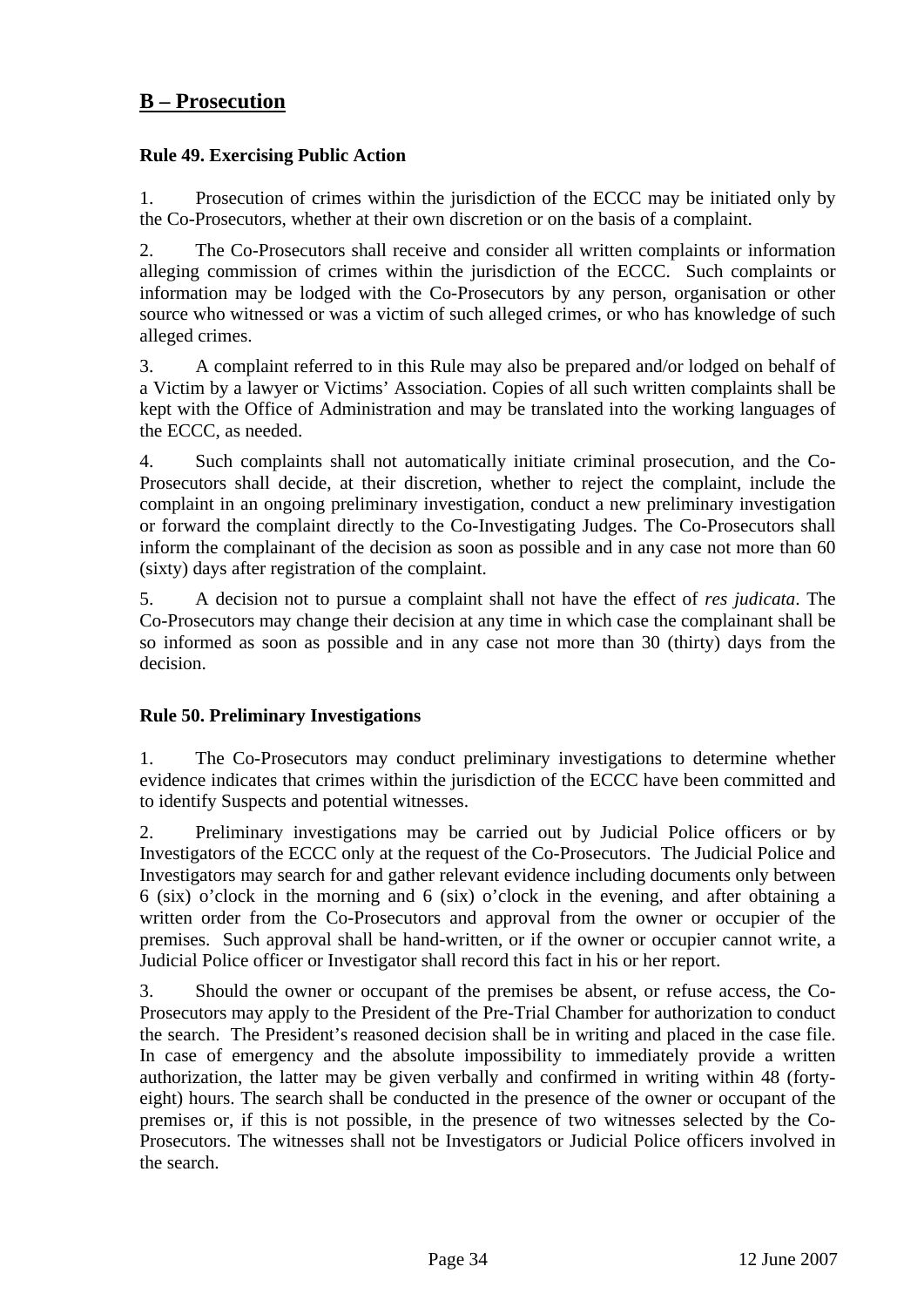<span id="page-35-0"></span>4. At the Co-Prosecutors' request, Judicial Police officers or Investigators may summon and interview any person who may provide relevant information on the case under investigation.

5. The Co-Prosecutors shall draw up an inventory of all items seized during the preliminary investigation, including documents, books, papers, and other objects, and shall provide one copy of such inventory to the person from whom such items were seized. Items that are of no evidentiary value shall be returned without delay at the end of the preliminary investigation.

#### **Rule 51. Police Custody**

1. For the needs of the inquiry, the Co-Prosecutors may order the Judicial Police to take into police custody a person suspected of having participated in a crime within the jurisdiction of the ECCC as a perpetrator or accomplice. Such a person shall be informed of the reasons for the custody and of his or her rights under Rule 21(1)(d). Wherever possible, the person shall be held in the premises of the detention unit of the ECCC.

2. An order for police custody shall be made in writing, signed by the Co-Prosecutors and served on the Suspect, whenever possible. If due to the urgency of the situation, this is not possible, the order may be issued verbally by the Co-Prosecutors, but shall be put in writing as soon as possible thereafter.

3. Police custody may be ordered by the Co-Prosecutors for a period not exceeding 48 (forty-eight) hours from the time of the arrest of the Suspect. At the end of this period, the Co-Prosecutors may order an extension for an additional period of 24 (twenty-four) hours, setting out the reasons in writing.

4. The Suspect shall be brought before the Co-Prosecutors as soon as possible. Where transportation difficulties or the distance between the place of arrest and the ECCC make this impracticable, the Co-Prosecutors may provide an additional time period to transport the Suspect. The cause of the delay shall be recorded in the final report.

5. The Suspect may request to see a lawyer of his or her choice, who shall be informed of the request immediately, by all means available. The Suspect may meet with such lawyer or, if this is not possible, a lawyer provided by the Defence Support Section, for a maximum of 30 (thirty) minutes before the Suspect is presented to the Co-Prosecutors. Such lawyer shall have the right to be present during the period of police custody, subject to the administrative requirements of the detention facility.

6. The Co-Prosecutors may ask a doctor to examine a Suspect at any time. The doctor shall verify whether the Suspect has any health conditions that make him or her unsuitable for further custody, and shall certify any such findings.

7. At the end of the period of police custody, the Suspect shall be either released or brought before the Co-Investigating Judges in accordance with Rule 57.

8. The Co-Prosecutors shall make a final report for every arrest, which shall include the following information:

- a) The full name and position of the Judicial Police officer who executed the order for police custody;
- b) The identity of the Suspect;
- c) The reason for the police custody;
- d) The date and time of the commencement of the police custody;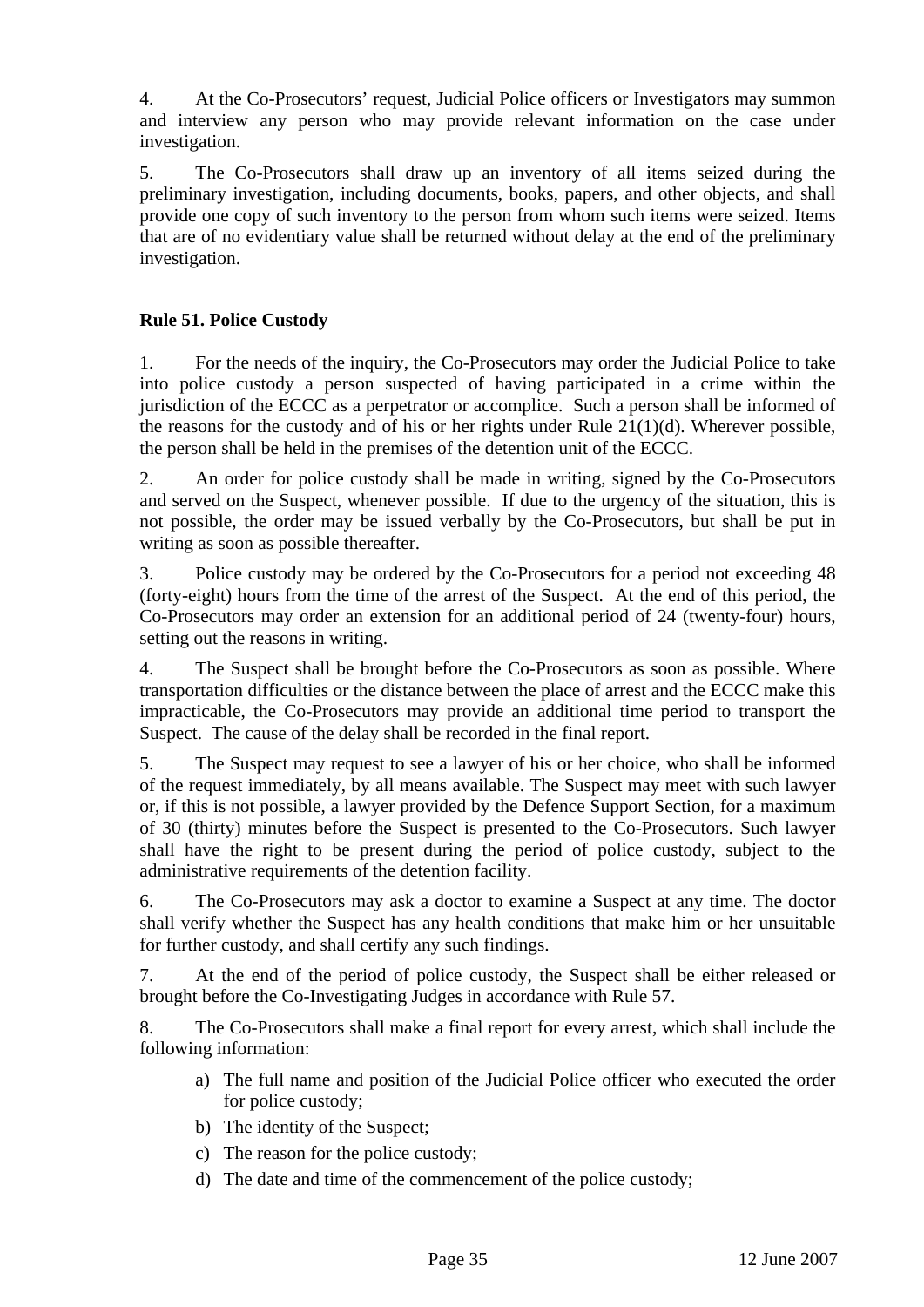- e) The full name of the doctor who examined the Suspect, if applicable;
- f) The identity of any lawyer who visited the Suspect;
- g) The duration of any interview and the duration of any breaks between interview periods;
- h) The date and time of the termination of police custody;
- i) Any incidents that occurred during the period of police custody; and
- j) The decision made by the Co-Prosecutors at the expiry of the police custody period.

9. The final report of police custody shall be attached to the case file, and a register of the Police Custody shall be maintained by the Office of Administration.

#### **Rule 52. Prohibition of Interception of Communications**

The Co-Prosecutors shall not have the authority to eavesdrop conversations or to intercept or record any telephone or electronic correspondence, such as facsimiles or email messages.

#### **Rule 53. Introductory Submissions**

1. If the Co-Prosecutors have reason to believe that crimes within the jurisdiction of the ECCC have been committed, they shall open a judicial investigation by sending an Introductory Submission to the Co-Investigating Judges, either against one or more named persons or against unknown persons. The submission shall contain the following information:

- a) a summary of the facts;
- b) the type of offence(s) alleged;
- c) the relevant provisions of the law that defines and punishes the crimes;
- d) the name of any person to be investigated, if applicable; and
- e) the date and signature of both Co-Prosecutors.

2. The submission shall be accompanied by the case file and any other material of evidentiary value in the possession of the Co-Prosecutors, including any evidence that in the actual knowledge of the Co-Prosecutors may be exculpatory.

3. The absence of any of the formalities provided in sub rule 1 shall render the submission void.

4. The Co-Prosecutors shall, as soon as practicable, disclose to the Co-Investigating Judges any material that in the actual knowledge of the Co-Prosecutors may suggest the innocence or mitigate the guilt of the Suspect or the Charged Person or affect the credibility of the prosecution evidence.

5. The Office of Administration shall organize and index a copy of this information using a computerized case file management system.

6. Where it is decided not to pursue a complaint at the end of a preliminary investigation, all associated complainants shall be notified of the decision within 30 (thirty) days thereof.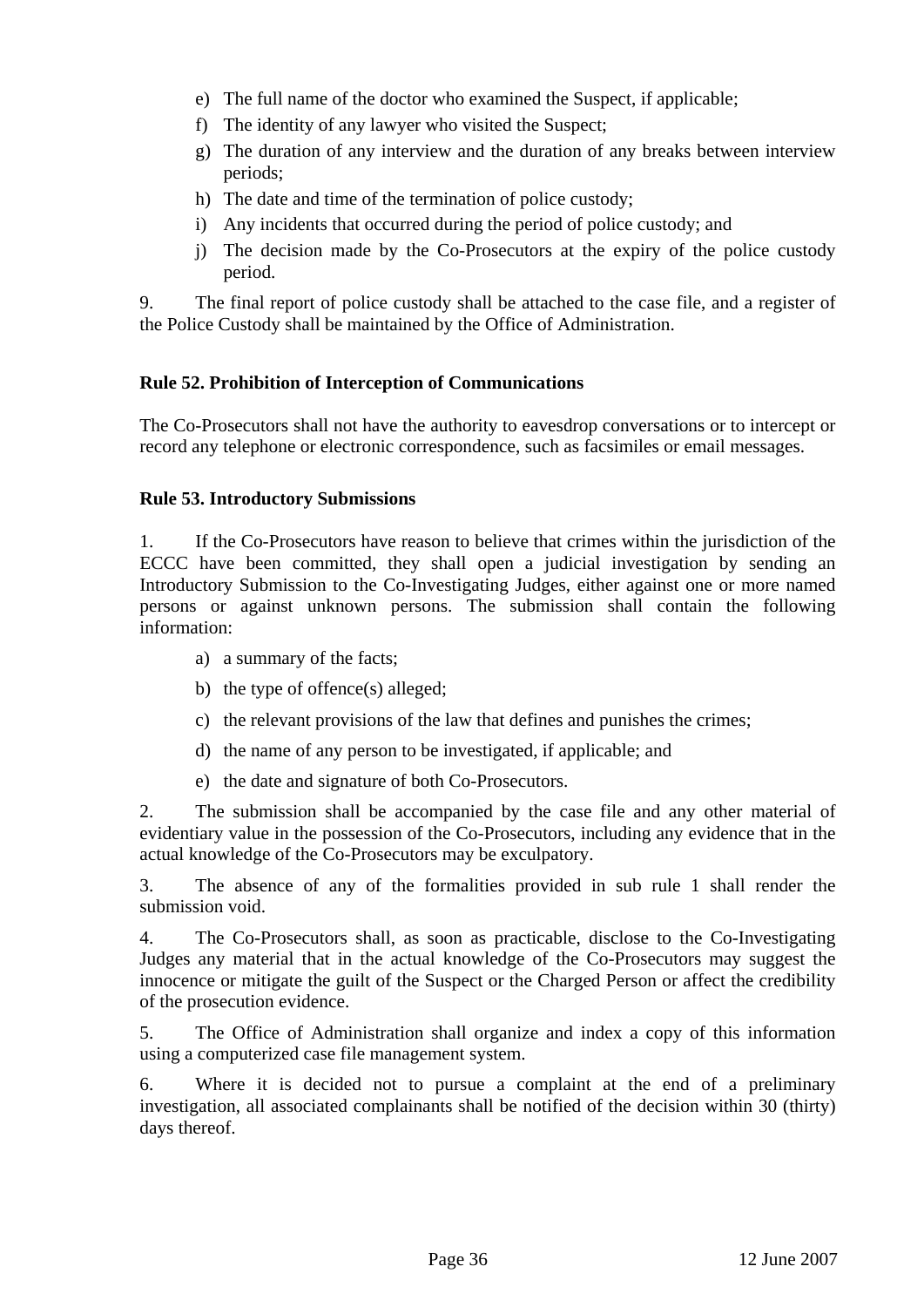#### **Rule 54. Public Information by the Co-Prosecutors**

Introductory, Supplementary and Final Submissions filed by the Co-Prosecutors shall be confidential documents. However, mindful of the need to ensure that the public is duly informed of ongoing ECCC proceedings, the Co-Prosecutors may provide the public with an objective summary of the information contained in such submissions, taking into account the rights of the defence and the interests of Victims, witnesses and any other persons mentioned therein, and the requirements of the investigation. In addition, the Co-Prosecutors may jointly, either personally or through the Public Affairs Section, correct any false or misleading information, provided that the case is still under preliminary investigation.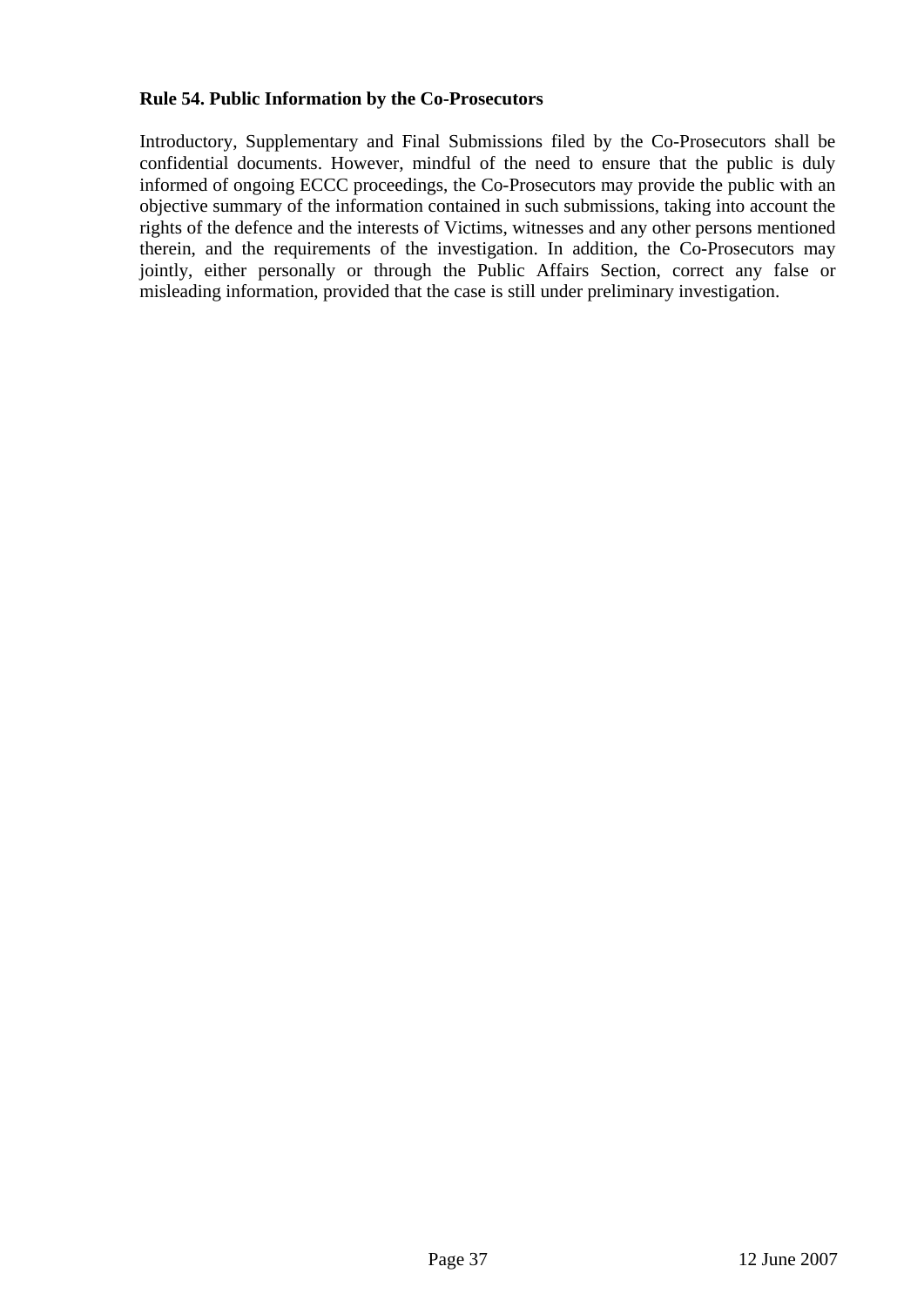### **C – Judicial Investigations**

#### **Rule 55. General Provisions Concerning Investigations**

1. A judicial investigation is compulsory for crimes within the jurisdiction of the ECCC.

2. The Co-Investigating Judges shall only investigate the facts set out in an Introductory Submission or a Supplementary Submission.

3. If, during an investigation, new facts come to the knowledge of the Co-Investigating Judges, they shall inform the Co-Prosecutors, unless the new facts are limited to aggravating circumstances relating to an existing submission. Where such new facts have been referred to the Co-Prosecutors, the Co-Investigating Judges shall not investigate them unless they receive a Supplementary Submission.

4. The Co-Investigating Judges have the power to charge any Suspects named in the Introductory Submission. They may also charge any other persons against whom there is clear and consistent evidence indicating that such person may be criminally responsible for the commission of a crime referred to in an Introductory Submission or a Supplementary Submission, even where such persons were not named in the submission. In the latter case, they must seek the advice of the Co-Prosecutors before charging such persons.

5. In the conduct of judicial investigations, the Co-Investigating Judges may take any investigative action conducive to ascertaining the truth. In all cases, they shall conduct their investigation impartially, whether the evidence is inculpatory or exculpatory. To that end, the Co-Investigating Judges may:

- a) Summon and question Suspects and Charged Persons, interview Victims and witnesses and record their statements, seize physical evidence, seek expert opinions and conduct on-site investigations;
- b) Take any appropriate measures to provide for the safety and support of potential witnesses and other sources;
- c) Seek information and assistance from any State, the United Nations or any other intergovernmental or non-governmental organization, or other sources that they deem appropriate; and
- d) Issue such orders as may be necessary to conduct the investigation, including summonses, Arrest Warrants, Detention Orders and Arrest and Detention Orders.

6. The Greffier of the Co-Investigating Judges shall keep a case file, including a written record of the investigation. At all times, the Co-Prosecutors and the lawyers for the other parties shall have the right to examine and make copies of the case file under the supervision of the Greffier of the Co-Investigating Judges, during working days and subject to the requirements of the proper functioning of the ECCC.

7. A written record shall be made of every interview. Each page of the written record shall be signed or fingerprinted after the interviewee reads it. If necessary, the Greffier of the Co-Investigating Judges, with the assistance of the interpreter, shall read the record back. If the interviewee refuses to sign or fingerprint the record, the Greffier of the Co-Investigating Judges shall note this on the record.

8. The Co-Investigating Judges may make on-site visits to conduct any investigation they consider useful. They shall be accompanied by their Greffiers, who shall make a written record for the case file. The Co-Investigating Judges may inform the parties of such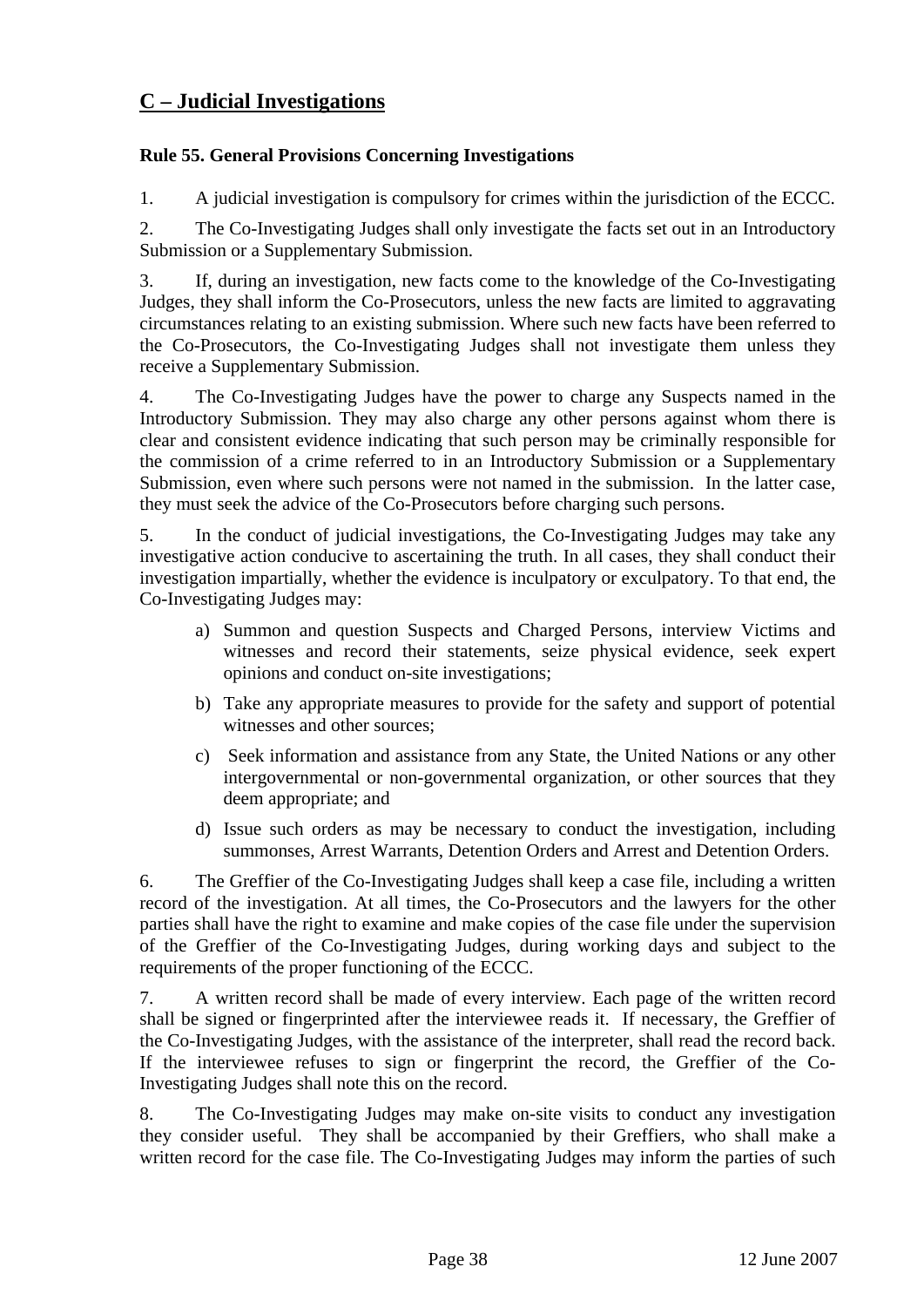visits, where their presence may be necessary. In such cases, the parties may request the Co-Investigating Judges to allow them to attend.

9. The Co-Investigating Judges may issue Rogatory Letters requesting the Judicial Police or ECCC Investigators to undertake such action as necessary for the conduct of their investigations, as provided in these IRs.

10. At any time during an investigation, the Co-Prosecutors, a Charged Person or a Civil Party may request the Co-Investigating Judges to make such orders or undertake such investigative action as they consider necessary for the conduct of the investigation. If the Co-Investigating Judges do not agree with the request, they shall issue a rejection order as soon as possible and, in any event, before the end of the judicial investigation. The order, which shall set out the reasons for the rejection, shall be notified to the parties and shall be subject to appeal.

11. The Co-Prosecutors and the lawyers for the other parties shall have the right to consult the original case file, subject to reasonable limitations to ensure the continuity of the proceedings.

#### **Rule 56. Public Information by the Co-Investigating Judges**

1. In order to preserve the rights and interests of the parties, judicial investigations shall not be conducted in public. All persons participating in the judicial investigation shall maintain confidentiality.

2. However, the Co-Investigating Judges, may:

- a) jointly through the Public Affairs Section, issue such information regarding a case under judicial investigation as they deem essential to keep the public informed of the proceedings, or to rectify any false or misleading information; and
- b) jointly grant limited access to the judicial investigation to the media or other nonparties in exceptional circumstances, under their strict control and after seeking observations from the parties to the proceedings. The non-respect of any conditions that the Co-Investigating Judges may impose shall be dealt with in accordance with Rules 35 to 38.

3. Disagreements between the Co-Investigating Judges regarding matters referred to in sub-rule 2 above shall not be submitted to the procedure for settlement of disagreements set out in Rule 72.

#### **Rule 57. Notification of Charges**

1. At the time of the initial appearance the Co-Investigating Judges shall record the identity of the Charged Person and inform him or her of the charges, the right to a lawyer and the right to remain silent. The Charged Person has the right to consult with a lawyer prior to being interviewed and to have a lawyer present while the statement is taken. If the Charged Person agrees, the Co-Investigating Judge shall take the statement immediately. A written record of the statement shall be placed in the case file.

2. Where the Charged Person is in detention he or she shall have the right to raise any issues relating to the execution or procedural regularity of the provisional detention.

3. Where the Charged Person is not detained after the initial appearance, he or she shall inform the Co-Investigating Judge of his or her address. The Charged Person shall be informed that: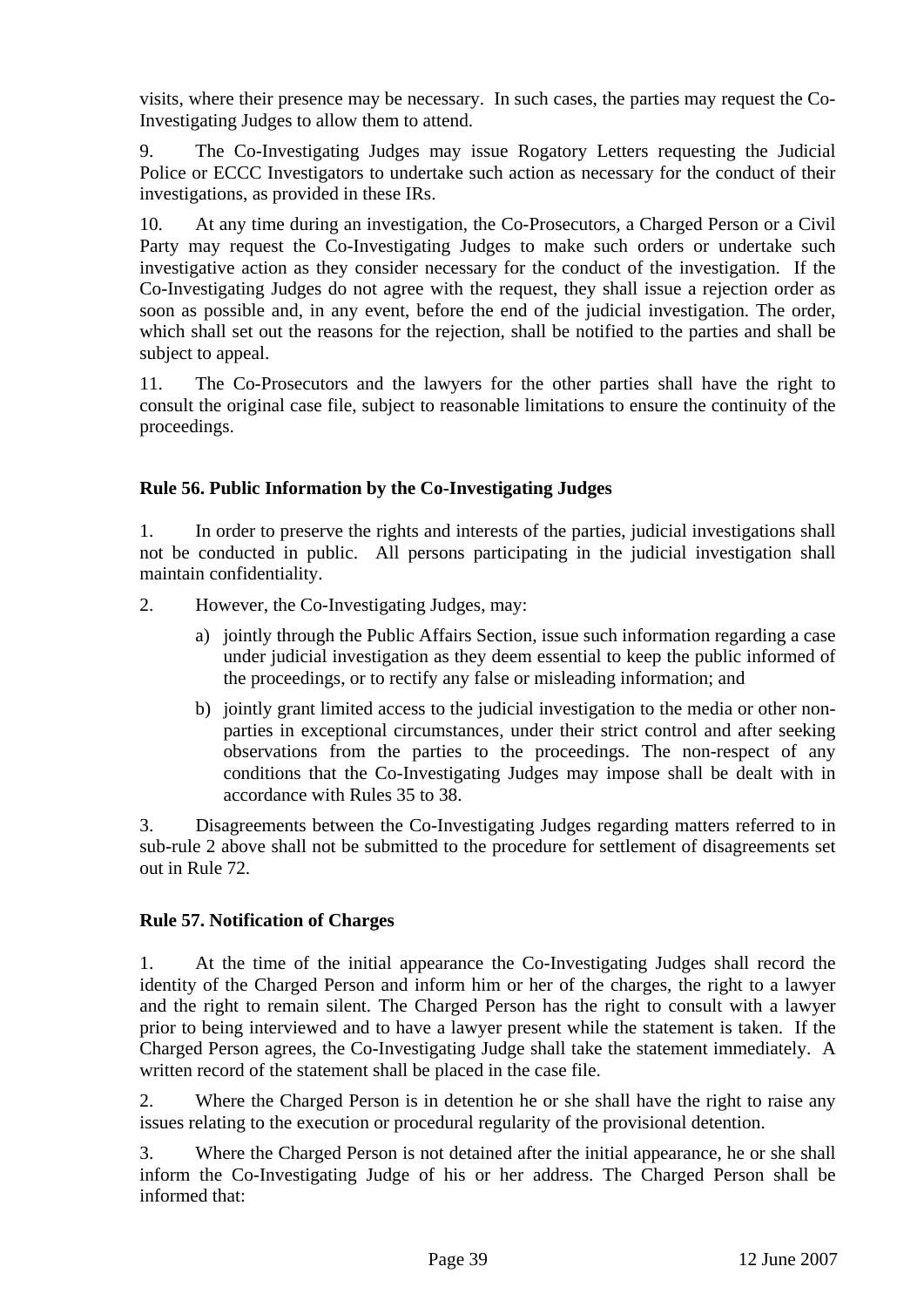- a) He or she must notify the Co-Investigating Judge of any change of address;
- b) All service or notification at the last address provided will be deemed to be valid.
- 4. This information shall be recorded in the case file.

#### **Rule 58. Interview of a Charged Person**

1. When a Charged Person has a lawyer, the Co-Investigating Judges shall summon the lawyer at least 5 (five) days before the interview takes place. During that period, the lawyer may consult the case file.

2. A Charged Person shall only be questioned in the presence of his or her lawyer, unless the Charged Person waives the right to the presence of a lawyer, in a separate written record signed by the Charged Person, included in the case file. The waiver shall be recorded pursuant to Rule 25. However, if the lawyer was validly summoned, but fails to appear on the date and time set, the Co-Investigating Judges may request that the Defence Support Section designate a lawyer temporarily, from the lists provided for in Rule 11. Once the designated lawyer has had the opportunity to review the case file for a reasonable period, the Co-Investigating Judges may question the Charged Person in the presence of the designated lawyer. The presence of the designated lawyer shall be noted in the record of the interview, along with the reason for the absence of the Charged Person's chosen lawyer, if known.

3. In an emergency, and with the consent of the Charged Person the Co-Investigating Judges may question the Charged Person in the absence of his or her lawyer. An emergency situation arises when there is a high probability of irretrievable loss of evidence while awaiting the arrival of a lawyer, such as the impending death of the Charged Person. The reason for the emergency shall be clearly stated in the written record of the interview.

4. When the Charged Person is to be interviewed, the Co-Investigating Judges shall notify the Co-Prosecutors of the interview in a timely manner. The Co-Prosecutors may attend the interview, and may request that questions be put to the Charged Person with authorisation by the Co-Investigating Judges. A refusal by the Co-Investigating Judges to allow a question shall be noted in the written record. The other parties shall not be present, unless the Co-Investigating Judges decide to confront the Charged Person directly with any other party or witness. Subject to any protection orders, sub-rules 1 to 3 of this Rule shall also apply to the confrontation.

5. In the case of a confrontation, the Co-Prosecutors and the lawyers for the other parties may ask questions, with the permission of the Co-Investigating Judges. If the Co-Investigating Judges refuse to permit a question, the refusal shall be noted in the written record of the interview.

6. At any time during an investigation, the Charged Person may request the Co-Investigating Judges to interview him or her, question witnesses, go to a site, order expertise or collect other evidence on his or her behalf. The request shall be made in writing with a statement of factual reasons for the request. If the Co-Investigating Judges do not grant the request, they shall issue a rejection order as soon as possible, and in any event, before the end of investigation. The rejection order shall state the factual reasons for rejection. The Charged Person shall immediately be notified of the rejection order. The Charged Person may appeal the rejection order to the Pre-Trial Chamber.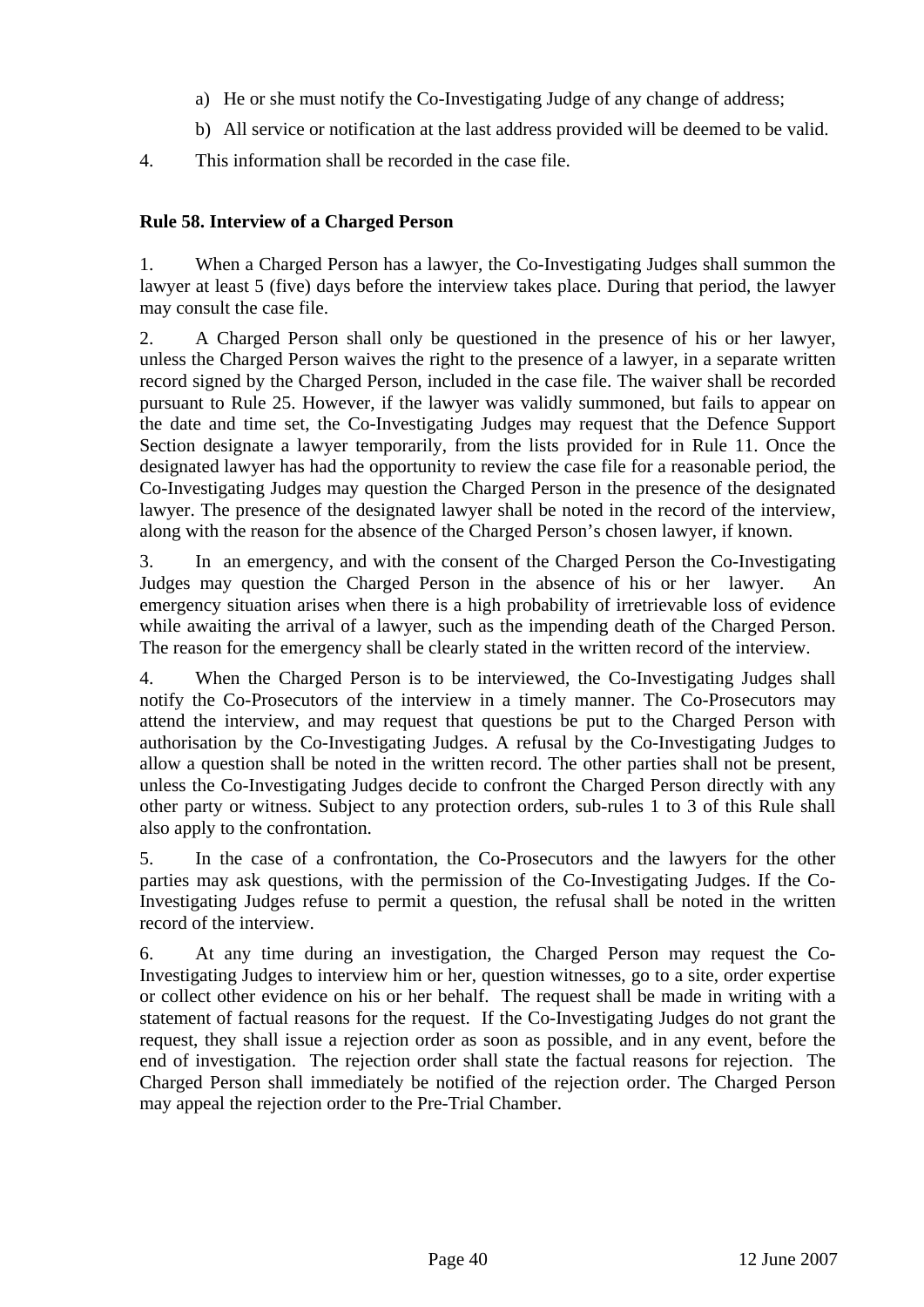#### **Rule 59. Interview of a Civil Party**

1. When a Civil Party has a lawyer, the Co-Investigating Judges shall summon the lawyer at least 5 (five) days before the interview takes place. During that period, the lawyer may consult the case file.

2. A Civil Party shall be questioned only in the presence of his or her lawyer, unless the Civil Party waives the right to the presence of a lawyer, in a separate written record signed by the Civil Party, included in the case file and recorded pursuant to Rule 25. However, if the lawyer was validly summoned, but fails to appear on the date and time set, the interview may proceed. The absence shall be noted in the written record.

3. When the Civil Party is being interviewed, the other parties shall not be present, unless the Co-Investigating Judges decide to confront the Civil Party directly with any other party or witness. Subject to any protection orders, sub-rules 1 and 2 of this Rule shall also apply to such confrontation.

4. In the case of a confrontation, the Co-Prosecutors and the lawyers for the other parties may ask questions, with the permission of the Co-Investigating Judges. If the Co-Investigating Judges refuse to permit a question, the refusal shall be noted in the written record of the interview.

5. At any time during an investigation, the Civil Party may request the Co-Investigating Judges to interview him or her, question witnesses, go to a site, order expertise or collect other evidence on his or her behalf. The request shall be made in writing with a statement of factual reasons for the request. If the Co-Investigating Judges do not grant the request, they shall issue a rejection order as soon as possible, and in any event, before the end of investigation. The rejection order shall state the factual reasons for rejection. The Civil Party shall immediately be notified of the rejection order, and may appeal to the Pre-Trial Chamber.

#### **Rule 60. Interview of Witnesses**

1. The Co-Investigating Judges may take statements from any person whom they consider conducive to ascertaining the truth, subject only to the provisions of Rule 28.

2. Except where a confrontation is organised, the Co-Investigating Judges or their delegates shall interview witnesses in the absence of the Charged Person, any other party, or their lawyers, in a place and manner that protects confidentiality.

3. Any person who has been summoned by the Co-Investigating Judges as a witness must appear. In the case of refusal to appear, the Co-Investigating Judges may issue an order requesting the Judicial Police to compel the witness to appear. Such order must include the identity of the witness and shall be dated and signed by the Co-Investigating Judges.

#### **Rule 61. Search and Seizure**

1. The Co-Investigating Judges or their delegates shall endeavour to conduct any search of premises in the presence of its occupant, if any, failing which they may search in the presence of 2 (two) witnesses, to be selected by the Co-Investigating Judges or their delegates. Such witnesses may not be police officers.

2. A written record of every search shall be made, which shall identify the premises, and any occupant or witnesses, as appropriate. The Co-Investigating Judges or their delegates, and any occupant or witnesses, shall sign the written record.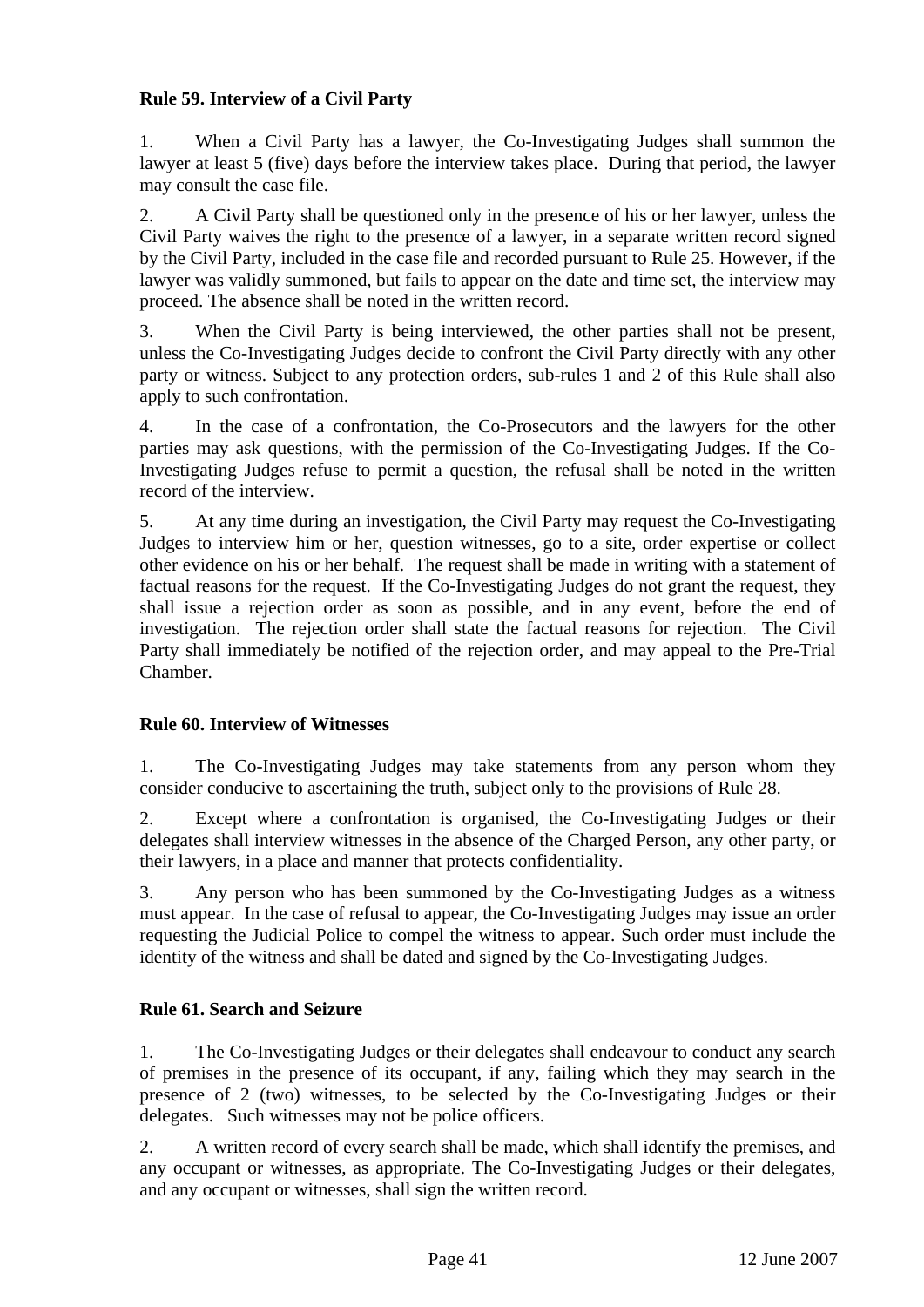3. The Co-Investigating Judges or their delegates shall show any evidence seized to the occupant or witnesses, before sealing it. A written record of the evidence seized shall be made, attaching a detailed inventory thereof.

4. At any time, and after consulting the parties, the Co-Investigating Judges may order the return of any items to the person from whom it was seized, where this does not prejudice the proceedings. The order shall be immediately notified to the person.

#### **Rule 62. Rogatory Letters**

1. The Co-Investigating Judges may issue a Rogatory Letter requiring any Investigator from their Office, or the Judicial Police, to conduct investigative action. However, only the Judicial Police shall have the power to undertake any coercive action.

2. A Rogatory Letter shall not be issued in a general form, and shall clearly specify the nature of investigative work to be done, which must relate directly to the crime or crimes under investigation. The Co-Investigating Judges shall set the time limit for compliance with a Rogatory Letter. The Rogatory Letter must be signed and dated by the Co-Investigating Judges. They may withdraw a Rogatory Letter at any time.

3. The delegates shall act under the supervision of the Co-Investigating Judges and shall report only to them concerning the enforcement of the Rogatory Letter. When a Rogatory Letter has been issued to an ECCC Investigator or the Judicial Police, that person shall proceed as follows:

- a) The Judicial Police or Investigator shall draw up a written record of his or her investigations and findings, which shall comply with the provisions of Rule 51(8) as appropriate;
- b) The Judicial Police and Investigators shall not question a Charged Person nor take depositions from Civil Parties;
- c) The Judicial Police may search for and seize evidence, as authorised by the Co-Investigating Judges.

4. The provisions of Rule 51 relating to Police Custody shall apply to the execution of a Rogatory Letter. In this case, the powers of the Co-Prosecutors shall be exercised by the Co-Investigating Judges.

#### **Rule 63. Provisional Detention**

1. The Co-Investigating Judges may order the Provisional Detention of a Charged Person after an adversarial hearing. If the Charged Person does not yet have the assistance of a lawyer, he or she shall be advised of the right to a lawyer as provided by Rule 21(1)(d). The Charged Person has the right to a reasonable period in order to prepare his or her defence. During the hearing, the Co-Investigating Judges shall hear the Co-Prosecutors, the Charged Person and his or her lawyer. At the end of the hearing the Co-Investigating Judges shall decide on Provisional Detention. If Provisional Detention is not ordered, the Charged Person shall be released. If the Co-Investigating Judges decide to order Provisional Detention they shall issue a Detention Order.

- 2. An order for Provisional Detention shall:
	- a) set out the legal grounds and factual basis for detention, based on sub-rule 3 below;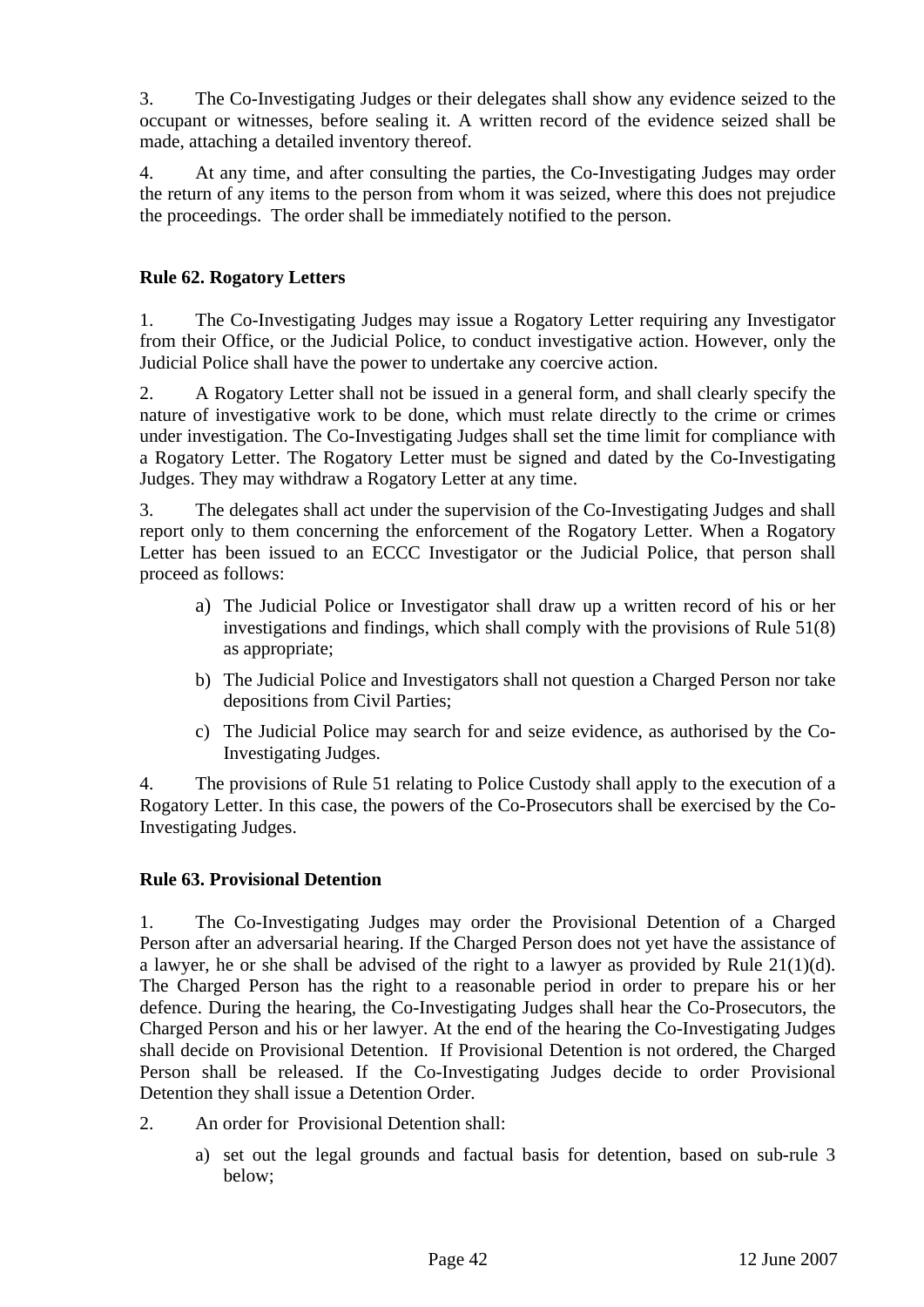- b) specify the maximum initial period of provisional detention possible; and
- c) when served on the Charged Person, shall be accompanied by a statement of his or her rights.

3. The Co-Investigating Judges may order the Provisional Detention of the Charged Person only where the following conditions are met:

- a) there is well founded reason to believe that the person may have committed the crime or crimes specified in the Introductory or Supplementary Submission; and
- b) The Co-Investigating Judges consider Provisional Detention to be a necessary measure to:
	- i) prevent the Charged Person from exerting pressure on any witnesses or Victims, or prevent any collusion between the Charged Person and accomplices of crimes falling within the jurisdiction of the ECCC;
	- ii) preserve evidence or prevent the destruction of any evidence;
	- iii) ensure the presence of the Charged Person during the proceedings;
	- iv) protect the security of the Charged Person; or
	- v) preserve public order.

4. The Charged Person may appeal against an order for Provisional Detention to the Pre-Trial Chamber.

5. The Greffier of the Co-Investigating Judges shall immediately serve copies of an order for Provisional Detention on the Charged Person and his or her lawyer, and to the Co-Prosecutors and the Office of Administration.

- 6. Provisional Detention may be ordered as follows:
	- a) for genocide, war crimes and crimes against humanity, for a period not exceeding 1 (one) year. However, the Co-Investigating Judges may extend the Provisional Detention for further 1 (one) year periods; and
	- b) for all other crimes coming within ECCC jurisdiction, for a period not exceeding 6 (six) months. However, the Co-Investigating Judges may extend the Provisional Detention for further 6 (six) month periods.

7. Any decision by the Co-Investigating Judges concerning extension of Provisional Detention shall be in writing and shall set out the reasons for such extension. An extension shall be made only after the Co-Investigating Judges notify the Charged Person and his or her lawyer and give them 15 (fifteen) days to submit objections to the Co-Investigating Judges. No more than 2 (two) such extensions may be ordered. All such orders are open to appeal.

8. In all cases, a Charged Person in Provisional Detention shall be personally brought before the Co-Investigating Judges at least every 4 (four) months The Co-Investigating Judges shall offer the Suspect an opportunity to discuss his or her treatment and conditions during Provisional Detention. Where any action is required, the Co-Investigating Judges may issue appropriate orders. A written record of the interview shall be placed on the case file.

#### **Rule 64. Release of a Charged Person**

1. At any time during a Charged Person's detention, either on their own motion or at the request of the Co-Prosecutors, the Co-Investigating Judges shall order a Charged Person's release where the requirements of Provisional Detention set out in Rule 63 above are no longer satisfied. Where the Co-Investigating Judges are considering the matter on their own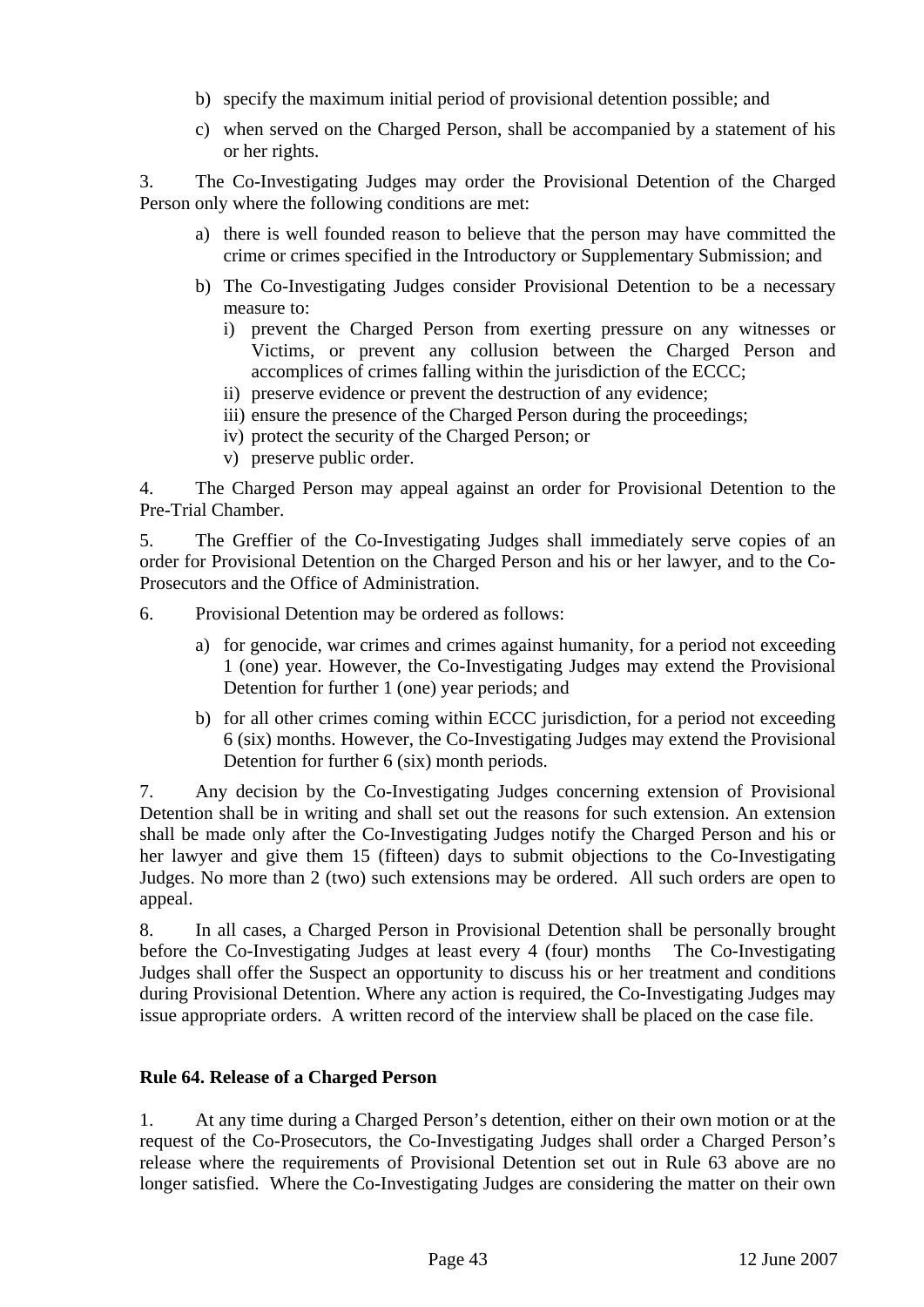motion, they shall seek the Co-Prosecutors opinion before making the order. Any such order is subject to appeal.

2. At any moment during the period of the Provisional Detention, the Charged Person or his or her lawyer may submit an application for release to the Co-Investigating Judges. As soon as possible after receiving the application, the Co-Investigating Judges shall forward it to the Co-Prosecutors, who shall provide their opinion within 5 (five) days. Subject to the provisions of Rule 72(2), the Co-Investigating Judges shall issue a reasoned decision within 5 (five) days from receipt of the Co-Prosecutors' opinion. All such orders are open to appeal.

3. If his or her circumstances have changed since his or her last application, the Charged Person may file a further application not less than 3 (three) months after the final determination of the previous application for release.

4. The Co-Prosecutors and the Charged Person shall be notified immediately of an order to release a Charged Person from detention. The Co-Prosecutors and the Charged Person shall also be notified immediately of an order not to release the Charged Person from detention. The Office of Administration and the head of the detention facility shall be notified as soon as an order to release from detention becomes enforceable.

#### **Rule 65. Bail Orders**

1. On their own motion, or at the request of the Co-Prosecutors, the Co-Investigating Judges may order that a Charged Person remain at liberty or be released from detention. The order by the Co-Investigating Judges shall specify whether a bail bond is payable, and impose such conditions as are necessary to ensure the presence of the person during the proceedings and the protection of others. Any such order is subject to appeal.

2. A Charged Person shall receive a receipt from the Greffier of the Co-Investigating Judges in return for any property or monies handed over.

3. The Charged Person and the Co-Prosecutors shall be immediately notified of a bail order.

4. At any time, on their own motion or at the request of the Co-Prosecutors, the Co-Investigating Judges may change, suspend, add new conditions to or terminate the bail order. The Charged Person and the Co-Prosecutors shall be immediately notified of any such orders, which shall be open to appeal.

5. A Charged Person may, at any time, file an application to change or suspend any conditions of the bail order, or to terminate it. The Co-Investigating Judges shall immediately send that request to the Co-Prosecutors for their opinion, who shall provide it within 5 (five) days. Subject to the provisions of Rule 72(2), the Co-Investigating Judges shall issue an order within 10 (ten) days from the date of receipt of the Co-Prosecutors' opinion. The Charged Person and the Co-Prosecutors shall be immediately notified of the order.

6. If the Charged Person violates any of the bail conditions in such an order, the Co-Investigating Judges may issue a warning or issue a Provisional Detention Order in respect of the Charged Person. Any such order is subject to appeal.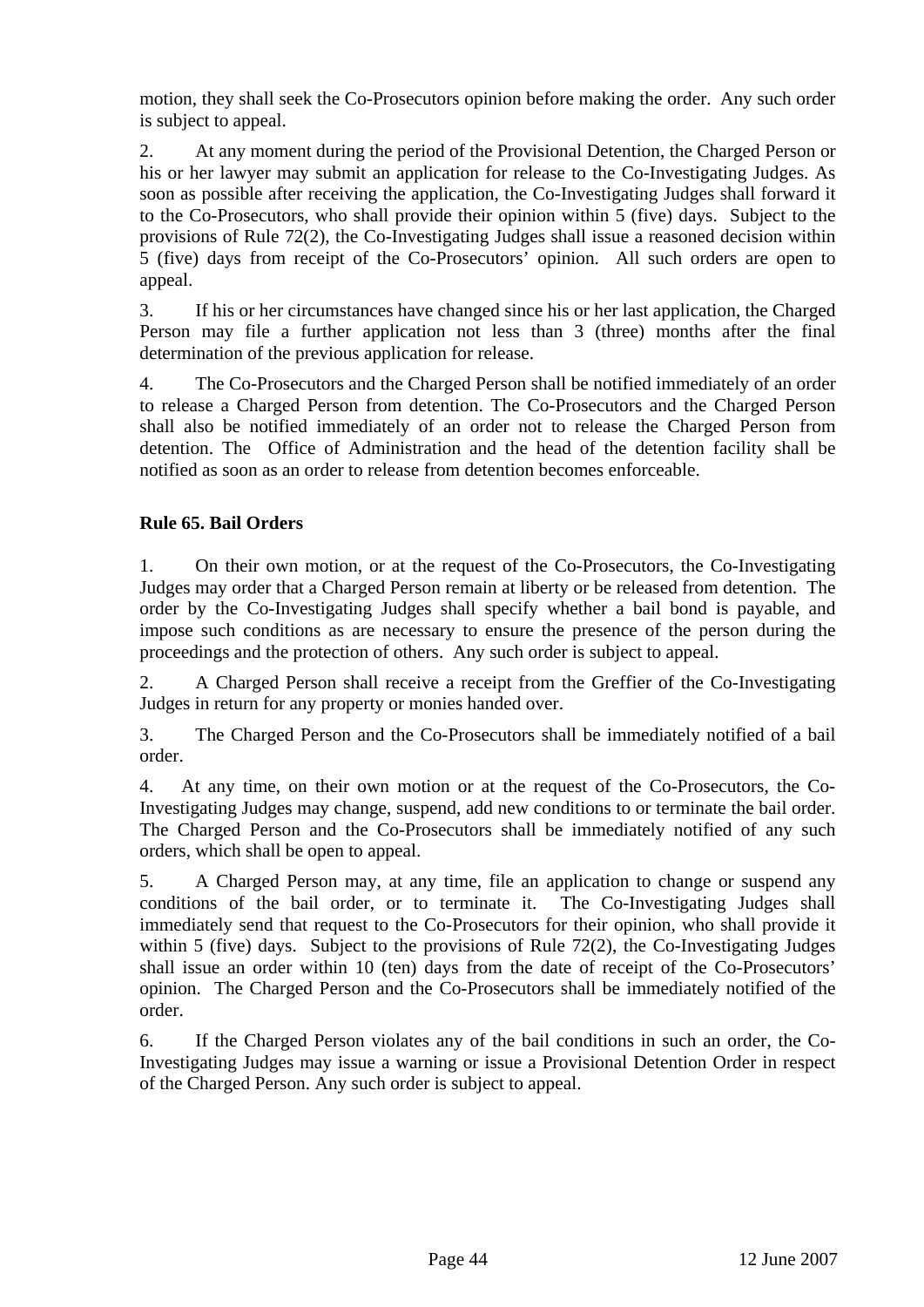#### **Rule 66. Final Submissions by the Co-Prosecutors**

1. Where the Co-Investigating Judges consider that an investigation has been concluded, they shall notify all the parties and their lawyers. The parties shall have 15 (fifteen) days to request further investigative action. They may waive such period.

2. Where the Co-Investigating Judges decide to reject such requests, they shall issue a reasoned order. Such order shall also reject any remaining requests, filed earlier in the investigation, which had not yet been ruled upon by the Co-Investigating Judges.

3. All the parties may, within 30 (thirty) days from notice of such order, file appeals to the Pre-Trial Chamber. The parties may, in the presence of their lawyer, or where the lawyer has been summoned in due form, waive their right to appeal.

4. Once this period has expired, been waived, or the abovementioned appeals heard, as the case may be, the Co-Investigating Judges shall immediately forward the case file to the Co-Prosecutors.

5. Where the Co-Prosecutors consider, like the Co-Investigating Judges, that the investigation has been concluded, they shall issue a written, reasoned final submission and return the case file to the Co-Investigating Judges, within 45 (forty-five) days if a Charged Person is detained, and within 3 (three) months in other cases, from the date the Co-Prosecutors received the case file. The Co-Prosecutors may request the Co-Investigating Judges to either indict the Charged Person and send him or her for trial, or to dismiss the case.

#### **Rule 67. Closing Orders by the Co-Investigating Judges**

1. The Co-Investigating Judges shall conclude the investigation by issuing a Closing Order, either indicting a Charged Person and sending him or her to trial, or dismissing the case. The Co-Investigating Judges are not bound by the Co-Prosecutors' submissions.

2. The Indictment shall be void for procedural defect unless it sets out the identity of the Accused, a description of the material facts and their legal characterisation by the Co-Investigating Judges, including the relevant criminal provisions and the nature of the criminal responsibility*.*

3. The Co-Investigating Judges shall issue a Dismissal Order in the following circumstances:

- a) The acts in question do not amount to crimes within the jurisdiction of the ECCC;
- b) The perpetrators of the acts have not been identified; or
- c) There is not enough evidence to convict the Charged Person or persons of the charges.

4. The Closing Order shall state the reasons for the decision. A Closing Order may both send the case to trial for certain acts or against certain persons and dismiss the case for others.

5. The Co-Prosecutors, the Accused and Civil Parties must be immediately notified upon issue of a Closing Order, and receive a copy thereof. The order is subject to appeal as provided in Rule 74.

6. In the Closing Order, the Co-Investigating Judges shall decide on the return of any seized items.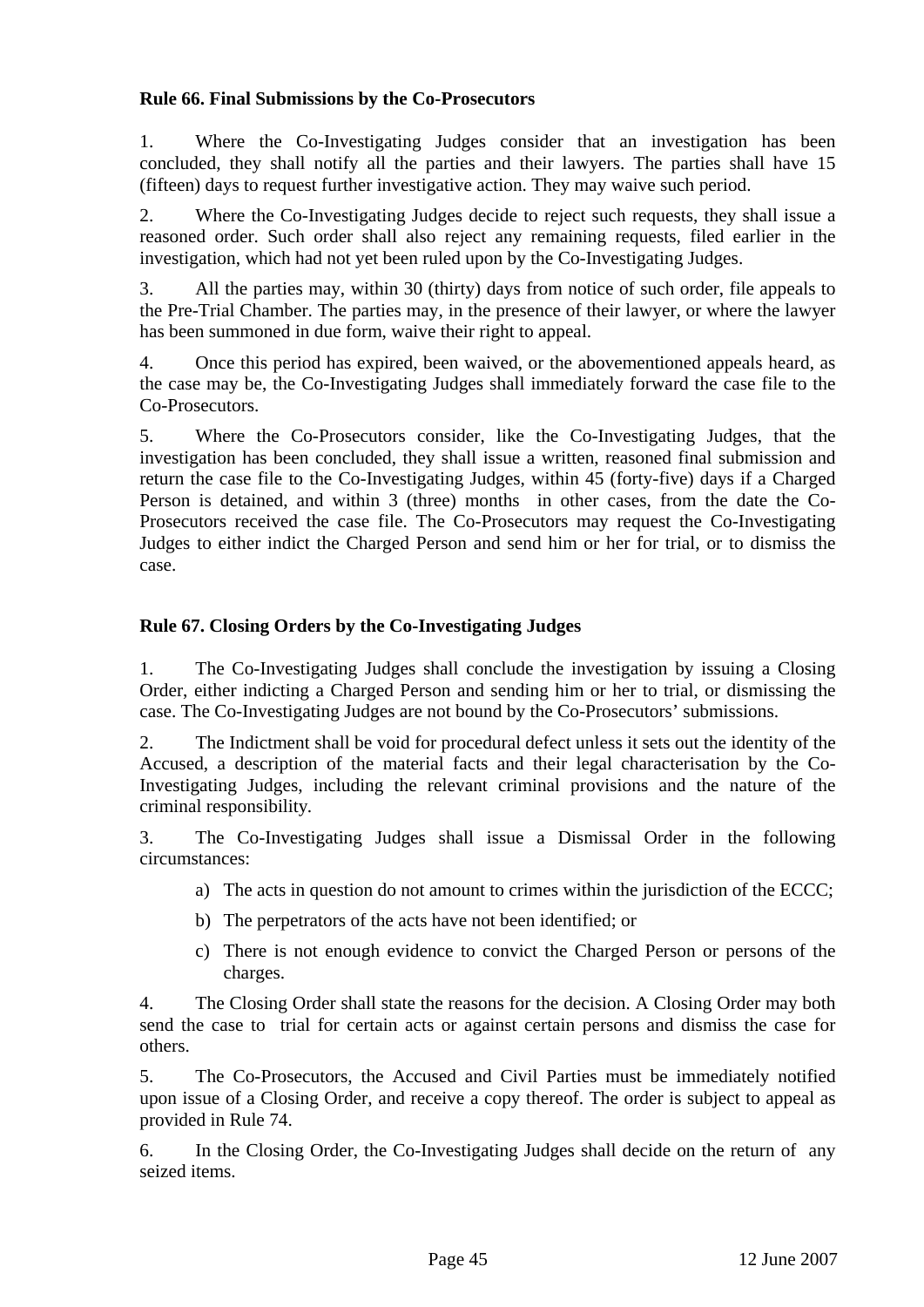#### **Rule 68. Effects on Provisional Detention and Bail Orders**

1. The issuance of a Closing Order puts an end to Provisional Detention and Bail Orders once any time limit for appeals against the Closing Order have expired. However, where the Co-Investigating Judges consider that the conditions for ordering Provisional Detention or bail under Rules 63 and 65 are still met, they may, in a specific, reasoned decision included in the Closing Order, decide to maintain the Accused in Provisional Detention, or maintain the bail conditions of the Accused, until he or she is brought before the Trial Chamber.

2. A decision to continue to hold the Accused in Provisional Detention, or to maintain bail conditions, shall cease to have any effect after 4 (four) months, unless the Accused is brought before the Trial Chamber within that time.

#### **Rule 69. Forwarding the Case File following a Closing Order**

1. Where an appeal is filed against a Closing Order, the Greffier of the Co-Investigating Judges shall forward the case file to the Greffier of the Pre-Trial Chamber as provided in Rule 77.

2. Where no appeal is filed against a Closing Order, the Co-Investigating Judges shall seal the case file, and:

- a) If an Indictment is issued, the Greffier of the Co-Investigating Judges shall forward the case file to the Greffier of the Trial Chamber to allow a date for trial to be set; or
- b) If a Dismissal Order is issued, the Greffier of the Co-Investigating Judges shall forward the case file to the Office of Administration for archiving after the expiry of the time limit for appeal.

#### **Rule 70. Re-opening Investigations**

When new evidence becomes available after a Dismissal Order by the Co-Investigating Judges comes into force, the judicial investigation may be re-opened by the Co-Investigating Judges at the initiative of the Co-Prosecutors.

### **D – Pre-Trial Chamber Proceedings**

#### **Rule 71. Settlement of Disagreements between the Co-Prosecutors**

1. In the event of disagreement between the Co-Prosecutors, either or both of them may record the exact nature of their disagreement in a signed, dated document which shall be placed in a register of disagreements kept by the Greffier of the Co-Prosecutors.

2. Within 30 (thirty) days, either Co-Prosecutor may bring the disagreement before the Pre-Trial Chamber by submitting a written statement of the facts and reasons for the disagreement to the Office of Administration, which shall immediately convene the Pre-Trial Chamber and communicate the statements to its judges, with a copy to the other Co-Prosecutor. In such cases, the other Co-Prosecutor may submit a response within 10 (ten) days. The written statement of the facts and reasons for the disagreement shall not be placed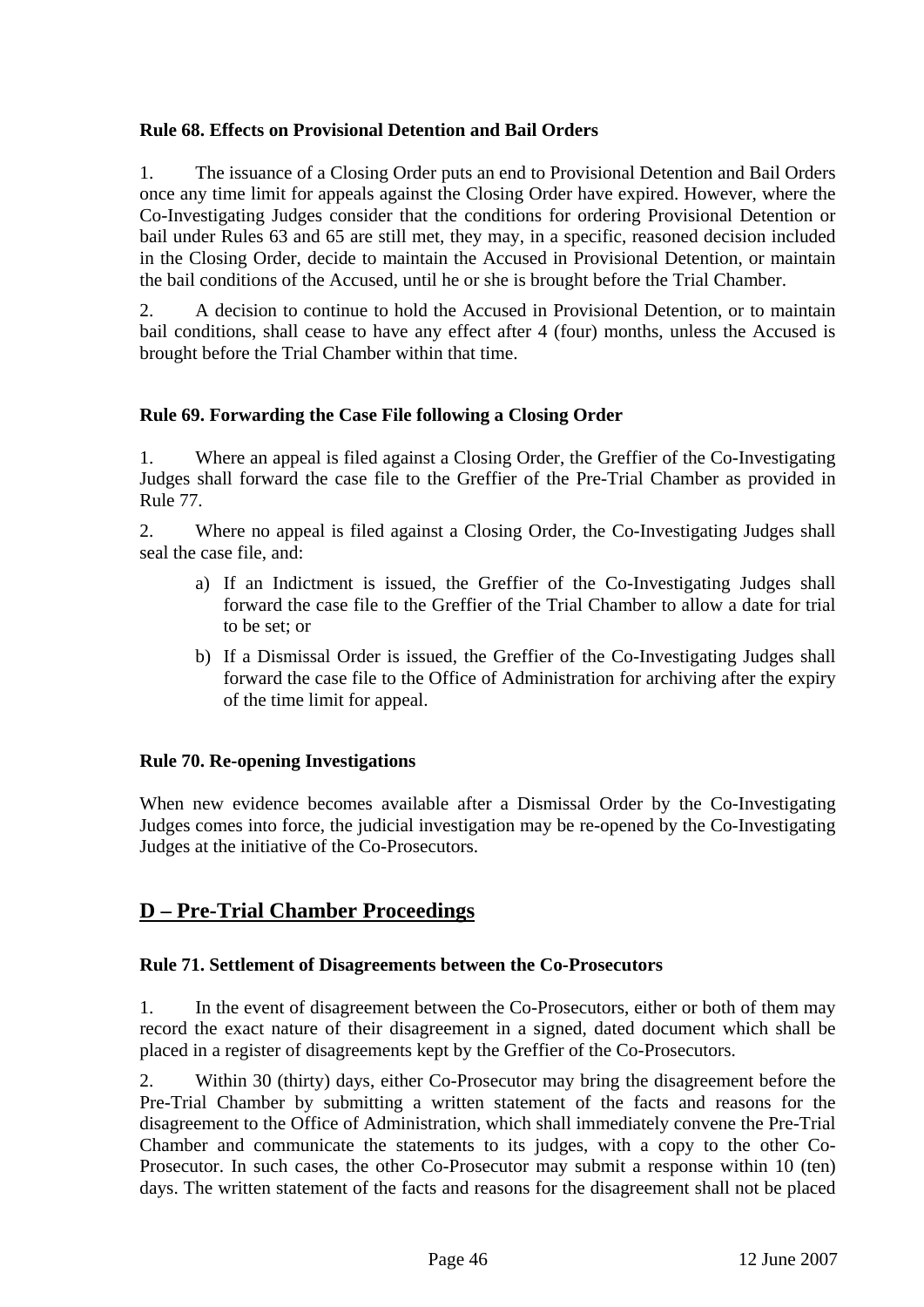on the case file. The Greffier of the Co-Prosecutors shall forward a copy of the case file to the Pre-Trial Chamber immediately.

3. Throughout this dispute settlement period, the Co-Prosecutors shall continue to seek consensus. However, the action or decision the subject of the disagreement shall be executed except for disagreements concerns:

- a) an Introductory Submission;
- b) a Supplementary Submission relating to new crimes;
- c) a Final Submission; or
- d) a decision relating to an appeal,

in which case, no action shall be taken with respect to the subject of the disagreement until either consensus is achieved, the 30 (thirty) day period has ended, or the Pre-Trial Chamber has been seised and the dispute settlement procedure has been completed, as appropriate.

- 4. The Pre-Trial Chamber shall settle the disagreement forthwith, as follows:
	- a) The hearing shall be held and the judgment handed down *in camera*. Remote participation may be organized, as necessary.
	- b) The Pre-Trial Chamber may order the personal appearance of the Co-Prosecutors at its discretion, as well as the production of exhibits.
	- c) A decision of the Pre-Trial Chamber requires the affirmative vote of at least four judges. This decision is not subject to appeal. If the required majority is not achieved before the Pre-Trial Chamber, in accordance with Article 20 new of the ECCC Law, the default decision shall be that the action or decision done by one Co-Prosecutor shall stand, or that the action or decision proposed to be done by one Co-Prosecutor shall be executed.
	- d) All decisions under this Rule, including any dissenting opinions, shall be reasoned and signed by their authors. The Greffier of the Pre-Trial Chamber shall forward such decisions to the Director of the Office of Administration, who shall notify the Co-Prosecutors. The Co-Prosecutors shall immediately proceed in accordance with the decision of the Pre-Trial Chamber.

#### **Rule 72**. **Settlement of Disagreements between the Co-Investigating Judges**

1. In the event of disagreement between the Co-Investigating Judges, either or both of them may record the exact nature of their disagreement in a signed, dated document which shall be placed in a register of disagreements kept by the Greffier of the Co-Investigating Judges.

2. Within 30 (thirty) days, either Co-Investigating Judge may bring the disagreement before the Pre-Trial Chamber by submitting a written statement of the facts and reasons for the disagreement to the Office of Administration, which shall immediately convene the Pre-Trial Chamber and communicate the statements to its judges, with a copy to the other Co-Investigating Judge. If the disagreement relates to the Provisional Detention of a Charged Person, this period shall be reduced to 5 (five) days. The other Co-Investigating Judge may submit a response within 10 (ten) days. The written statement of the facts and reasons for the disagreement shall not be placed on the case file, except in cases referred to in sub-rule 4(b) below. The Greffier of the Co-Investigating Judges shall forward a copy of the case file to the Pre-Trial Chamber immediately.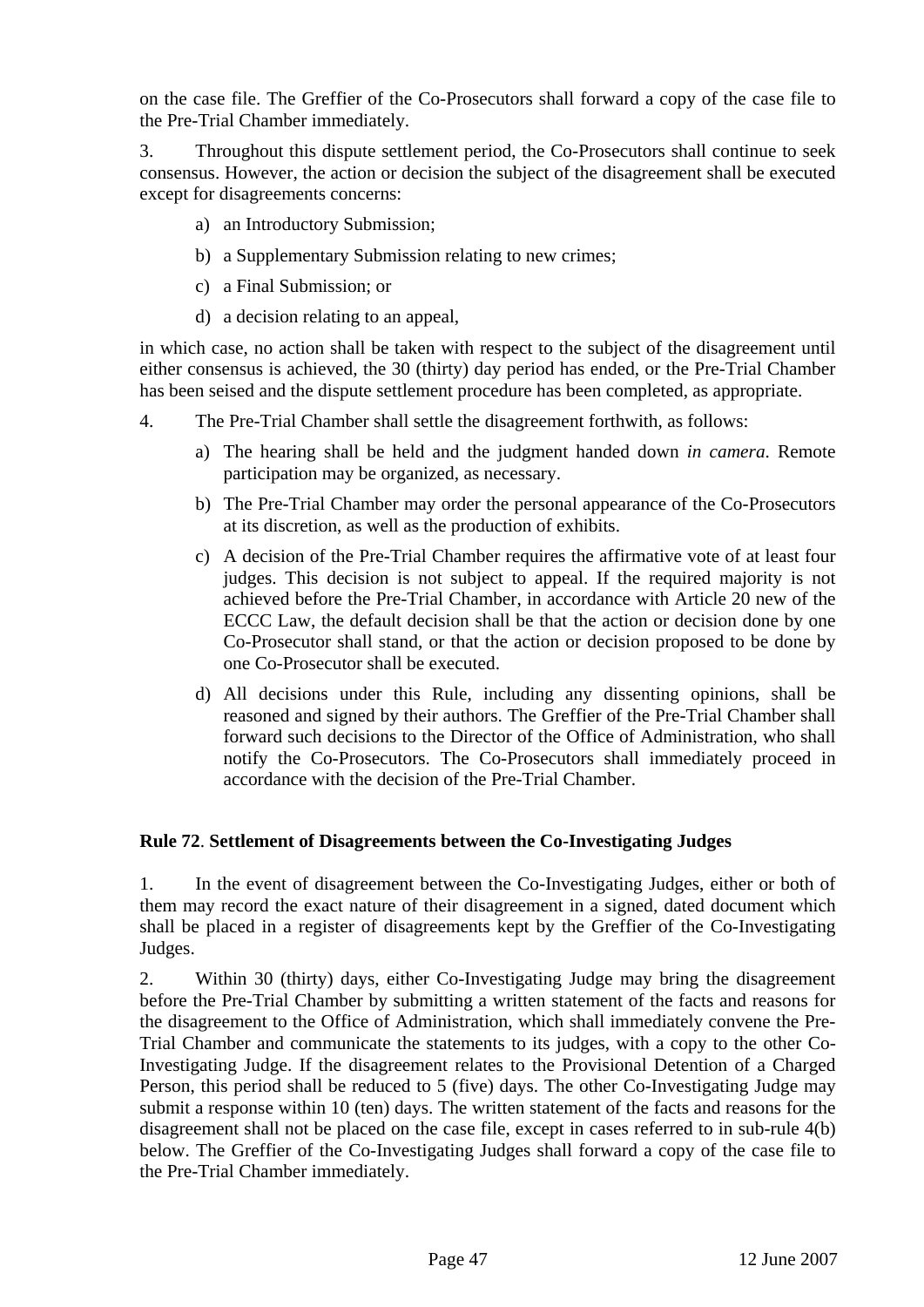3. Throughout this dispute settlement period, the Co-Investigating Judges shall continue to seek consensus. However the action or decision the subject of the disagreement shall be executed, except for disagreements concerning:

- a) any decision that would be open to appeal by the Charged Person or a Civil Party under these IRs;
- b) notification of charges; or
- c) an Arrest and Detention Order,

in which case, no action shall be taken with respect to the subject of the disagreement until either consensus is achieved, the 30 (thirty) day period has ended, or the Pre-Trial Chamber has been seised and the dispute settlement procedure has been completed, as appropriate.

- 4. The Pre-Trial Chamber shall settle the disagreement forthwith, as follows:
	- a) The hearing shall be held and the judgment handed down *in camera*.
	- b) Where the disagreement relates to a decision against which a party to the proceedings would have the right to appeal to the Pre-Trial Chamber under these IRs:
		- i) The Greffier of the Pre-Trial Chamber shall immediately inform the parties in question and their lawyers of the date of the hearing;
		- ii) The Co-Prosecutors and the lawyers for the other parties involved may consult the case file up until the date of the hearing;
		- iii) The Co-Prosecutors and the lawyers for the other parties involved may file pleadings as provided in the Practice Direction on filing of documents. Such pleadings shall immediately be placed on the case file by the Greffier of the Pre-Trial Chambers;
		- iv) The Pre-Trial Chamber may, on the motion of any judge or party, decide that all or part of a hearing be held in public, in particular where the case may be brought to an end by its decision, including appeals or requests concerning jurisdiction or bars to jurisdiction, if the Pre-Trial Chamber considers that it is in the interests of justice and it does not affect public order or any protective measures authorized by the court;
		- v) During the hearing, the Co-Prosecutors and the lawyers of the other parties involved may present brief observations.
	- c) In all cases, the Chamber may, at its discretion, order the personal appearance of any parties or experts, as well as the production of any exhibits.
	- d) A decision of the Pre-Trial Chamber shall require the affirmative vote of at least four judges. This decision is not subject to appeal. If the required majority is not achieved before the Pre-Trial Chamber, in accordance with Article 23 new of the ECCC Law, the default decision shall be that the order or investigative act done by one Co-Investigating Judge shall stand, or that the order or investigative act proposed to be done by one Co-Investigating Judge shall be executed. However, where the disagreement concerns provisional detention, there shall be a presumption of freedom.
	- e) All decisions under this Rule, including any dissenting opinions, shall be reasoned and signed by their authors. The Greffier of the Pre-Trial Chamber shall forward such decisions to the Director of the Office of Administration, who shall notify the Co-Investigating Judges. In addition, decisions concerning matters referred to in sub-rule 4(b) shall be notified to the parties*.* The Co-Investigating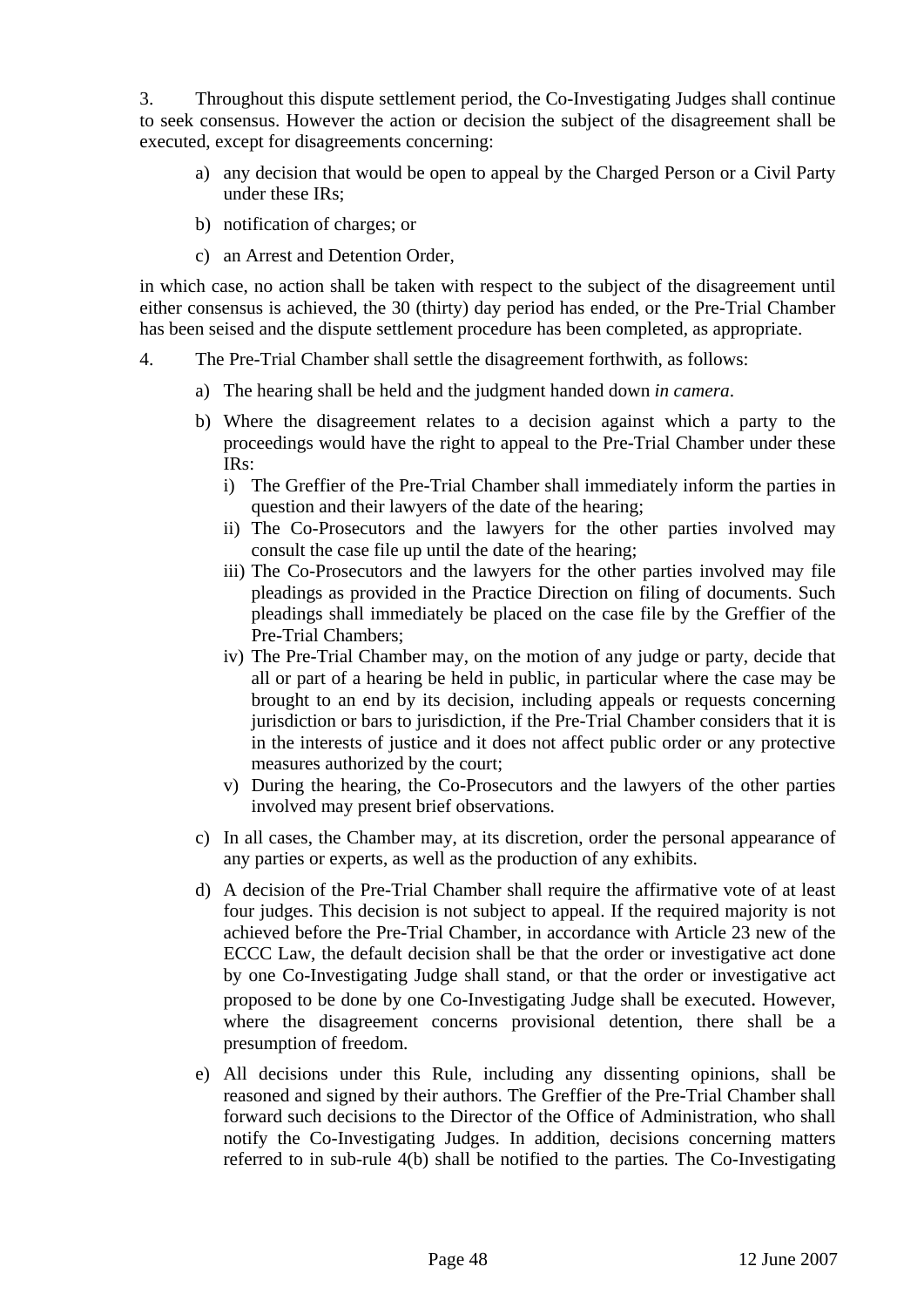Judges shall place the decision of the Pre-Trial Chamber on the case file and immediately proceed in accordance with such decision.

#### **Rule 73. Additional Jurisdiction of the Pre-Trial Chamber**

In addition to its power to adjudicate disputes between the Co-Prosecutors or the Co-Investigating Judges, as set out in the Agreement and the ECCC Law, the Pre-Trial Chamber shall have sole jurisdiction over:

- a) appeals against decisions of the Co-Investigating Judges, as provided in Rule 74;
- b) applications to annul investigative action, as provided in Rule 76; and
- c) the appeals provided for in Rules 11(5) and (6); 23(7) and (9); 35(6) and 38(3) of these IRs.

#### **Rule 74. Grounds for Pre-Trial Appeals**

1. No appeal shall lie against decisions of the Co-Investigating Judges where the matter has already been heard by the Pre-Trial Chamber pursuant to the dispute settlement provisions in Rule 72.

2. The Co-Prosecutors may appeal against all orders by the Co-Investigating Judges.

3. The Charged Person may appeal against the following orders of the Co-Investigating Judges:

- a) confirming the jurisdiction of the ECCC;
- b) refusing requests for investigative action allowed under these IRs;
- c) refusing requests for the restitution of seized items;
- d) refusing requests for expert reports allowed under these IRs;
- e) refusing requests for additional expert investigation allowed under these IRs;
- f) relating to provisional detention or bail; or
- g) refusing an application to seise the Pre-Trial Chamber for annulment of investigative action.
- 4. Civil Parties may appeal against the following orders by the Co-Investigating Judges:
	- a) refusing requests for investigative action allowed under these Rules;
	- b) declaring the Civil Party application inadmissible;
	- c) refusing requests for the restitution of seized property;
	- d) refusing requests for expert reports allowed under these IRs;
	- e) refusing requests for further expert investigation allowed under these IRs;
	- f) a Dismissal Order where the Co-Prosecutors have appealed; or
	- g) refusing an application to seise the Pre-Trial Chamber for annulment of investigative action.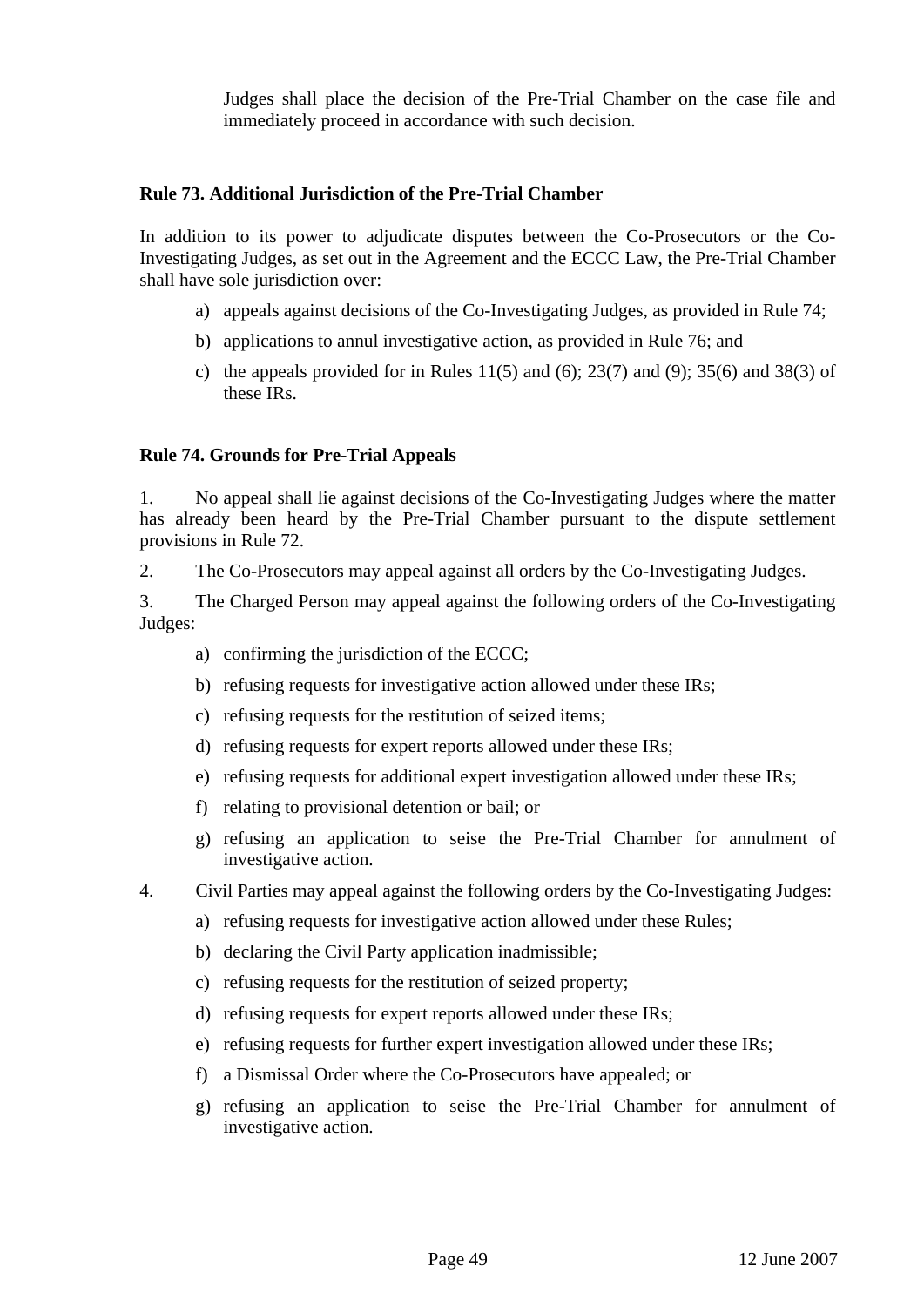5. Any non-party to the investigation proceedings who has requested the return of seized items shall be entitled to appeal against any order of the Co-Investigating Judges denying such request.

#### **Rule 75. Notice of Appeals before the Pre-Trial Chamber**

1. Except as provided otherwise in these IRs, any appeal to the Pre-Trial Chamber must be filed within 30 (thirty) days from the date that notice of the decision or order was received. The lawyers for the Charged Person and Civil Parties may file a notice of appeal on their behalf.

2. Notice of appeal shall be made in writing to the Greffier of the Co-Investigating Judges, who shall immediately inform the Co-Investigating Judges and keep a record of all pre-trial appeals. As soon as an appeal is received, the Greffier of the Pre-Trial Chamber shall be informed immediately.

#### **Rule 76. Applications Concerning Procedural Defects**

1. Where the Co-Investigating Judges, at any time during the judicial investigation, consider that any part of the proceedings is null and void, they shall notify the parties of the matter. Subject to sub-rule 6 below, the Co-Investigating Judges shall then submit a reasoned application to the Pre-Trial Chamber requesting annulment. The judicial investigation may continue during this period.

2. Where, at any time during the judicial investigation, the parties consider that any part of the proceedings is null and void, they may submit a reasoned application to the Co-Investigating Judges requesting them to seise the Pre-Trial Chamber with a view to annulment. The Co-Investigating Judges shall issue an order accepting or refusing the request as soon as possible and, in any case, before the Closing Order. Such orders shall be subject to appeal in accordance with these IRs.

3. The Greffier of the Co-Investigating Judges shall register the application immediately. Where the Co-Investigating Judges decide to accept the application, they shall forward the case file to the Pre-Trial Chamber.

4. The Pre-Trial Chamber may declare an application for annulment inadmissible where the application: does not set out sufficient reasons; relates to an order that is open to appeal; or is manifestly unfounded. The decision of the Pre-Trial Chamber is not open to appeal. When the decision is made not to admit an application, the case file shall immediately be returned to the Co-Investigating Judges.

5. Where the Pre-Trial Chamber decides to annul an investigative action, it shall decide whether the annulment affects other actions or orders. Where actions or orders are annulled in part, such part shall be cancelled after making a certified copy of the original. All such annulled actions or orders, and certified copies, shall be removed from the case file and archived by the Greffier of the Pre-Trial Chamber. After any such annulment or cancellation, the Pre-Trial Chamber shall return the case file to the Co-Investigating Judges. It is prohibited to draw any inference against the parties from such annulled actions or orders or from the cancelled parts thereof. Any Judge, Co-Prosecutor or lawyer who engages in such activities shall be subject to disciplinary proceedings as provided in Rules 6 and 35 of these IRs.

6. A party whose interests have been affected by an invalid investigative action may waive the right to request annulment, and thus regularise the proceedings. The Co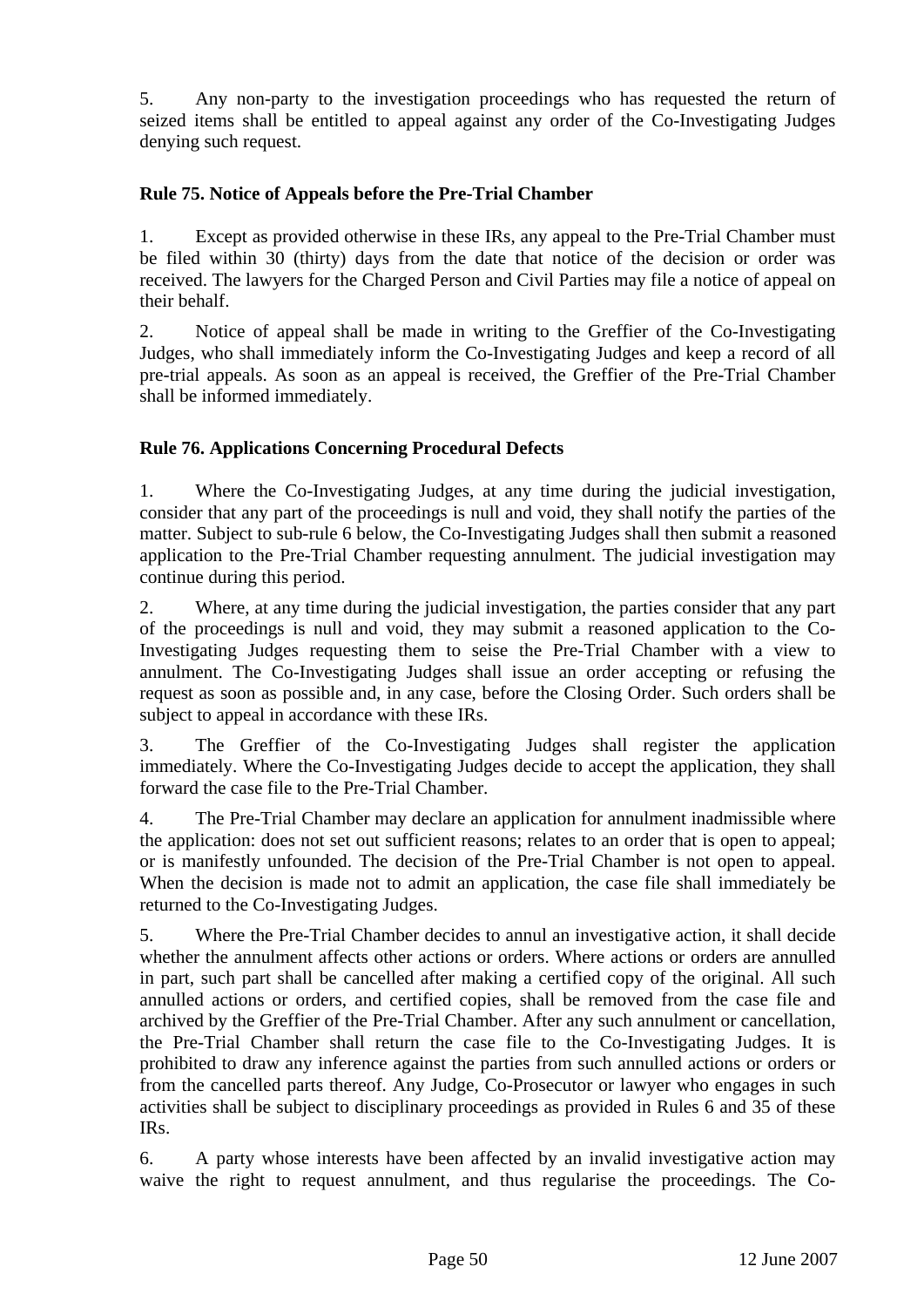Investigating Judges shall record such renunciation in the case file. Where the requesting party has a lawyer, the Co-Investigating Judges shall summon such lawyer at least 5 (five) days before the date of recording the renunciation, so that the lawyer may examine the case file.

7. Subject to any appeal, the Closing Order shall cure any procedural defects in the judicial investigation. No issues concerning such procedural defects may be raised before the Trial Chamber or the Supreme Court Chamber.

#### **Rule 77. Procedure for Pre-Trial Appeals and Applications**

1. The Greffier of the Co-Investigating Judges shall keep a register of all appeals and applications referred to in sub-rules 73(a) and (b). Appeals referred to in sub-rule 73(c) shall be filed with the Greffier of the Pre-Trial Chamber, who shall keep a register, inform the authority that made the decision and, if necessary, request it to provide any relevant documents.

2. Upon receipt of notice of appeal or a decision provided for in Rule 76(3), the Greffier of the Co-Investigating Judges shall inform the Co-Investigating Judges and forward the case-file, or a safeguard copy, to the Pre-Trial Chamber, within 5 (five) days. Where a safeguard copy of the case file has been made for forwarding to the Pre-Trial Chamber, the Co-Investigating Judges shall keep the original case file.

3. The President of the Pre-Trial Chamber shall verify that the case file is up to date and set a hearing date. The Greffier of the Pre-Trial Chamber shall notify the Co-Investigating Judges, the parties and their lawyers.

4. The Co-Prosecutors and the lawyers for the parties may consult the case file up until the date of the hearing. They must file their pleadings with the Greffier of the Pre-Trial Chamber as provided in the Practice Direction on filing of documents. The Greffier shall record the date of receipt on pleadings and immediately place them in the case file.

5. Hearings of the Pre-trial Chamber shall be conducted *in camera*, except as otherwise provided in sub-rule 6. Remote participation of the judges may be organized, as necessary.

6. The Pre-Trial Chamber may, at the request of any judge or party, decide that all or part of a hearing be held in public, in particular where the case may be brought to an end by its decision, including appeals or applications concerning jurisdiction or bars to jurisdiction, if the Pre-Trial Chamber considers that it is in the interests of justice and it does not affect public order or any protective measures authorized by the court.

7. Reserve Judges of the Pre-Trial Chamber shall be present at all stages of any hearings that the President of the Chamber considers may require a substantial length of time to hear, in particular an appeal against a closing order by the Co-Investigating Judges. Such Reserve Judges shall not have the right to express any opinion or to make any decision unless and until appointed to replace a sitting judge.

8. In the absence of a sitting Judge, the President of the Pre-Trial Chamber may, after consultation with the remaining judges, decide to adjourn the proceedings or designate a Reserve Judge to sit in place of the absent Judge for the remainder of the proceedings in question. Where, however, the replaced sitting Judge is able to return, the Pre-Trial Chamber may, after taking into consideration all factors relevant to the case and being satisfied that the returning Judge has been fully informed of the evolution of the case during his/her absence, decide to replace the Reserve Judge by that sitting Judge.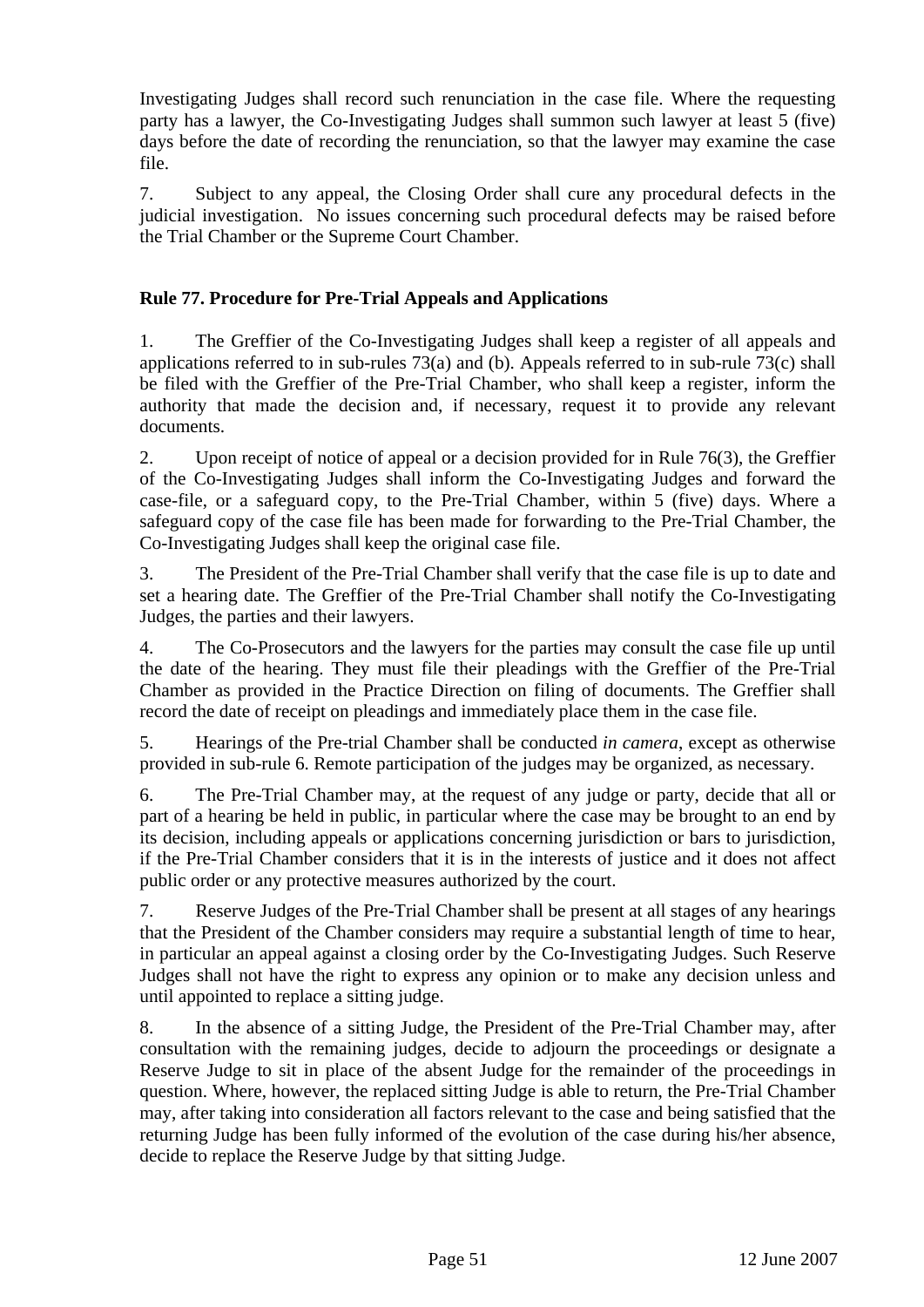9. In the absence of the President of the Pre-Trial Chamber, and in a situation where the hearing is otherwise able to continue, the oldest national judge shall automatically preside over the hearing. In such case, a national reserve judge shall fill the vacant position until the end of the proceedings in question, subject to sub-rule 8 above.

10. The President of the Pre-Trial Chamber shall appoint one international and one national judge to be co-rapporteurs. The co-rapporteurs shall prepare a written report which shall set out the facts at issue and the details of the decision being appealed, which shall be placed on the case file. After the co-rapporteurs have read their report, the Co-Prosecutors and the lawyers for the parties may present brief observations. The Chamber may order the personal appearance of any person, as well as the production of exhibits.

11. Pending the outcome of proceedings before the Pre-Trial Chamber under this Rule, and unless the Pre-Trial Chamber orders otherwise, the Co-Investigating Judges may continue their investigation, where applicable.

12. When the hearing has ended, the Pre-Trial Chamber shall deliberate *in camera* to reach its decision. An interpreter may be called upon to facilitate the deliberations.

13. A decision of the Pre-Trial Chamber requires the affirmative vote of at least 4 (four) judges. This decision is not subject to appeal. If the required majority is not attained, the default decision of the Pre-Trial Chamber shall be as follows:

- a) As regards an appeal against or an application for annulment of an order or investigative action other than an indictment, that such order or investigative action shall stand.
- b) As regards appeals against indictments issued by the Co-Investigating Judges, that the Trial Chamber be seised on the basis of the Closing Order of the Co-Investigating Judges.

14. All decisions under this Rule, including any dissenting opinions, shall be reasoned and signed by their authors. Such decisions shall be notified to the Co-Investigating Judges, the Co-Prosecutors and the other parties by the Greffier of the Pre-Trial Chamber. The Co-Investigating Judges shall immediately proceed in accordance with the decision of the Pre-Trial Chamber.

15. Where the Co-Investigating Judges order the release of a Charged Person in provisional detention, or decide to dismiss a case, the person shall be released unless the President of the Pre-Trial Chamber, on the request of the Co-Prosecutors, decides otherwise. A request to stay such release or dismissal order must be lodged with the President of the Pre-Trial Chamber by the Co-Prosecutors within 24 (twenty-four) hours of their notification, together with a copy of the notice of appeal against such order filed with the Greffier of the Co-Investigating Judges. The Co-Prosecutors shall forward a copy of the request to the Greffier of the Co-Investigating Judges. The President of the Pre-Trial Chamber shall decide within 48 (forty-eight) hours of the request, during which the effects of such order shall be suspended. If the President of the Pre-Trial Chamber refuses to grant a stay of the Co-Investigating Judges' order or fails to decide on such request within this time limit, the Charged Person shall be released immediately. Where the President of the Pre-Trial Chamber grants a stay of the Co-Investigating Judges' order, the person shall remain in detention until the Pre-Trial Chamber has handed down its decision on the appeal. Such appeals shall be decided within 15 (fifteen) days of receipt of the case file by the Greffier of the Pre-Trial Chamber. Beyond that period, excepting unavoidable circumstances, the Charged Person shall be released.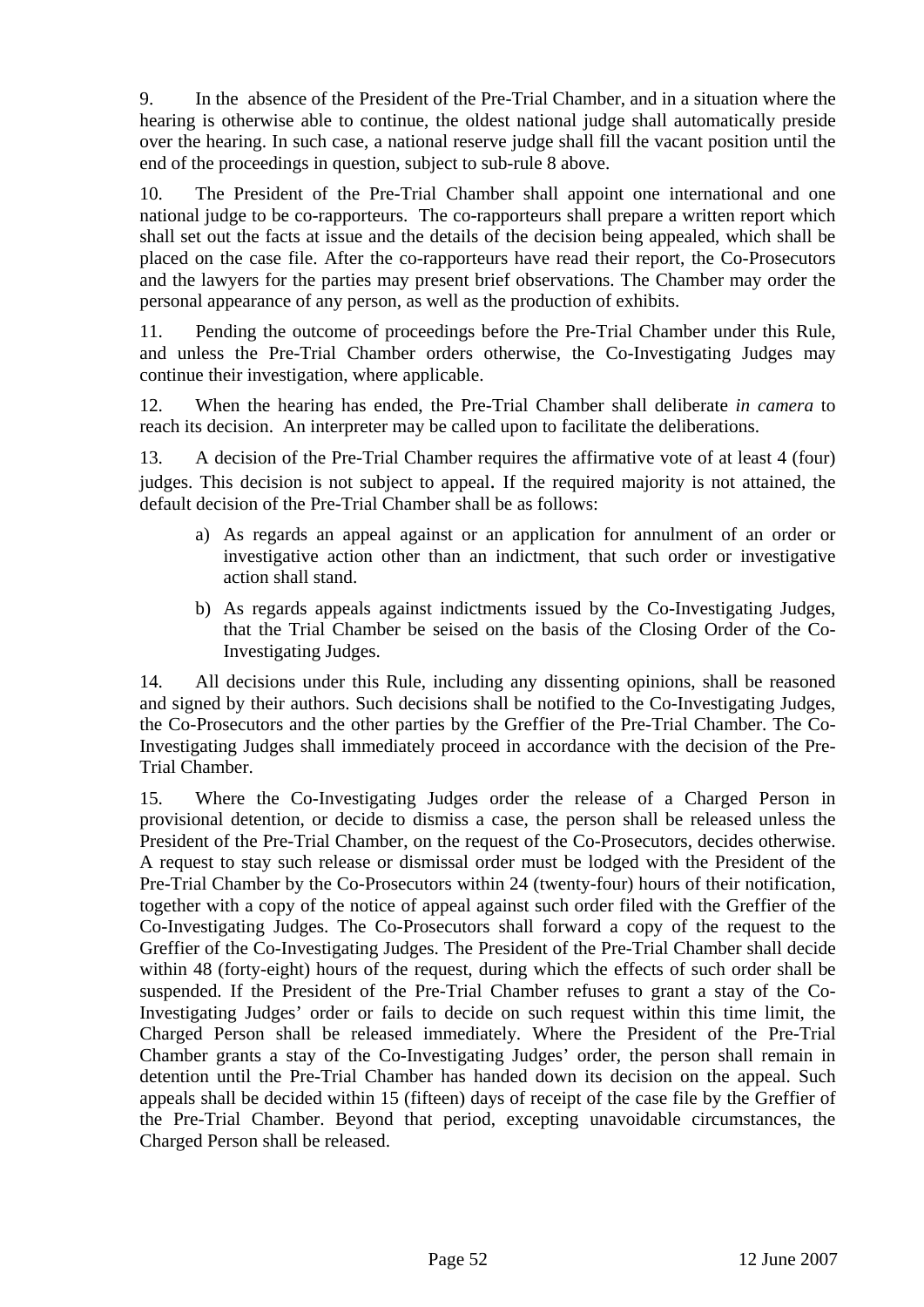#### **Rule 78**. **Publication of Pre-Trial Chamber Decisions**

All decisions and default decisions of the Pre-Trial Chamber, including any dissenting opinions, shall be published in full, except where the Pre-Trial Chamber decides that it would be contrary to the integrity of the Preliminary Investigation or to the Judicial Investigation.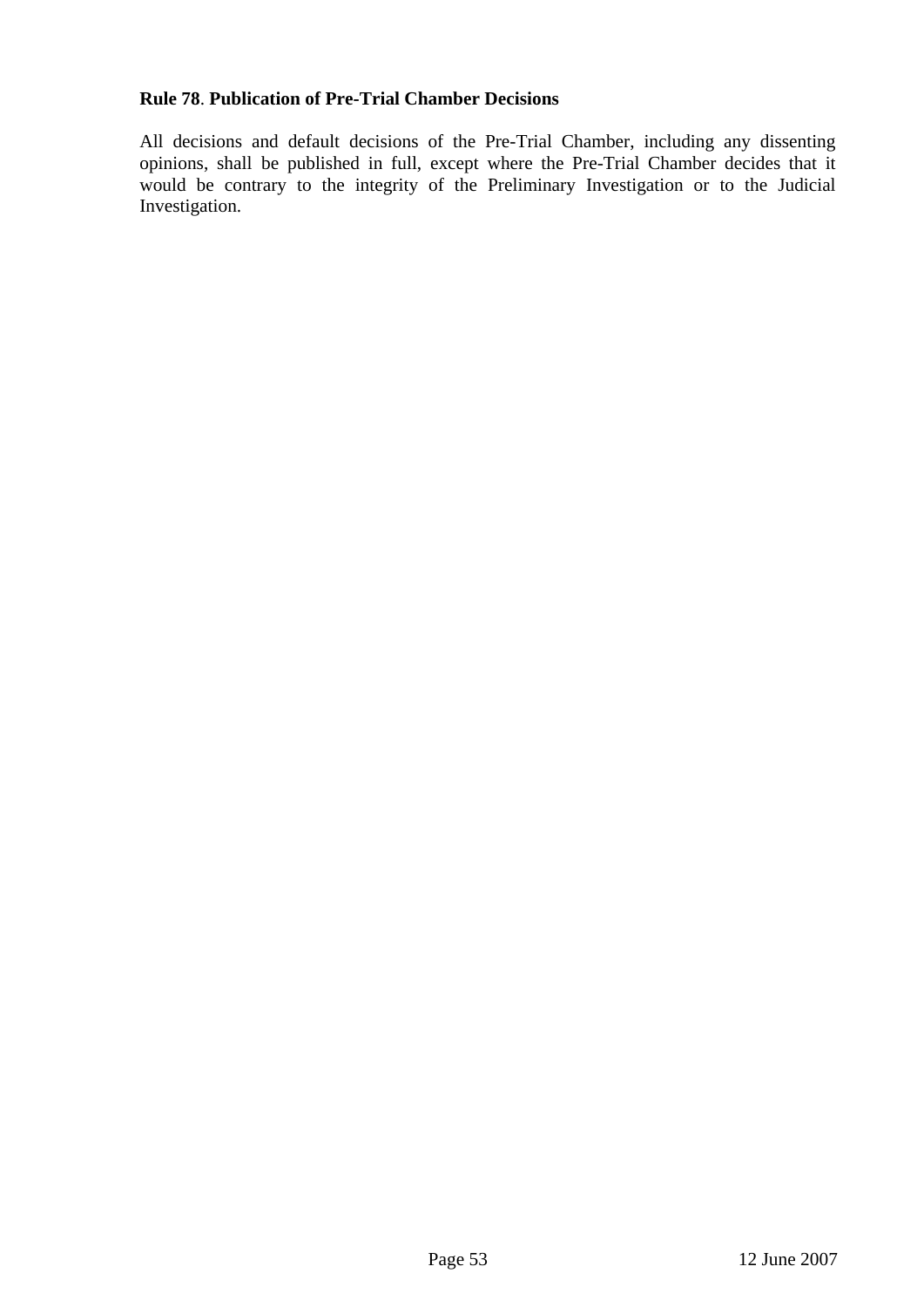### **E – Proceedings Before the Trial Chamber**

#### **Rule 79. General Provisions**

1. The Trial Chamber shall be seised by an Indictment from the Co-Investigating Judges or the Pre-Trial Chamber.

2. The date of the trial shall be determined by the President of the Trial Chamber, taking into account the time limits for notification and summons set out in these IRs.

3. The parties shall be notified in writing of the trial date by the Greffier of the Trial Chamber, as soon as possible. Such notification shall be deemed valid summons.

4. The Co-Prosecutors shall submit to the Greffier of the Trial Chamber a list of the witnesses and experts they intend to summons. The Greffier shall place the list on the case file and forward a copy of the list to the other parties.

5. Where the Accused and/or any Civil Party wishes to summon any witnesses who are not on the list provided by the Co-Prosecutors, they shall submit an additional list to the Greffier of the Trial Chamber, who shall place such list on the case file and forward a copy of the list to the other parties.

6. When the Trial Chamber is seised of a number of related Indictments, it may issue an order consolidating all such Indictments.

7. Reserve Judges of the Trial Chamber shall be present at all stages of proceedings. Such Reserve Judges shall not have the right to express any opinion or to make any decision unless and until appointed to replace a sitting judge.

8. In case of absence of a sitting Judge, the President of the Trial Chamber may, after consultation with the remaining judges, decide to adjourn the proceedings or designate a Reserve Judge to sit in place of the absent Judge for the remainder of the proceedings in question. Where, however, the replaced sitting Judge is able to return, the Trial Chamber may, after taking into consideration all factors relevant to the case and being satisfied that the returning Judge has been fully informed of the evolution of the case during his/her absence, decide to replace the Reserve Judge by that sitting Judge.

9. In case of absence of the President of the Trial Chamber, and in a situation where the proceedings are otherwise able to continue, the oldest national judge shall automatically preside over the trial. In such case, a national Reserve Judge shall fill the vacant position until the end of the trial in question, subject to replacement under sub-rule 8 above.

#### **Rule 80. Presence of the Accused and Defence Lawyers**

1. The Accused shall be tried in his or her presence, except as provided in this Rule.

2. If the Accused, when not in detention, does not attend a hearing set by the Trial Chamber, the Chamber may issue an order to adjourn the hearing temporarily and issue an Arrest Warrant or an Arrest and Detention Order, as appropriate, in accordance with these IRs. The Trial Chamber shall set a new date for the hearing. The Accused shall be brought to the ECCC detention facility until he or she is brought before the Trial Chamber, which will decide on detention in accordance with Rule 63.

3. Where the Accused refuses to attend the proceedings, he or she shall be brought before the Trial Chamber, by public force if necessary, where he or she shall be notified of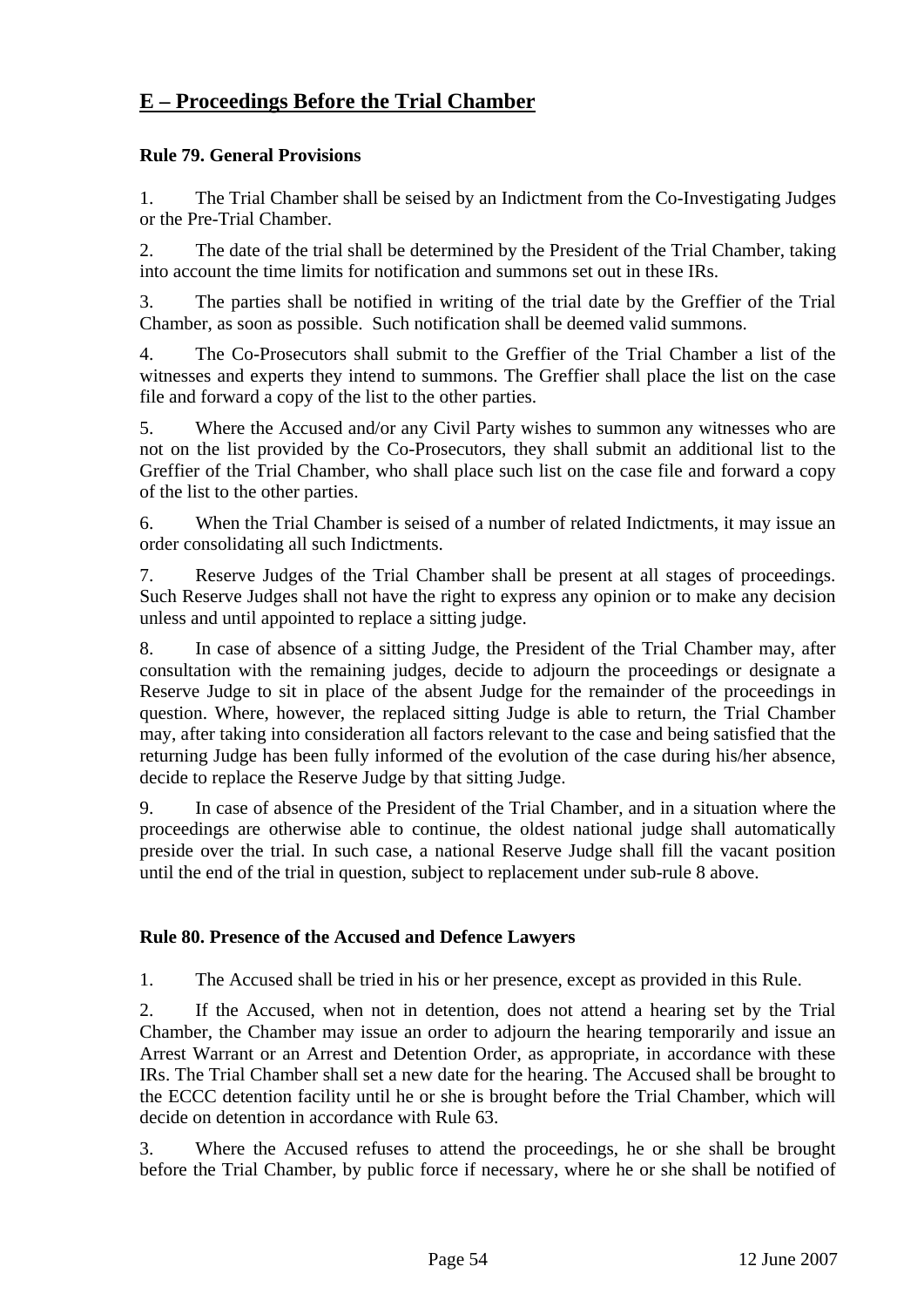the inalienable right to be assisted by a lawyer of choice, to have one assigned as provided in these IRs or to represent him or herself.

4. If the Accused, following an initial appearance and having been duly summoned to the subsequent hearing, continues to refuse or fails to attend the proceedings, or is expelled from them in accordance with these IRs, the proceedings may continue in his or her absence. In such cases, the Accused may be defended during the proceedings either by his or her lawyer or, where the Accused refuses to choose a lawyer, by a lawyer assigned to him or her by the Trial Chamber.

5. If, due to health reasons or other serious concerns, the Accused cannot be present before the Trial Chamber, it may, with the consent of the Accused, continue the proceedings in his or her absence. In such cases, the Accused shall continue to be defended in the proceedings by his or her lawyer. The Accused may also request to follow the proceedings by appropriate audiovisual means. If questioning of the Accused is necessary, the Trial Chamber may order that the Accused be questioned from his or her current place of abode, if necessary, by appropriate audiovisual means. The Trial Chamber shall set the date for the questioning, which shall be heard by the Trial Chamber in the presence of the Co-Prosecutors, the Greffier, and the lawyer of the Accused, unless the Accused has expressly waived his or her right to a lawyer. The interview shall be placed on the record of the proceedings.

#### **Rule 81. Provisional Detention of an Accused**

1. The Accused shall remain at liberty whilst appearing before the Trial Chamber unless Provisional Detention has been ordered in accordance with these IRs. Where the Accused is in detention at the initial appearance before the Trial Chamber, he or she shall remain in detention until the Chamber's judgment is handed down, subject to sub-rule 2.

2. The Chamber may, at any time during the proceedings, order the release of an Accused, or detain an Accused in accordance with these IRs. The Chamber shall so decide after hearing the Co-Prosecutors, the Accused and his or her lawyers.

3. The Accused, or his or her lawyers, may request the Trial Chamber to release him or her either orally during a hearing, or by written application submitted to the Greffier of the Trial Chamber. If the request for release is made orally, the Greffier of the Trial Chamber shall note it on the record of the proceedings. If the request is made in writing, the Greffier shall note the date of receipt on the application, and forward it immediately to the President of the Trial Chamber. The Chamber shall decide after hearing the Co-Prosecutors, the Accused and his or her lawyers. It shall decide as soon as possible and in any event no later than 10 days after receiving the oral request or application.

4. After a decision refusing the release of the Accused, he or she may only file a further application where his or her circumstances have changed since the last application was finally rejected.

5. All decisions of the Trial Chamber concerning provisional detention are open to appeal by the Accused or the Co-Prosecutors, as appropriate.

6. If the Trial Chamber orders the release of the Accused, he or she shall be released unless the President of the Supreme Court Chamber, on the request of the Co-Prosecutors, decides otherwise. Any request to stay such release order must be lodged with the President of the Supreme Court Chamber by the Co-Prosecutors within 24 (twenty-four) hours of their notification, together with a copy of the notice of appeal against such release order filed with the Greffier of the Trial Chamber. The Co-Prosecutors shall file a copy of the request with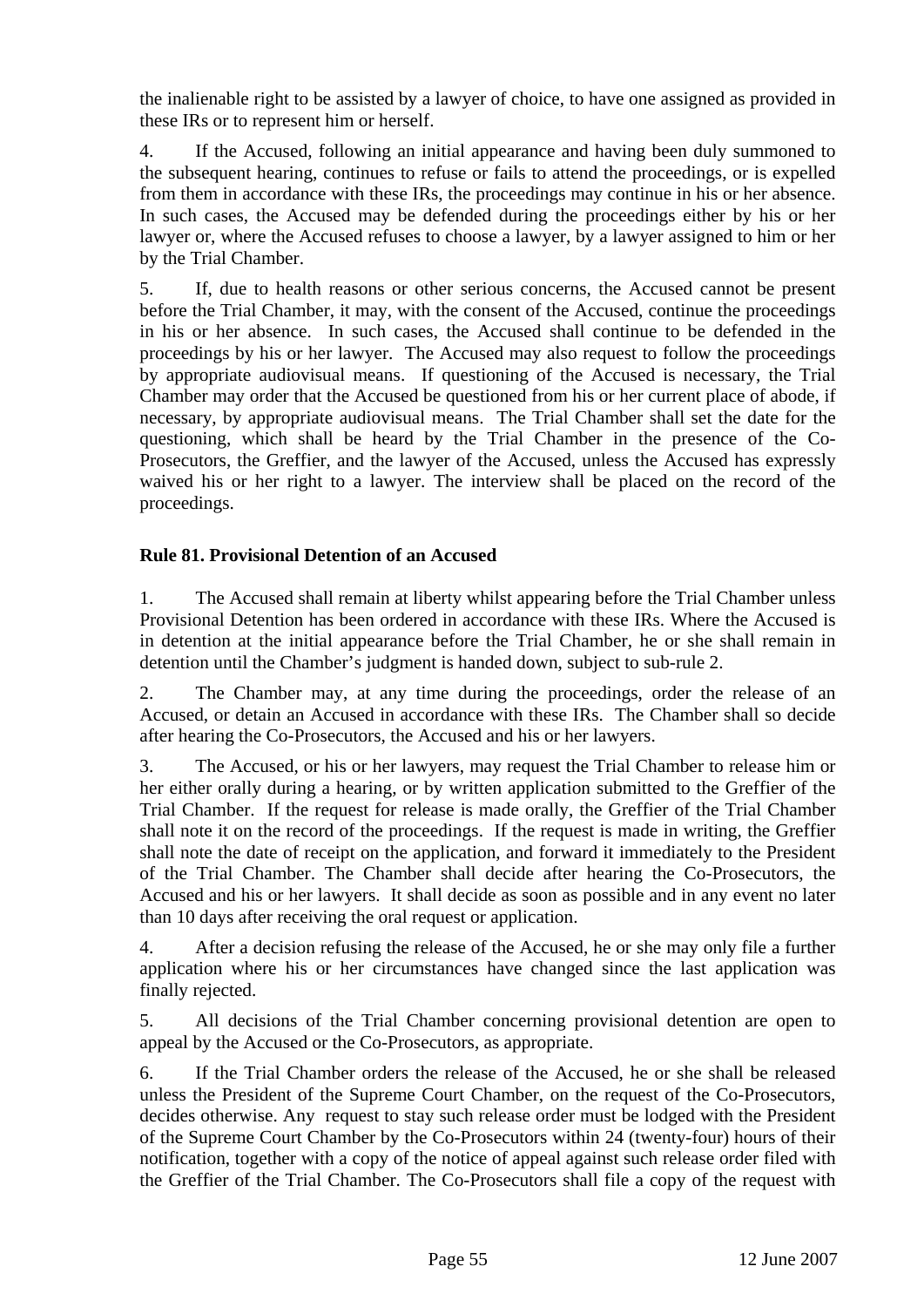the Greffier of the Trial Chamber. The President of the Supreme Court Chamber shall decide within 48 (forty-eight) hours of the request, during which the effects of such order shall be suspended. If the President of the Supreme Court Chamber refuses to grant a stay of the Trial Chamber's order or fails to decide on such request within this time limit, the Accused shall be released immediately. Where the President of the Supreme Court Chamber grants a stay of the Trial Chamber's order, the Accused shall remain in detention until the Supreme Court Chamber has handed down its decision on such appeal. Such appeal shall be decided by the Supreme Court Chamber within 15 (fifteen) days of receipt of the case file by the Greffier of the Supreme Court Chamber. Beyond that period, except in unavoidable circumstances, the Accused shall be released. Remote participation of the judges may be organized, as necessary.

#### **Rule 82. Appearance by the Civil Parties**

1. At the opening of the trial, the Chamber shall consider any applications submitted by Victims to be joined as Civil Parties, as provided in Rule 23(4). Civil Parties have the right to be represented by a lawyer, in accordance with these IRs.

2. Any Civil Party who does not appear personally or is not validly represented at any time during the trial shall be deemed to have abandoned his or her action, unless he or she has already claimed reparation before the start of the trial.

#### **Rule 83. Appearance of Witnesses and Experts**

1. At the opening of the trial, the Chamber shall consider the lists of potential witnesses and experts submitted by the parties in accordance with these IRs. Where the Chamber considers that the hearing of a proposed witness or expert would not be conducive to the good administration of justice, it may either reject the request that such person be summoned or, as regards potential witnesses or experts for the Accused or the Civil Parties, order that such person be summoned at the expense of the requesting party. Where the Chamber fails to reach a supermajority, the summons shall be issued at the cost of the ECCC.

2. In any case, the Accused shall have the absolute right to summon, at the expense of the ECCC, witnesses against him or her, whom the Accused was not able to examine during the pre-trial stage.

3. At the issue of this preliminary hearing, the Greffier of the Trial Chamber shall immediately summon all the approved witnesses and experts, who shall respond to such summons and appear during the proceedings before the Trial Chamber in accordance with these IRs.

4. During the trial, each party may request the Chamber to hear any witnesses present in the courtroom who were not properly summoned to testify.Where the Chamber consents, the Greffier of the Chamber shall record the identity of the witnesses and instruct them to stay in the waiting room.

5. All decisions of the Chamber concerning the summoning of witnesses shall be open to appeal only at the same time as the Judgment of the Trial Chamber on the merits.

#### **Rule 84. Public Nature of the Hearing and Judgment**

1. Hearings of the Trial Chamber shall be conducted in public.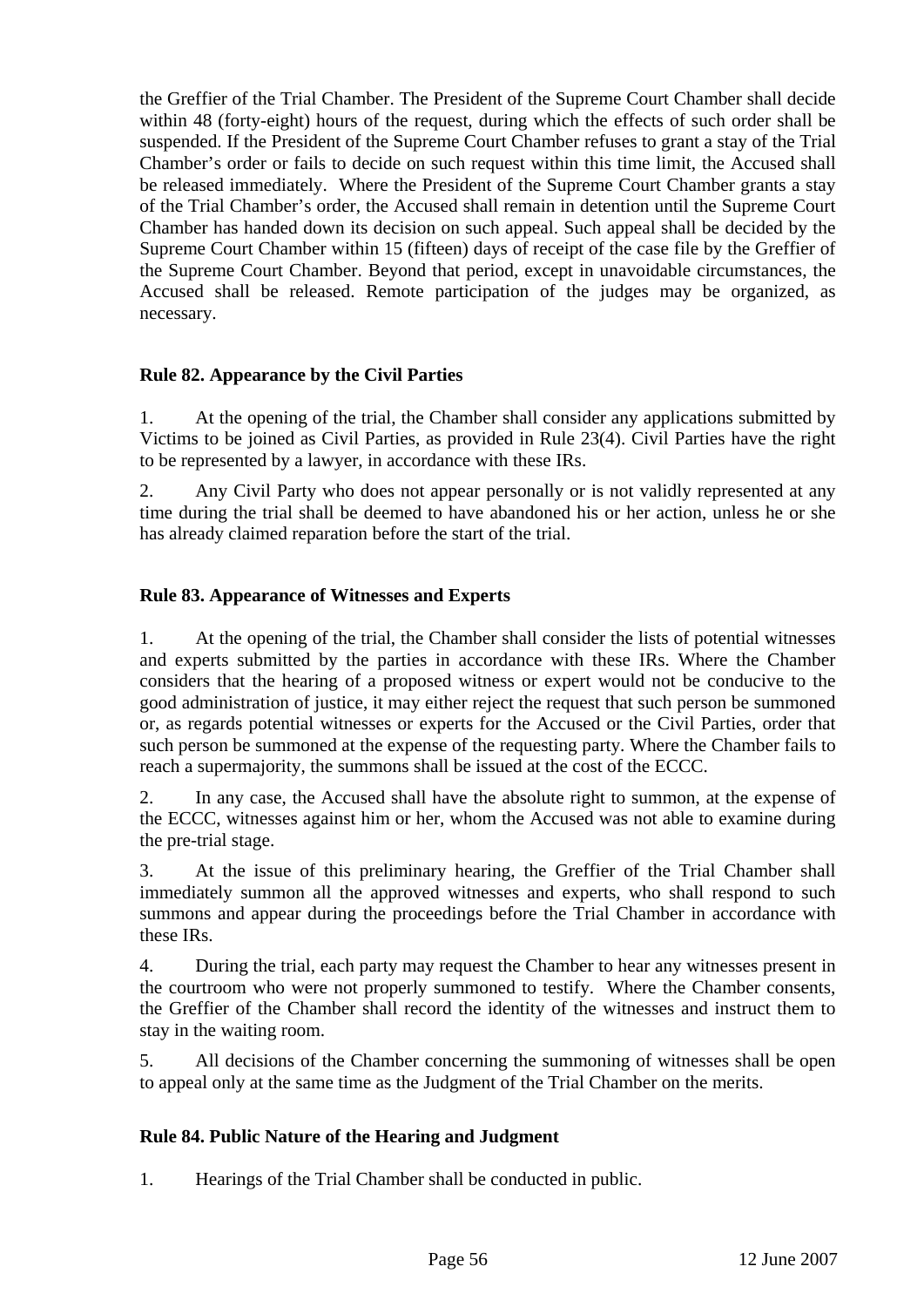2. The Office of Administration shall ensure a public broadcast of the trial hearings, subject to any protective measures adopted under these IRs.

3. Where the Chamber considers that a public hearing would be prejudicial to public order, or to give effect to protective measures ordered under these IRs, it may, by reasoned decision, order that all or part of the hearing be held *in camera*. This decision is not open to appeal.

4. In any case, the Trial Chamber shall announce its judgments at a public hearing.

#### **Rule 85. Conduct of Hearings**

1. The President of the Trial Chamber shall preside over the proceedings, and facilitate interventions by the other judges. He or she shall guarantee the free exercise of defence rights. In consultation with the other judges, the President may exclude any proceedings that unnecessarily delay the trial, and are not conducive to ascertaining the truth.

2. In consultation with the other judges, the President shall maintain good order during the trial, in accordance with these IRs.

#### **Rule 86. Access to Case Files**

At all times, the Co-Prosecutors and the lawyers for the other parties shall have the right to examine and obtain copies of the case file, under supervision of the Greffier of the Chamber, during working days and subject to the requirements of the proper functioning of the ECCC.

#### **Rule 87. Rules of Evidence**

1. Unless provided otherwise in these IRs, all evidence is admissible. The Trial judges shall weigh all such evidence independently in deciding whether guilt has been proven beyond a reasonable doubt.

2. Any decision of the Trial Chamber shall be based only on the evidence in the case file, or that has been put before the Chamber and subjected to examination. The Chamber may reject a request for evidence where it finds that it is:

- a) irrelevant or repetitious;
- b) impossible to obtain within a reasonable time;
- c) unsuitable to prove the facts it purports to prove; or
- d) not allowed under the law.

3. The Chamber shall give the same consideration to confessions as to other forms of evidence.

4. Any communications between the Accused and their lawyers are privileged and shall not be admissible as evidence.

5. The President of the Chamber may order that physical evidence be brought before the Chambers.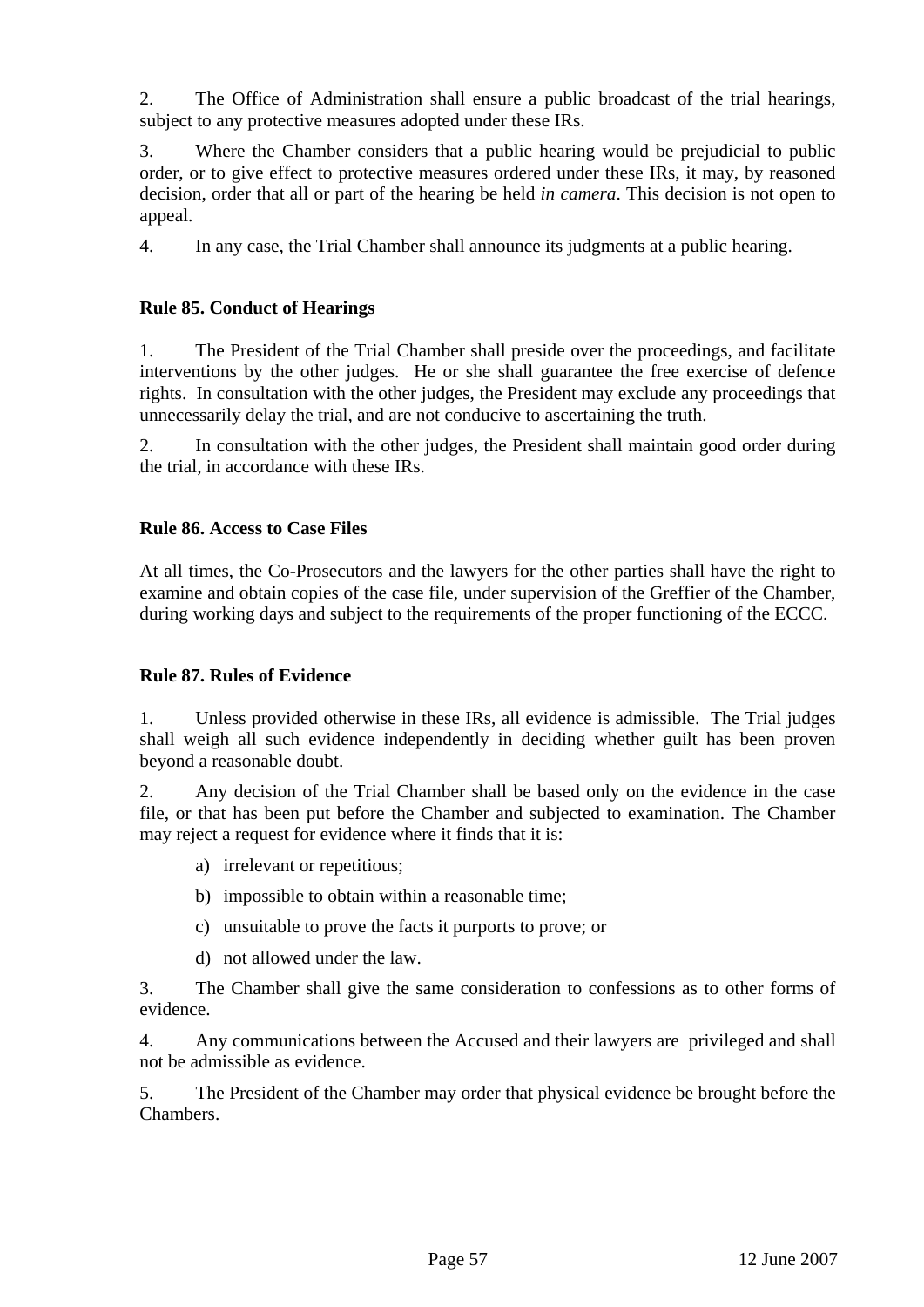#### **Rule 88. Appearance Before the Trial Chamber**

1. The Greffier of the Chamber shall call the Accused, Civil Parties, Victims, witnesses and experts and verify their identity. Each party shall sit at their designated place in the courtroom.

2. The Accused shall not communicate with each other. Experts and witnesses shall stay in a separate room from which they cannot see or hear the proceedings. While in such room, the witnesses shall not communicate with each other.

3. Any objection against the procedural regularity of a summons as set out in these IRs shall be raised before questioning the Accused on the merits of the case. The objection shall otherwise be declared inadmissible.

4. Before any Accused is called for questioning, the Co-Prosecutors shall make a brief opening statement of the charges against the Accused. The Accused or his/her lawyers may respond briefly.

#### **Rule 89. Interlocutory Applications**

1. The Trial Chamber has jurisdiction to hear any interlocutory applications filed by Parties concerning matters arising after the Closing Order.

2. An interlocutory application shall be raised before the Accused is called for questioning*,* failing which it shall be inadmissible.

3. The Chamber shall afford the other parties the opportunity to respond to the application.

4. The Chamber shall, as appropriate, issue its reasoned decision either immediately or at the same time as the judgment on the merits. In the latter case, the proceedings shall continue.

#### **Rule 90. Questioning of the Accused**

1. The President of the Chamber shall inform the Accused of his or her rights under Rule  $21(1)(d)$  and shall conduct the hearing. All the judges may ask any questions which they consider to be conducive to ascertaining the truth. In this respect, they have a duty to raise all pertinent questions, whether these would tend to prove or disprove the guilt of the Accused.

2. After questioning by the judges, the Co-Prosecutors and all the other parties and their lawyers shall have the right to question the Accused. All questions shall be asked with the permission of the President. Except for questions asked by the Co-Prosecutors and the lawyers, all questions shall be asked through the President of the Chamber.

#### **Rule 91. Hearing of other Parties and Witnesses**

1. The Trial Chamber shall hear the Civil Parties, witnesses and experts in the order it considers useful.

2. The Co-Prosecutors and all the other parties and their lawyers shall be allowed to ask questions with the permission of the President. Except for questions asked by the Co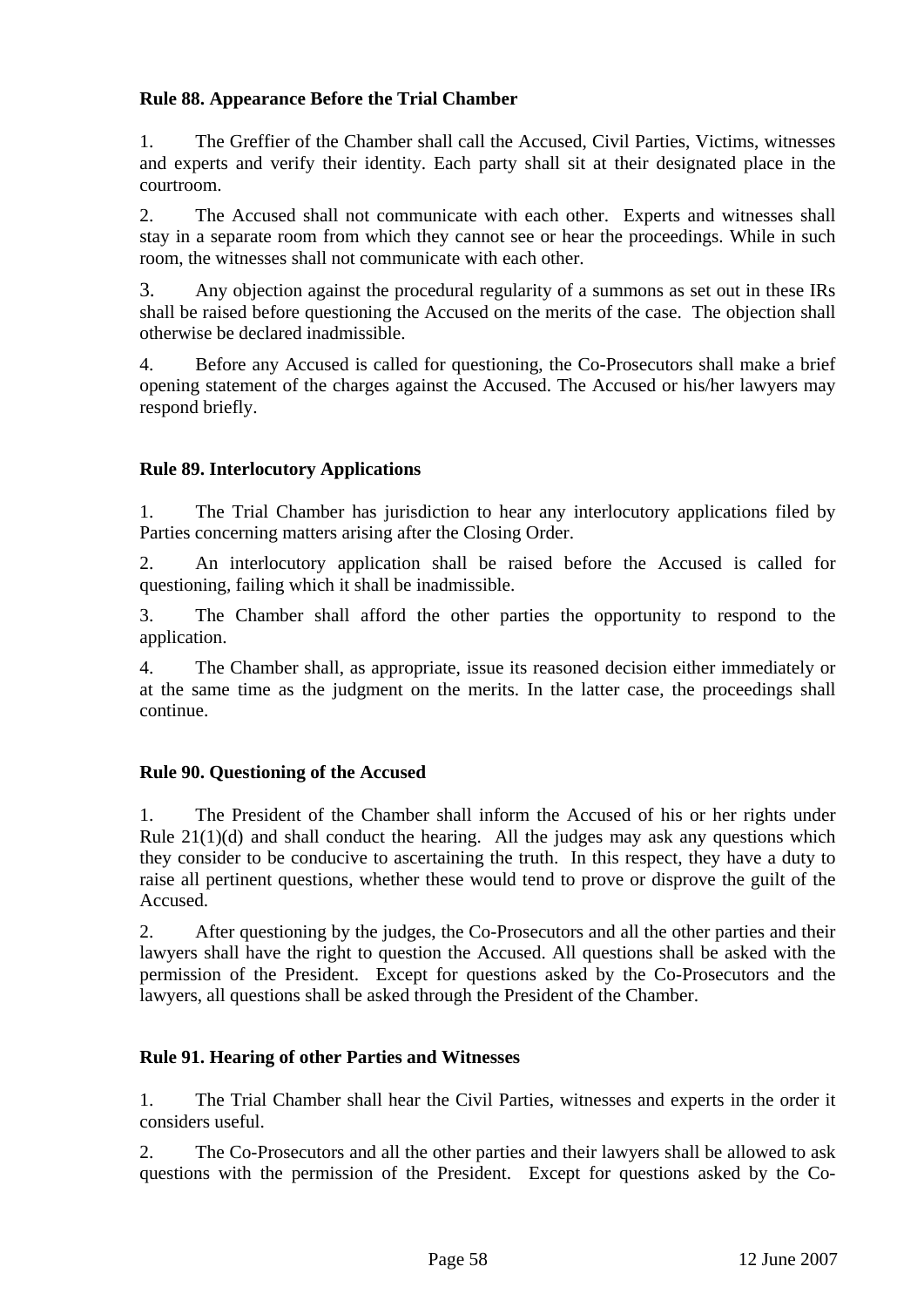Prosecutors and the lawyers, all questions shall be asked through the President of the Chamber.

3. The Co-Prosecutors and all the other parties and their lawyers may object to the continued hearing of the testimony of any witnesses, if they consider that such testimony is not conducive to ascertaining the truth. In such cases, the President shall decide whether to take the testimony.

4. After being questioned, each witness shall remain at the disposal of the Chamber until the Chamber decides that his or her presence is no longer needed.

#### **Rule 92. Written Submissions**

The parties may, up until the closing statements, make written submissions as provided in the Practice Direction on filing of documents, and put before the Chamber any evidence that they consider conducive to ascertaining the truth. The Greffier of the Chamber shall sign such written submissions and indicate the date of receipt, and place them on the case file.

#### **Rule 93. Additional Investigations by the Trial Chamber**

1. Where the Chamber considers that a new investigation is necessary it may, at any time, order additional investigations. Such order shall indicate which judge or judges shall conduct the new investigation.

- 2. Such judge(s) may, under the same conditions as the Co-Investigating Judges:
	- a) go anywhere within the territorial jurisdiction of the ECCC;
	- b) interview witnesses;
	- c) conduct searches;
	- d) seize any evidence; or
	- e) order expert opinions.

3. For the purposes of such additional investigations, the judge(s) may issue Rogatory Letters to the Judicial Police.

#### **Rule 94. Closing Statements**

1. After examining all the evidence, the President of the Chamber shall call successively upon the following persons to make their closing statements:

- a) the lawyers for the Civil Parties;
- b) the Co-Prosecutors, for such oral submissions as they consider necessary for justice to be done:
- c) the lawyers for the Accused; and
- d) the Accused.
- 2. Civil parties and the Co-Prosecutors may make rebuttal statements.

3. In all cases, the Accused and his or her lawyers shall always be entitled to make the final statement.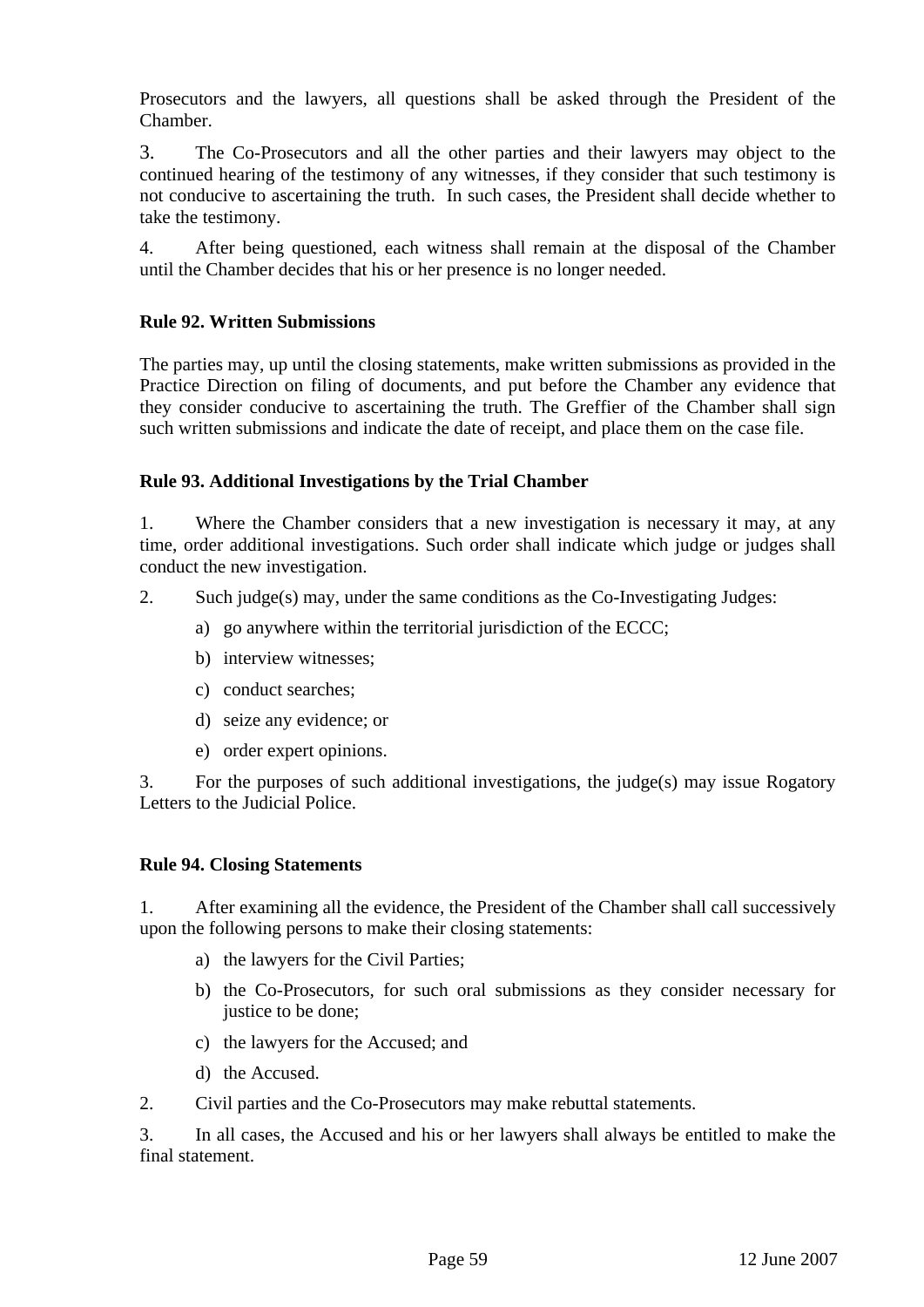#### **Rule 95. Adjournment of Proceedings**

Where the proceedings are not concluded during a hearing, the President of the Chamber shall adjourn the proceedings to another fixed date.

#### **Rule 96. Deliberation of the Trial Chamber**

1. The judges shall deliberate *in camera* to reach their verdict. An interpreter may be called upon to facilitate the deliberations.

2. At this stage, no further applications may be submitted to the Chamber, and no further submissions may be made.

#### **Rule 97. Record of the Proceedings**

1. During the hearings, the Greffier of the Chamber shall take all due care in making a record of the proceedings. The Greffier of the Chamber shall sign the record of proceedings within 10 (ten) days of the pronouncement of the judgment.

2. The Greffier shall also ensure that the proceedings are fully recorded using appropriate audiovisual means. A transcript of specific parts of such recordings shall be made available to the parties upon request.

#### **Rule 98. The Judgment**

1. Where the judgment is not pronounced during the final hearing, the President of the Chamber shall notify the parties of the date for pronouncement of the judgment, which shall not be later than 30 (thirty) days unless exceptional circumstances justify a greater period.

2. The judgment shall be limited to the facts set out in the Indictment. The Chamber may, however, change the legal characterisation of the crime as set out in the Indictment, as long as no new constitutive elements are introduced. The Chamber shall only pass judgment on the Accused. If another person, appearing as a witness during the trial is suspected of committing a crime or conspiring with someone to commit a crime, the Chamber shall only try such person after he or she has been charged and indicted in accordance with these IRs.

3. The Chamber shall examine whether the acts amount to a crime falling within the jurisdiction of the ECCC, and whether the Accused has committed those acts.

4. Pursuant to the ECCC Law, the Chamber shall attempt to achieve unanimity. If this is not possible, a conviction shall require the affirmative vote of at least 4 (four) judges. If the required majority is not attained, the default decision shall be that the Accused is acquitted.

5. If the Accused is found guilty, the Chamber shall sentence him or her in accordance with the Agreement, the ECCC Law and these IRs.

6. Where the Chamber considers that the acts set out in the Indictment have not been proved, or that the Accused is not guilty of those acts, he or she shall be acquitted.

7. Where the Chamber considers that the crimes set out in the Indictment do not fall within the jurisdiction of the ECCC, it shall decide that it does not have jurisdiction in the case.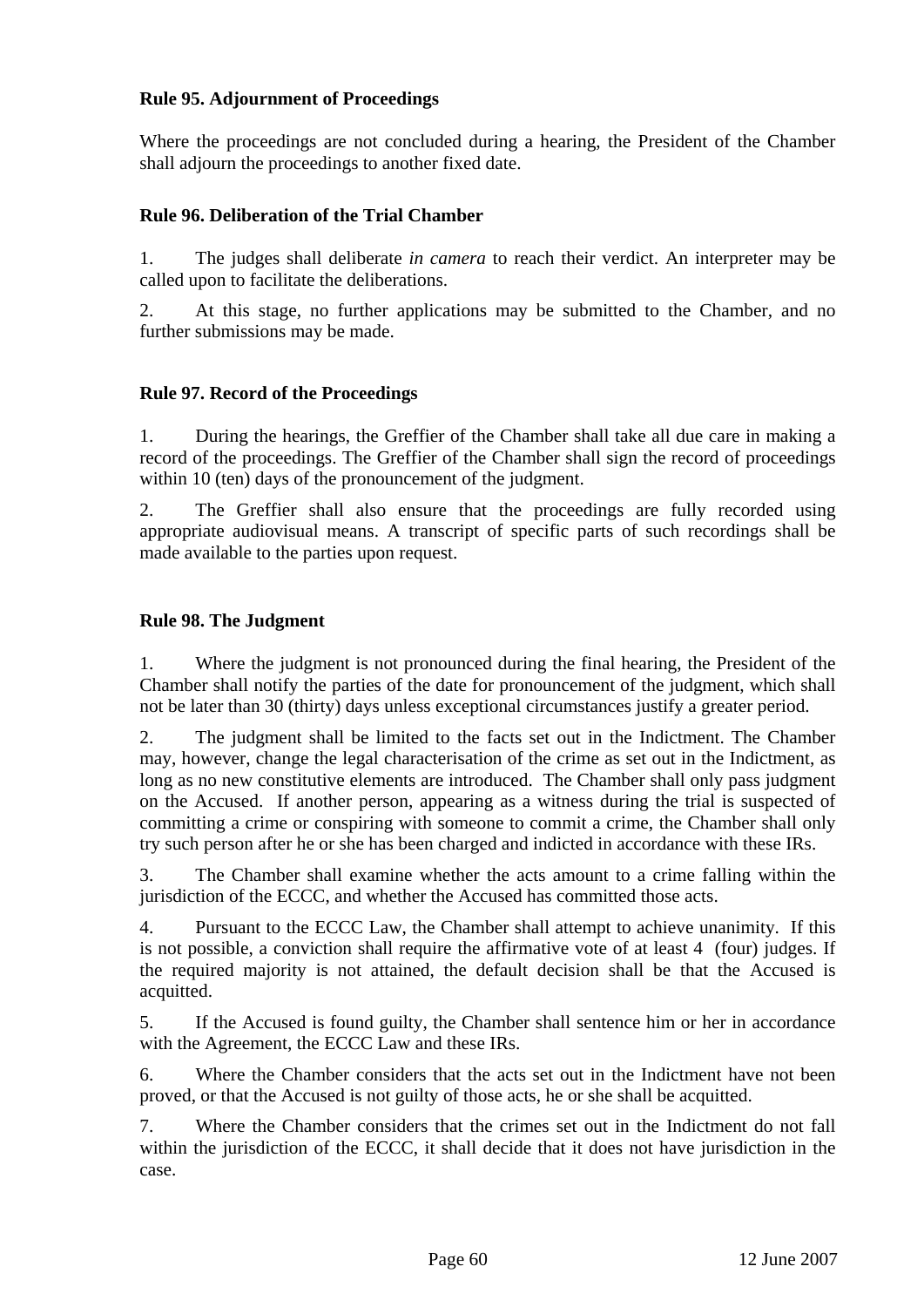#### **Rule 99. Effect of the Judgment**

1. In case of acquittal, or where a sentence handed down is less than, or equal to, that of any Provisional Detention already served, the Accused shall be immediately released, unless he or she is in detention in relation to other charges.

2. Where the detained Accused is found guilty, the Chamber shall decide on continued detention. Where the Accused is present at judgment but not detained, the Chamber may issue a reasoned Detention Order. Where the Accused is absent, it may issue an Arrest and Detention Order. These orders shall have immediate effect.

3. When the judgment is pronounced, any bail order shall come to an end. The Chamber shall decide on the return of any seized items.

#### **Rule 100. Judgment on Civil Party Claims**

1. The Chamber shall make a decision on any Civil Party claims in the judgment. It shall rule on the admissibility and the substance of such claims against the Accused. Where appropriate, the Chamber may adjourn its decision on Civil Party claims to a new hearing.

2. Where a Civil Party has claimed reparation before the start of the trial but he or she does not appear personally or is not validly represented at any time during the trial, and where the Accused was found guilty, the Trial Chamber shall make its decision concerning reparation based on the case file.

#### **Rule 101. Form of the Judgment**

1. The judgment shall be divided into two parts:

- a) the findings, setting out the factual and legal reasons supporting the Chamber's decision; and
- b) the disposition by the Chamber.

2. Where there is no unanimity, a judge may write a separate or dissenting opinion, in which case, it shall be attached to the judgment.

3. The Chamber shall examine all counts in the Indictment and consider all arguments raised during the trial.

4. The findings in the judgment shall respond to the written submissions filed by all of the parties.

5. The disposition by the Trial Chamber shall set out each crime committed by an Accused, the applicable law, the sentence and any reparations.

6. The judgment shall be signed by all the judges of Trial Chamber, as well as the Greffier. A dissenting judge shall, however, only sign his or her dissenting opinion. The judgment shall include:

- a) the date of the hearing(s);
- b) the date of issuance of the judgment;
- c) the full name of the judges who conducted the trial;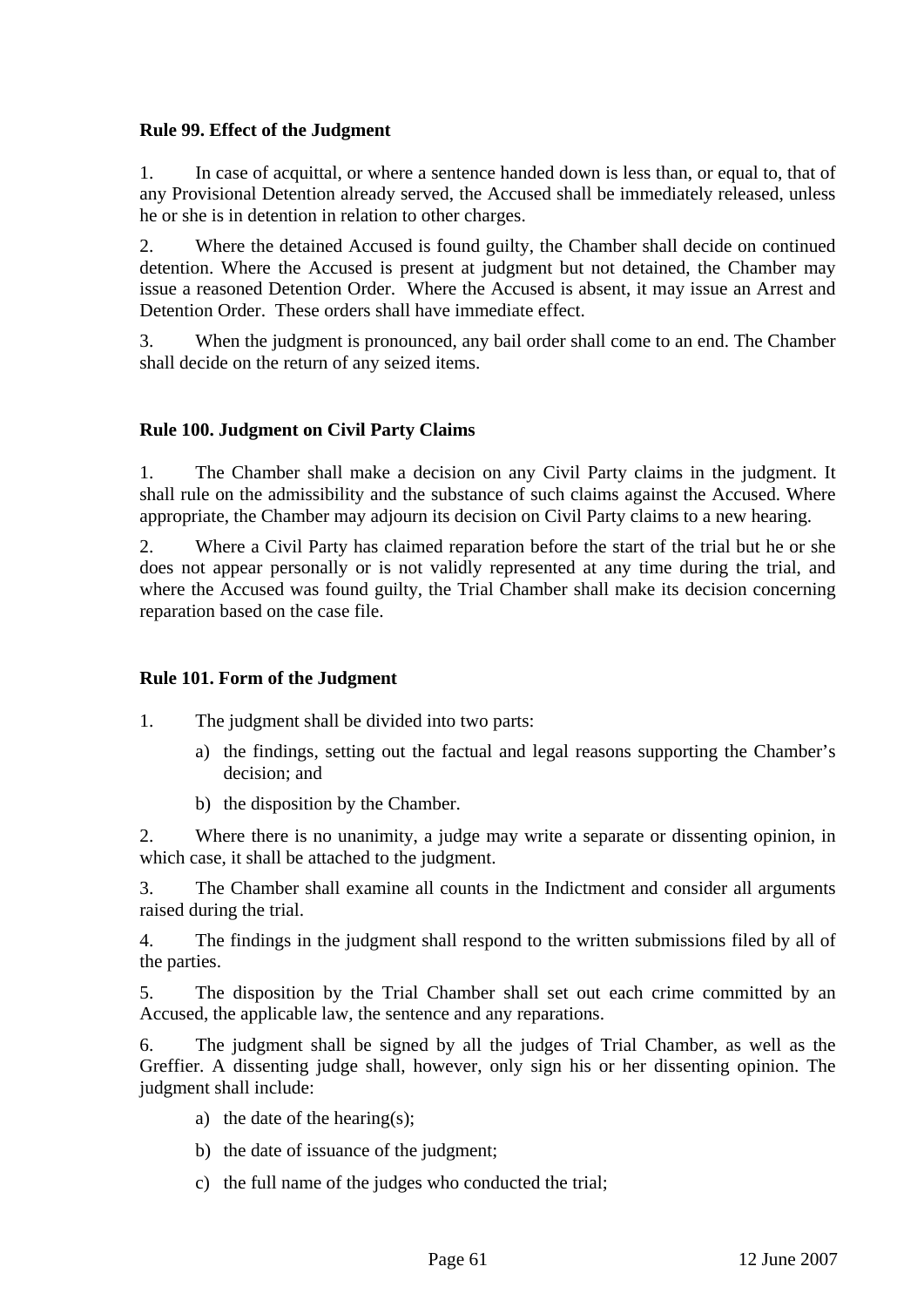- d) the full name of the Co-Prosecutors;
- e) the full name of the Greffiers;
- f) the full name, place of residence, birth date, birthplace, and occupation of the Accused and the Civil Parties;
- g) the full names of the lawyers; and
- h) the appellate rights of the parties and the conditions and time limits for appeals.

7. The original judgment shall be signed, as set out above, on the day the judgment is issued, at the latest.

#### **Rule 102. Announcement of the Judgment at a Public Hearing**

1. All judgments shall be issued and announced during a public hearing. A summary of the findings and the disposition shall be read aloud by the President or any other judge of the Trial Chamber. Any dissenting judge may also read aloud a summary of their dissenting opinion. The Greffier shall provide a copy of the judgment to the parties and ensure that the judgment is published by the Office of Administration by appropriate means.

2. Where, in accordance with these IRs, part of the trial proceedings were conducted in the absence of the Accused, the judgment shall be considered to have been handed down in the presence of the Accused. Accordingly, the judgment shall not be notified to the Accused and the time limit for the Accused to file an appeal shall run from the date of the judgment.

#### **Rule 103. Judgment Concerning the Civil Parties**

1. Where a Civil Party appears or is validly represented at the judgment hearing, the judgment shall not be notified to such party. If neither the Civil Party nor his or her lawyer were present, the Civil Party shall be notified of the judgment.

2. In any case, such a judgment is open to appeal. The time limits for appeal shall commence from the date of the judgment, or notification, as appropriate.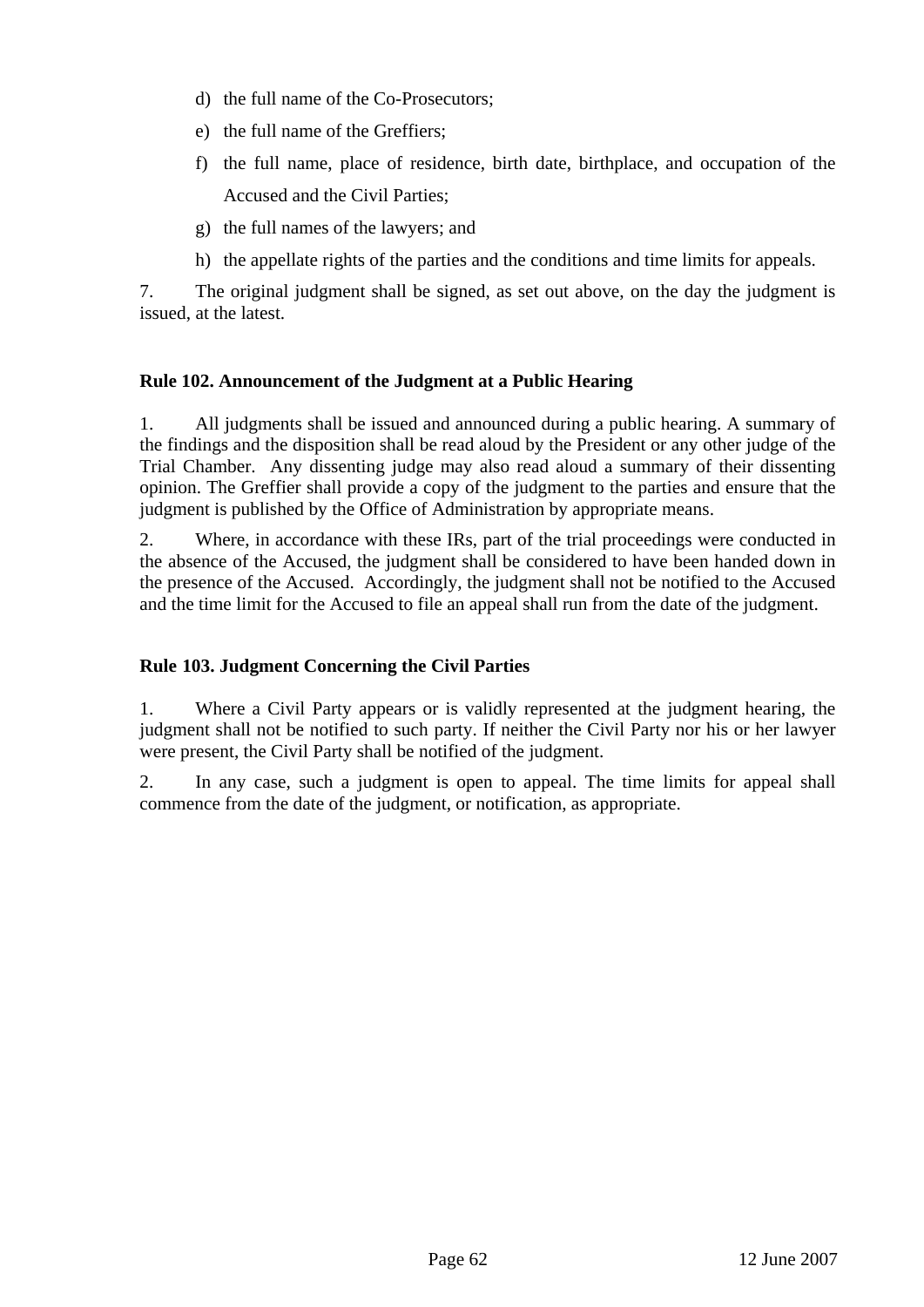### **F – Appeals from the Trial Chamber**

#### **Rule 104. Jurisdiction of the Supreme Court Chamber**

1. The Supreme Court Chamber shall decide appeals, on any issues of fact and law, against decisions of the Trial Chamber.

2. The Supreme Court Chamber may either confirm, annul or amend in whole or in part*,*  as provided in Rule 110.

3. Decisions of the Supreme Court Chamber are final, and shall not be sent back to the Trial Chamber.

#### **Rule 105. Admissibility**

1. An appeal may be filed by:

- a) The Co-Prosecutors;
- b) The Accused; and
- c) The Civil Parties in respect of their civil interests, only where the Co-Prosecutors have appealed.

2. Notice of appeal shall be filed with the Greffier of the Trial Chamber, and shall be noted in the appeal register of the Trial Chamber.

3. The Accused and the Civil Parties may be represented by their lawyers, who shall have a written authorization from their clients to file an appeal.

4. The notice of appeal shall be signed by the appellant or appellant's lawyers, and initialled by the Greffier of the Trial Chamber. The written authorization shall be attached to the appeal.

5. Where the Accused is in detention, he or she shall file the notice of appeal with the head of the ECCC detention facility, who shall immediately submit the appeal to the Greffier of the Trial Chamber. The Greffier shall note it on the appeal register.

6. In order for an appeal to be admissible, the appellant shall submit a brief containing the reasons of fact and law upon which the appeal is based, during the period set out in Rule 107 and as provided in the Practice Direction on filing of documents.

#### **Rule 106. Notice to the Parties**

The Greffier of the Trial Chamber shall immediately notify all other parties and their lawyers in the case of the filing of an appeal.

#### **Rule 107. Time Limits for Appeal**

1. Except as provided in this Rule and Rule 81(6), appeals against decisions of the Trial Chamber must be filed within 30 (thirty) days of the date of judgment, or of its notification, as appropriate.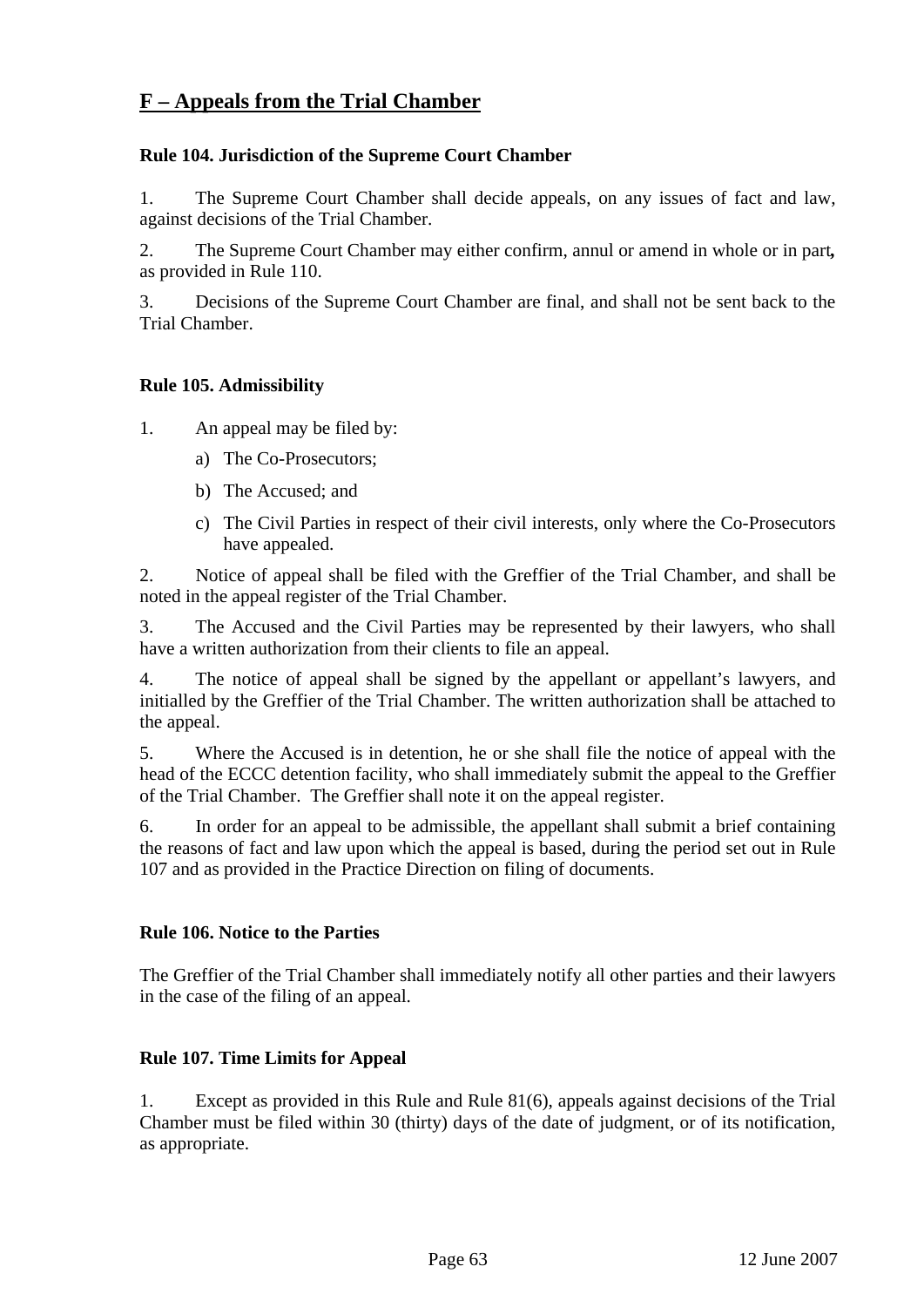2. In cases of appeal by a party, all other parties have an additional 15 (fifteen) days to file a cross-appeal. The additional time is counted from the expiration of the initial time limit for filing an appeal.

3. Where the Accused is in detention, any appeal by the Co-Prosecutors shall be filed within 15 (fifteen) days. This time period is counted from the date of notification of the Trial Chamber's decision concerning detention of the Accused.

4. If the Trial Chamber, before issuing its judgment on the merits, makes a decision, that would have the effect of terminating the proceedings before it, such a decision is subject to immediate appeal. Any other decision shall only be appealed at the same time as the judgment on the merits.

#### **Rule 108. Procedure for Appeal before the Supreme Court Chamber**

1. Where an appeal is filed against a judgment of the Trial Chamber, the Greffier of the Trial Chamber shall forward the case file to the Greffier of the Supreme Court Chamber together with certified copies of the judgment and each notice of appeal.

2. Where there is an appeal against a decision on detention of the Accused, the abovementioned documents shall be forwarded to the Supreme Court Chamber within 10 (ten) days of the filing of the appeal, unless there are extenuating circumstance. Any such circumstances shall be specified at the time of forwarding.

3. The date of the appeal hearing shall be determined by the President of the Supreme Court Chamber, after having verified that the case file is complete. The Greffier of the Supreme Court Chamber shall notify all parties of the hearing date. Reserve Judges shall be present, and the procedure set out in Rule 79 shall apply.

4. The Supreme Court Chamber shall issue its decision within a reasonable period. Where there is an appeal against a decision on detention, the Supreme Court Chamber shall make its decision as soon as possible and in any event, within 15 (fifteen) days of date the case file being received.

5. The President of the Supreme Court Chamber shall appoint one international and one national judge to be co-rapporteurs for the appeal. The co-rapporteurs shall prepare a written report which shall set out the facts of the case, and the details of the decision being appealed. The report must be in sufficient detail to give the Chamber full information on the appeal. Such report will be attached to the case file.

6. The Co-Prosecutors and the lawyers for the other parties may examine the case file at any time before the hearing. They may submit any pleadings for the appeal to the Greffier of the Supreme Court Chamber as provided in the Practice Direction on filing of documents. The Greffier shall date such pleadings and attach them to the case file forthwith.

#### **Rule 109. Appeal Hearings**

1. Hearings of the Supreme Court Chamber shall be conducted in public.

2. The Office of Administration shall ensure a public broadcast of the appeal hearings, subject to any protective measures ordered under these IRs.

3. Where the Chamber considers that a public hearing would be prejudicial to public order, or to give effect to protective measures ordered under these IRs it may, by reasoned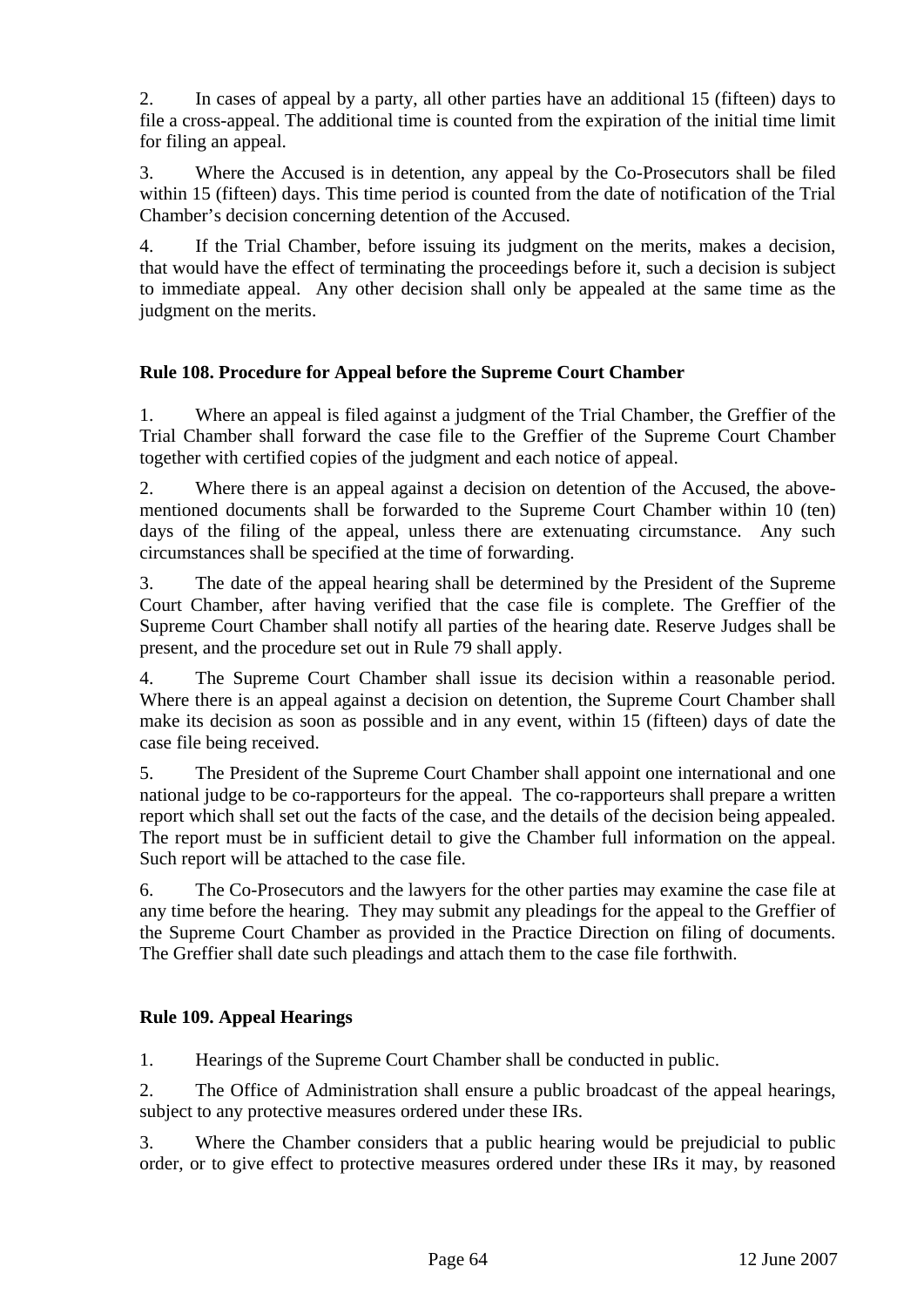decision, order that all or part of the hearing be held *in camera*. This decision is not open to appeal.

4. The co-rapporteurs shall read their report to the Chamber. The President shall then inform the Accused of his or her rights under Rule 21(1)(d) and conduct the hearing. The appellant may make a brief statement of the grounds of appeal. The other parties may make a brief reply. All the judges may ask any questions which they consider to be conducive to the determination of the appeal.

5. After questioning by the judges, the Co-Prosecutors, the lawyers and all the parties shall be allowed to question the Accused. All questions shall be asked with the permission of the President. Except for questions asked by the Co-Prosecutors and the lawyers, all questions shall be asked through the President of the Chamber.

6. After hearing the Accused, the Chamber shall hear the other parties and their lawyers in the same order as at first instance. Witnesses and experts shall be called only as ordered by the Chamber. The Co-Prosecutors, the lawyers and all the parties shall be allowed to ask questions with the permission of the President. Except for questions asked by the Co-Prosecutors and the lawyers, all questions shall be asked through the President of the Chamber.

7. In all cases the Accused speaks last. The lawyers for the Accused shall be allowed to make a brief rebuttal presentation.

8. In the absence of any specific provision, the rules that apply to the Trial Chamber shall also apply to the Supreme Court Chamber.

#### **Rule 110. Effects of the Appeal**

1. The scope of the appeal shall be limited to the issues raised in the notice, and the status of the appellant.

2. In all cases, the Supreme Court Chamber may change the legal characterisation of the crime adopted by the Trial Chamber. However, it shall not introduce new constitutive elements that were not submitted to the Trial Chamber.

3. Where the only appeal filed is by the Accused, the Supreme Court Chamber shall not increase the sentence. It may only amend the judgment for the benefit of the Accused. In such cases, the Supreme Court Chamber shall not increase any reparations in favour of the Civil Parties.

4. In case of appeal by the Co-Prosecutors, the Chamber may acquit the Accused, or amend the sentence handed down at first instance. It may also impose any compulsory incidental sentence that the Trial Chamber failed to order. However, in case of appeal by the Co-Prosecutors against an acquittal judgment at first instance, the Chamber of the Supreme Court may only modify the findings of the Trial Chamber's decision if it considers the judgment erroneous, but cannot modify the disposition of the Trial Chamber judgment.

5. An appeal by the Civil Parties shall only relate to their civil interests. The Civil Parties may not introduce new claims that were not already submitted to the Trial Chamber.

#### **Rule 111. The Appeal Judgment**

1. The rules relating to the form and signature of the judgments of the Trial Chamber shall also apply to the judgments of the Supreme Court Chamber.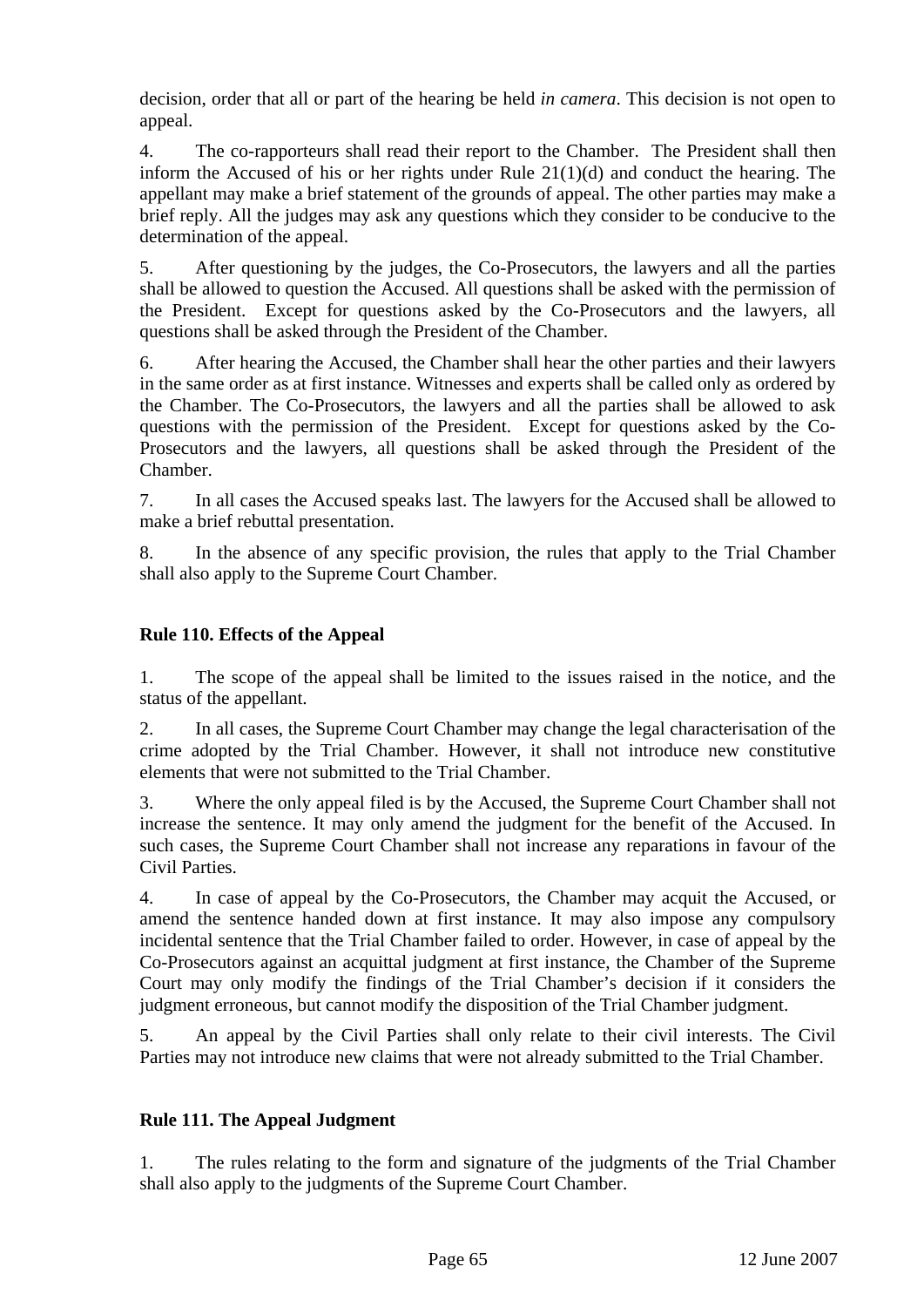2. Where the Supreme Court Chamber finds that an appeal was filed late, or was otherwise procedurally defective, it may declare the appeal inadmissible.

3. Subject to Rule 110(4), where the Supreme Court Chamber finds that the trial judgment is void for procedural defects, it may hear the case as if it were the Trial Chamber and decide it on the merits.

4. In case of acquittal on appeal, the Accused shall be immediately released, unless he or she is in detention in relation to other charges.

5. Where, on appeal, a detained Accused either has a prison sentence confirmed, or is sentenced to prison, the Supreme Court Chamber shall rule on detention matters. Where the Accused is present at judgment but not detained, the Chamber may issue a reasoned Detention Order. Where the Accused is absent, it may issue an Arrest and Detention Order. These orders shall have immediate effect.

6. Pursuant to the ECCC Law, the Chamber shall attempt to achieve unanimity. If this is not possible, a decision shall require the affirmative vote of at least five judges. Where an appeal is rejected, the trial judgment shall become final and no further appeal against such decision shall be allowed.

#### **Rule 112. Revision of Final Judgment**

1. The convicted person or, after his or her death, the spouse, children, parents, or any person alive at the time of the person's death who has been given express written instructions from the convicted person to bring such a claim, or the Co-Prosecutors on the person's behalf, may apply to the Supreme Court Chamber to revise the final judgment on the grounds that:

- a) new evidence has been discovered that:
	- i) was not available at the time of trial, and such unavailability was not wholly or partially attributable to the party making the application; and
	- ii) is sufficiently important that had it been proved at trial it would have been likely to have resulted in a different verdict;
- b) it has been newly discovered that decisive evidence, taken into account at trial and upon which the conviction depends, was false, forged or falsified; or
- c) one or more of the judges who participated in a judicial investigation or a conviction, committed, in that case, an act of serious misconduct or serious breach of duty of sufficient gravity to justify the removal of that judge or those judges from office under these IRs.

2. The applicant shall submit the request for revision to the Greffier of the Supreme Court Chamber, clearly setting out the factual and legal basis for such request. Thereafter, the procedure for appeals before the Supreme Court Chamber as set out in these IRs will apply.

3. Pursuant to the ECCC Law, the Chamber shall attempt to achieve unanimity. If this is not possible, a revision decision shall require the affirmative vote of at least five judges. The Supreme Court Chamber shall reject the application if it considers it to be unfounded. If it determines that the application is meritorious, it shall retain jurisdiction over the matter, with a view to, after following the procedure set out for appeals from the Trial Chamber in these IRs, arriving at a determination on whether the judgment should be revised.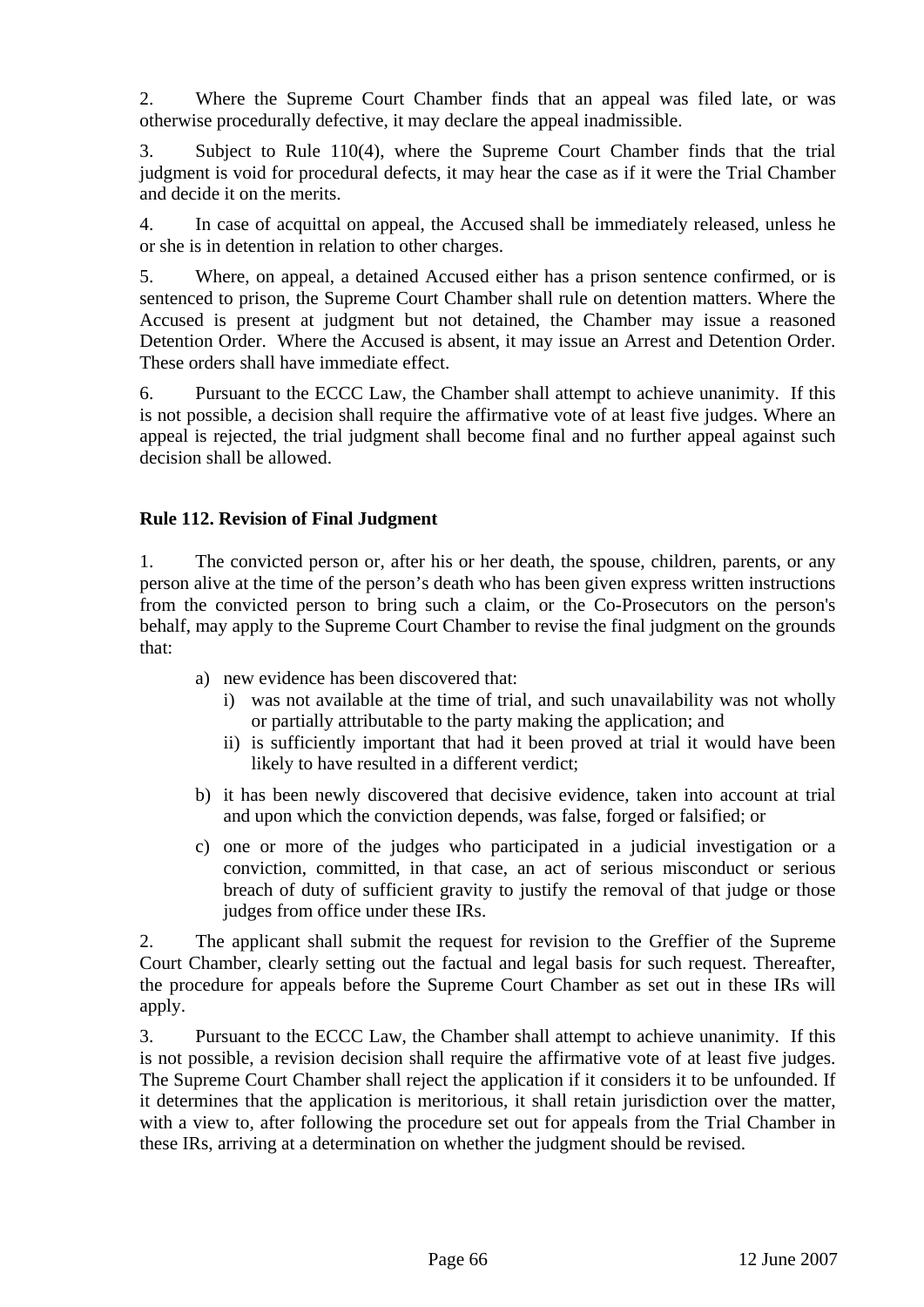#### **Rule 113. Enforcement of Sentences and Civil Reparation**

1. The enforcement of a sentence shall be made at the initiative of The Co-Prosecutors. The enforcement of reparations shall be made at the initiative of a Civil Party.

2. The Co-Prosecutors shall implement the sentence as soon as a decision of the Chambers becomes final, subject to the provisions of these IRs relating to provisional detention.

3. The Co-Prosecutors may seek the assistance of the law enforcement authorities to ensure the execution of sentences.

4. A request for concurrent sentences shall be raised before the last Chamber that has made a decision concerning the Accused, immediately after that decision. The Chamber may be seised by a request from the Co-Prosecutors or the party involved. After having heard the Co-Prosecutors, the parties involved, and their lawyers, the Chamber shall issue its decision in public.

#### **Rule 114. Transitional Provision**

1. Without prejudice to the provisions of Rules 48 and 76, any procedural action done or order made by the ECCC pursuant to applicable Cambodian criminal law and procedure before the entry into force of these IRs shall be deemed to have been validly done.

2. The entry into force of any amendment to these IRs shall have no effect on the validity of any procedural action done or order made by the ECCC in compliance with these IRs before the amendment comes into force.

**-- / --** 

*Adopted at the Plenary Session of the Extraordinary Chambers in the Courts of Cambodia on 12 June 2007, and signed into force by the President and Deputy President of the Plenary on 19 June 2007.* 

Kolin

**Judge Kong Srim President of the Plenary** 

**\_\_\_\_\_\_\_\_\_\_\_\_\_\_\_\_** 

ilvia barcusipos

**Judge Silvia Cartwright Deputy President of the Plenary**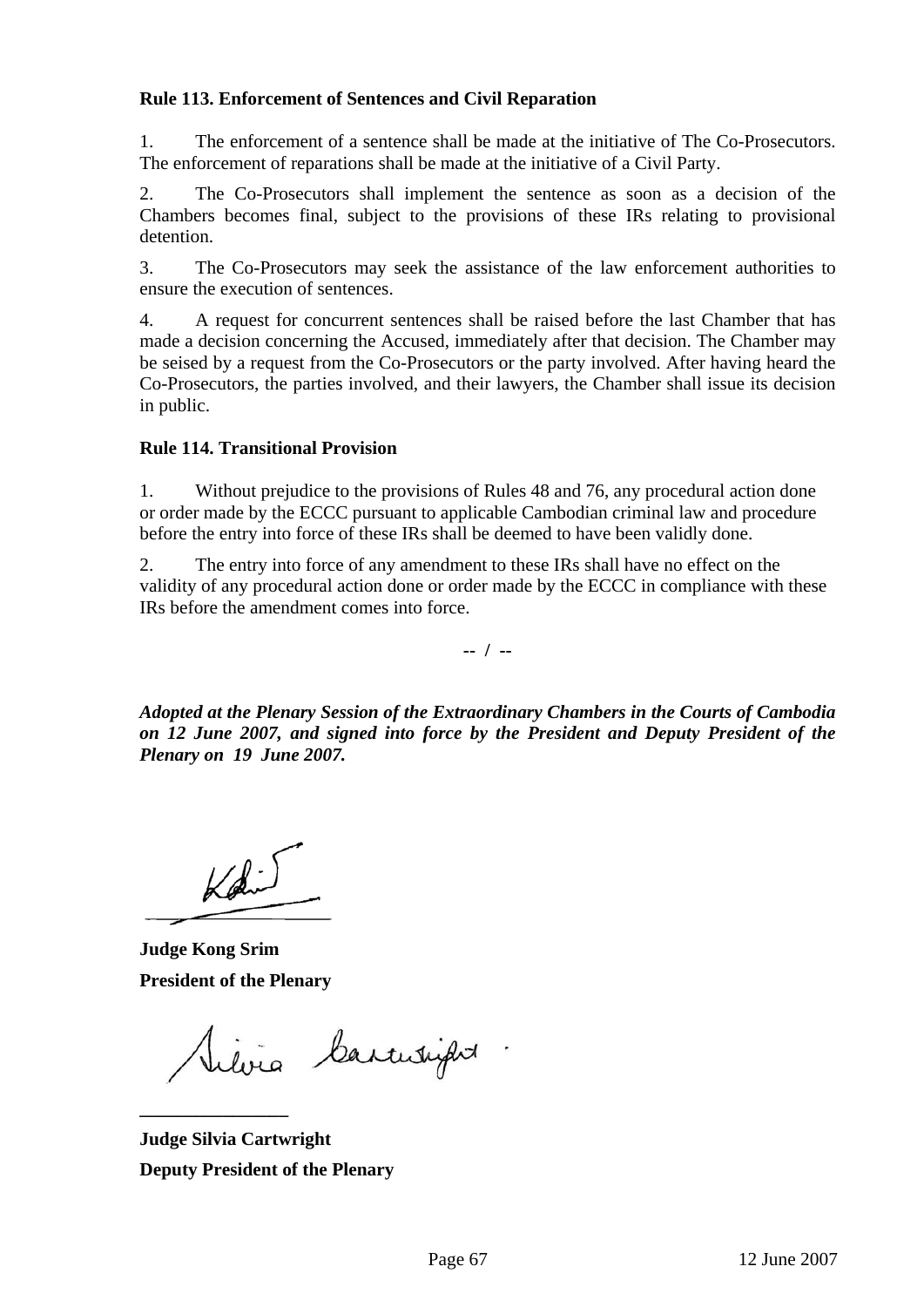# **GLOSSARY**

#### **In the present document:**

"Accused" (*accusé - ជនជាប់ពេច*) refers to any person who has been indicted by the Co-

Investigating Judges or the Pre-Trial Chamber.

"Agreement" (*Accord - figurenci)a*) refers to the "Agreement between the United Nations

and the Royal Government of Cambodia Concerning the Prosecution under Cambodian Law of Crimes Committed during the Period of Democratic Kampuchea", signed on 06 June 2003, and promulgated on 19 October 2004.

"Arrest and Detention Order" (*mandat d'arrêt - ដីកាបង្គាប់ឲចាប់ខ្លួន*) refers to an order to the

Judicial Police to search for, arrest and bring any person to the ECCC detention facility; and to the head of the ECCC detention facility to receive and detain that person pending an appearance before the Co-Investigating Judges or a Chamber.

"Arrest Warrant" (*mandat d'amener - ដីកាបង្គាប់ឲនាំខ្លួន*) refers to an order to the Judicial

Police to arrest any person and bring him or her before the Co-Investigating Judges or the Chambers.

"Bail Order" (ordonnance de mise sous contrôle judiciaire - **ដីកាសមុម្រចឲស្ថិតនៅក្រោម** 

ការរតតពួ ិនិតយរបស់តុលាការ**)** refers to a judicial order that a Charged Person or Accused

remain at liberty or be released from detention, pending the trial judgment, on condition that he or she pay a bail bond and/or respect specific conditions set out in the order.

"BAKC" (OARC - **គណៈ មេធាវីនៃព្រះរាជាណាចក្រកម្ពុជា**) refers to the Bar Association of the

Kingdom of Cambodia.

- "Case File" (*dossier binnifft*) refers to all the written records (*procés verbaux*) of investigative action undertaken in the course of a Preliminary Investigation or a Judicial Investigation, together with all applications by parties, written decisions and any attachments thereto at all stages of the proceedings, including the record of proceedings before the Chambers.
- **"Chambers"** (*les Chambres* អងគជំនុំជរមះ) refers to the Pre-Trial Chamber, the Trial

Chamber and the Supreme Court Chamber of the ECCC.

**"Charged Person"** (*personne mise en examen - ជន្រ្តរេមាទ*) refers to any person who is

subject to prosecution in a particular case, during the period between the Introductory Submission and Indictment or dismissal of the case.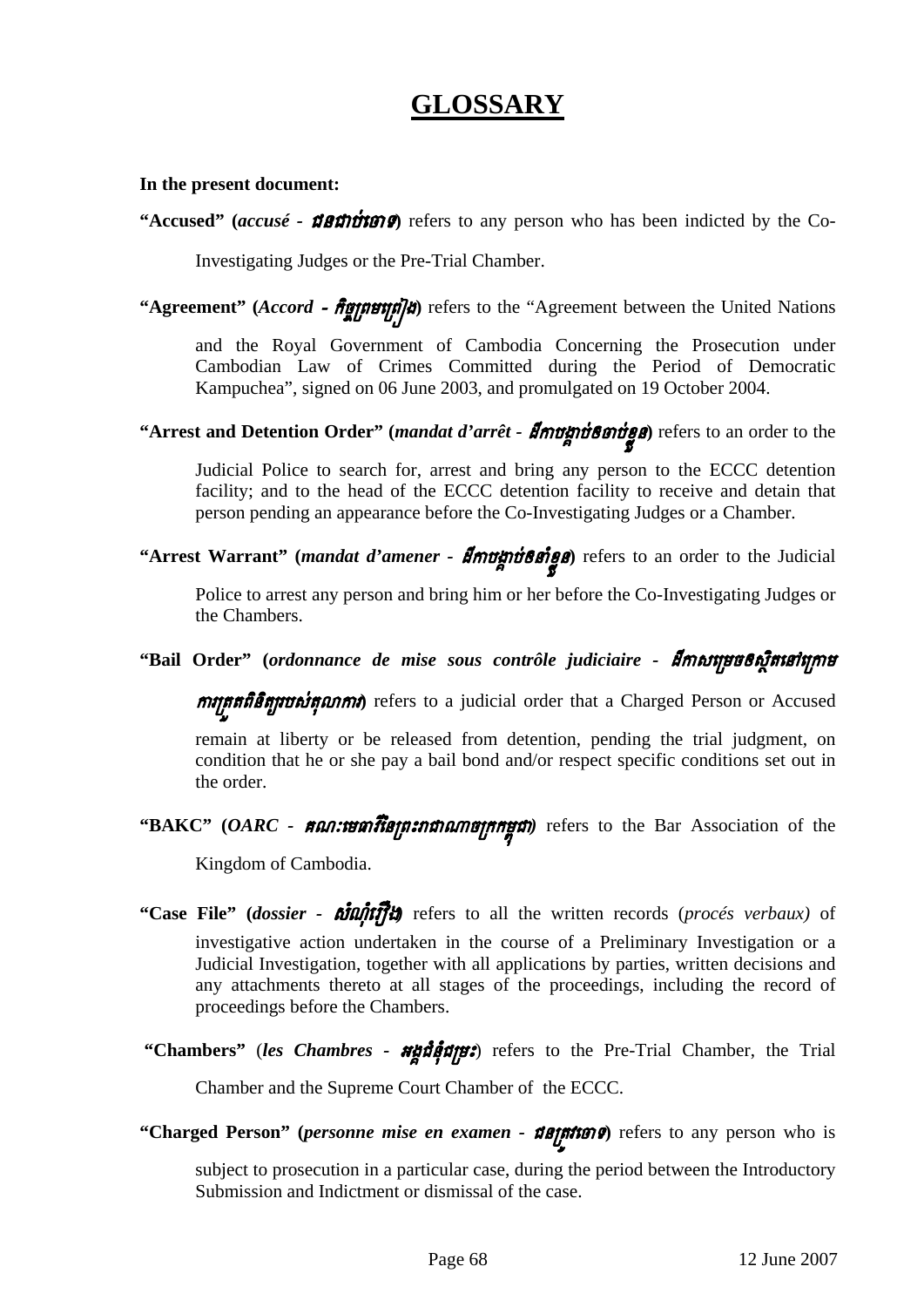"Civil Party" (Partie civile - thereof have not refers to a victim whose application to

become a Civil Party has been accepted by the Co-Investigating Judges or the Trial Chamber in accordance with these IRs.

"Closing Order" (*décision de clôture - ដីកាដំណោះស្រាយ)* refers to the final order made by

the Co-Investigating Judges or the Pre-Trial Chamber at the end of the judicial investigation, whether Indictment or Dismissal Order.

"Count" (*chef d'inculpation - vetene*) refers to a specific crime with which the Charged

Person is charged or the Accused indicted.

## "Detention Order" (*mandat de dépôt - ដីកាបង្គាប់ឲឃុំខ្លួន*) refers to an order to the head of the

ECCC detention facility to receive and detain a Charged Person or Accused.

"Dismissal Order" (*décision de non lieu - ដីកាណើកលែងចោទប្រកាន់)* refers to a Closing Order

by the Co-Investigating Judges or the Pre-Trial Chamber, dismissing the charges against a Charged Person.

**"ECCC"** (*CETC - អ.1. m*) refers to the Extraordinary Chambers within the Courts of

Cambodia, established by the Law on the Establishment of the Extraordinary Chambers in the Courts of Cambodia for the Prosecution of Crimes Committed During the Period of Democratic Kampuchea, as amended in accordance with the Agreement, promulgated by Royal Decree, No. NS/RKM/1004/006, dated 27 October 2004.

**"The ECCC Law"** (*la Loi sur les CETC - ច្បាប់ អ.1. ត*, *n*) refers to the Law on the

Establishment of the Extraordinary Chambers in the Courts of Cambodia for the Prosecution of Crimes Committed During the Period of Democratic Kampuchea, as amended in accordance with the Agreement, promulgated by Royal Decree, No. NS/RKM/1004/006, dated 27 October 2004.

"**Final Submission**" **(***réquisitoire définitif -* ដីកាសននិដាឋនសាថពរ**)** refers to a written submission

by the Co-Prosecutors requesting the Co-Investigating Judges to make a specific Closing Order in a particular case.

"Greffier" (*greffier - trignum)* refers to the clerks of the Co-Prosecutors, Co-Investigating

Judges and Chambers responsible, in particular, for keeping an official record of all proceedings, receiving all original documents from the parties and ensuring notification of decisions.

**"Indictment" (***décision de renvoi -* ដីកាបញនេរឿងេទៅជ ជូ ំនុំជរមះ**)** refers to a Closing Order by the

Co-Investigating Judges, or the Pre-Trial Chamber, committing a Charged Person for trial.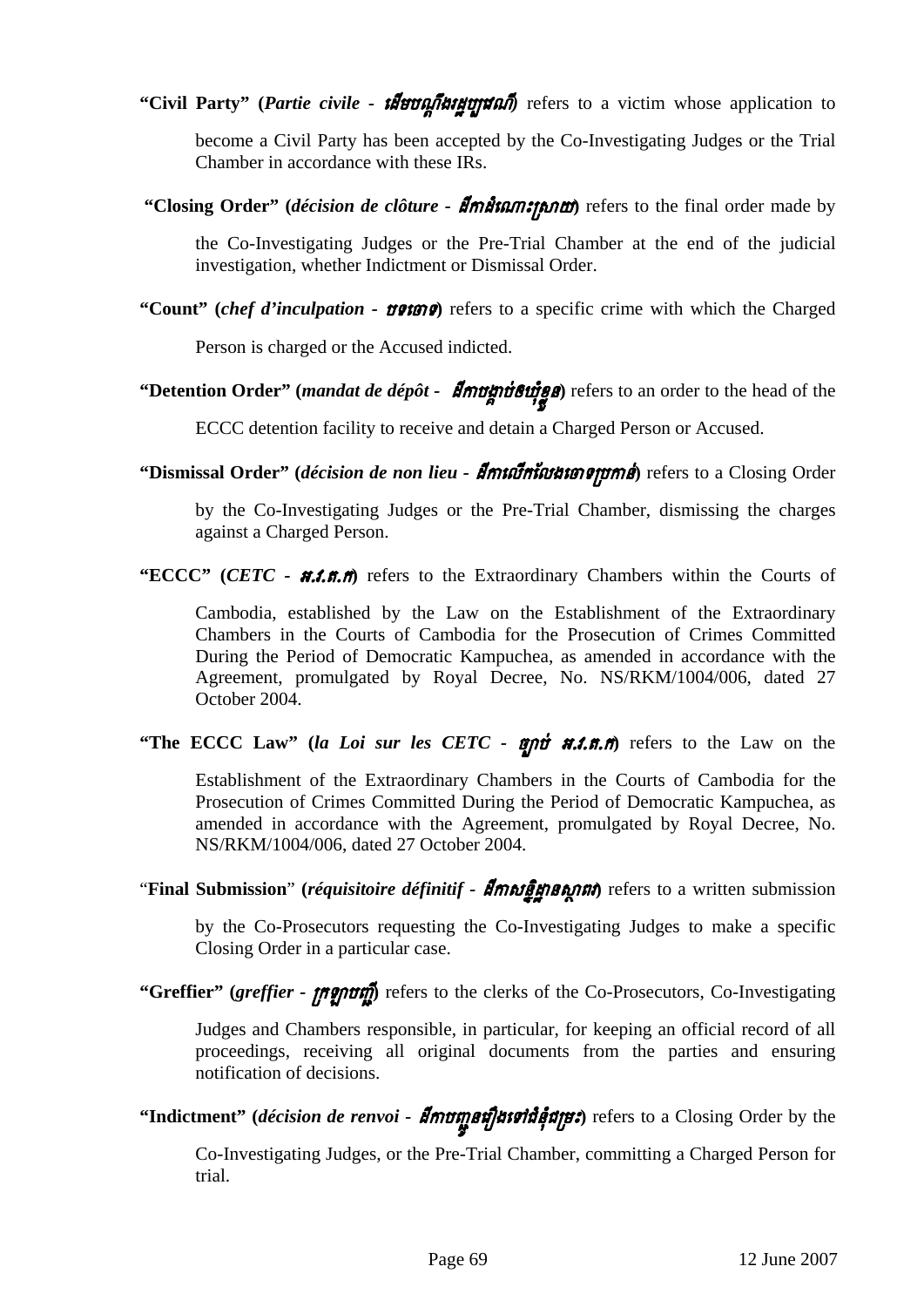## **"Initial appearance"** (*première comparution - ការចូលបង្ហាញខ្លួនលើកដំបូង)* refers to the hearing

during which a Charged Person appears for the first time before the Co-Investigating Judges, and is notified of the charges.

# **"Introductory Submission" (***réquisitoire introductif -* ដីកាសននិដាឋនបញនេរឿងឲេស ជូ បសុើ ួ<sup>រ</sup>**)** refers to

the written submission by the Co-Prosecutors requesting the Co-Investigating Judges to open an investigation into a crime and proposing charges.

**"Investigator" (***enquêteur -* អនកេសុើបអេងកត**)** refers to any officer of the Office of the Co-

Prosecutors or the Office of the Co-Investigating Judges, whether national or international, who has been duly designated by his or her respective office as an investigator and accredited as set out in Rule 16.

 **"Judicial Police" (***Police judiciaire -* នគរបាលយុតតិធ៌ម**)** refers to Judicial Police and/or

Gendarmerie officers of the Kingdom of Cambodia assigned to the ECCC.

"Lawver" (*avocat - tuni*) refers to any person who is admitted to the practice of law by the

BAKC, or who is admitted to the practice of law by the relevant authority in another United Nations Member State and registered by the BAKC in accordance with these IRs, to practise before the ECCC.

**"Notification" (***signification -* ការជនដូ ំណឹង**)** refers to the action through which, in the cases

laid down in these IRs, a judicial decision is brought to the knowledge of a party to the proceedings.

**"Party" (***partie -* ភាគ**)**ី refers to the Co-Prosecutors, the Charged Person/Accused and Civil

Parties.

"Plenary Session" (*Assemblée plénière - fignering mag*) refers to a meeting in which all

Judges of the Pre-Trial Chamber, Trial Chamber and Supreme Court Chamber, the Co-Investigating Judges and the Co-Prosecutors, participate and vote as provided in Rule 18.

"Police Custody" (*garde à vue - minitings*) refers to the holding of a Suspect by the Judicial

Police pursuant to the instructions of the Co-Prosecutors or the Co-Investigating Judges.

"Practice Direction" (*directives pratiques - សេចក្តីណែនាំអនុវត្ត*) refers to regulations covering

detailed aspects of the conduct of the work of the ECCC, adopted by the Rules and Procedure Committee, in accordance with the ECCC Law, the Agreement, and these IRs.